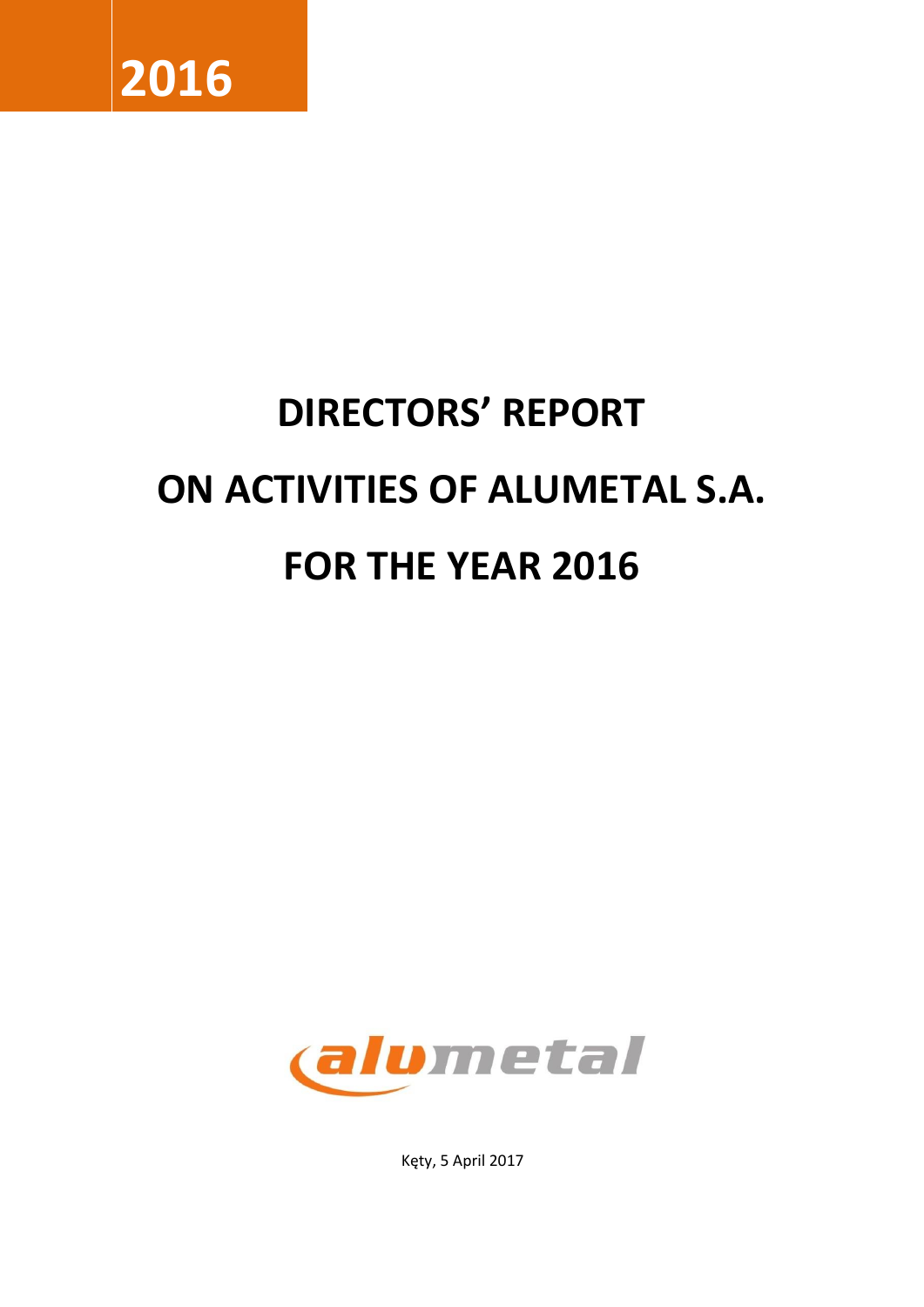# **Table of contents**

| Ι.  |                                                                                           |  |
|-----|-------------------------------------------------------------------------------------------|--|
| 1.  |                                                                                           |  |
| 2.  |                                                                                           |  |
| 3.  |                                                                                           |  |
| ΙΙ. |                                                                                           |  |
| 1.  |                                                                                           |  |
| 2.  |                                                                                           |  |
| 3.  |                                                                                           |  |
| 4.  | Blocks of shares held by members of Management and Supervisory Boards  14                 |  |
| 5.  |                                                                                           |  |
| 6.  |                                                                                           |  |
| 7.  |                                                                                           |  |
| Ш.  |                                                                                           |  |
| IV. |                                                                                           |  |
| 1.  | Basis of preparing financial statements and information on the entity authorised to audit |  |
| 2.  |                                                                                           |  |
| 3.  |                                                                                           |  |
| 4.  |                                                                                           |  |
| 5.  |                                                                                           |  |
| 6.  |                                                                                           |  |
| 7.  |                                                                                           |  |
| V.  |                                                                                           |  |
| 1.  |                                                                                           |  |
| 2.  |                                                                                           |  |
| 3.  |                                                                                           |  |
| VI. |                                                                                           |  |
| 1.  |                                                                                           |  |
| 2.  |                                                                                           |  |
| 3.  |                                                                                           |  |
| 4.  |                                                                                           |  |
|     |                                                                                           |  |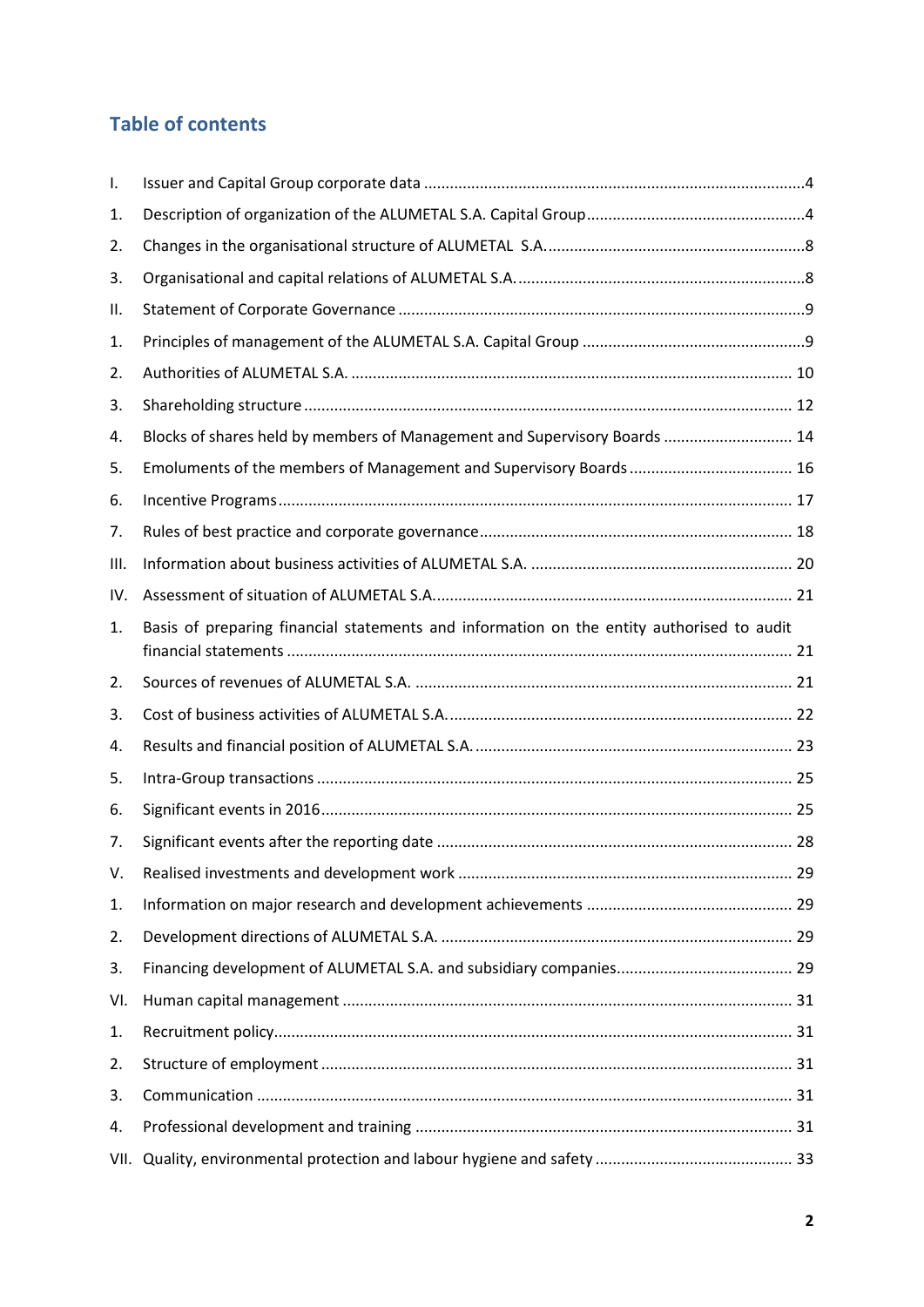| 1.   |                                                                                             |  |
|------|---------------------------------------------------------------------------------------------|--|
| 2.   |                                                                                             |  |
| IX.  | Contingent assets and contingent liabilities, sureties and guarantees and off-balance sheet |  |
| 1.   |                                                                                             |  |
| 2.   |                                                                                             |  |
| 3.   |                                                                                             |  |
| Х.   |                                                                                             |  |
| 1.   |                                                                                             |  |
| 2.   |                                                                                             |  |
| 3.   |                                                                                             |  |
| 4.   |                                                                                             |  |
| 5.   |                                                                                             |  |
| XI.  | Risk factors with possible impact on the financial results of ALUMETAL S.A 39               |  |
| 1.   |                                                                                             |  |
| 2.   |                                                                                             |  |
| 3.   | Relation between purchase price of aluminium scrap and other main raw materials used for    |  |
| 4.   |                                                                                             |  |
| 5.   | Potential disruptions in utilities supply to ALUMETAL Group production plants  40           |  |
| 6.   |                                                                                             |  |
| 7.   |                                                                                             |  |
| 8.   |                                                                                             |  |
| XII. | Standpoint of the Management Board as regards Company's forecast results 41                 |  |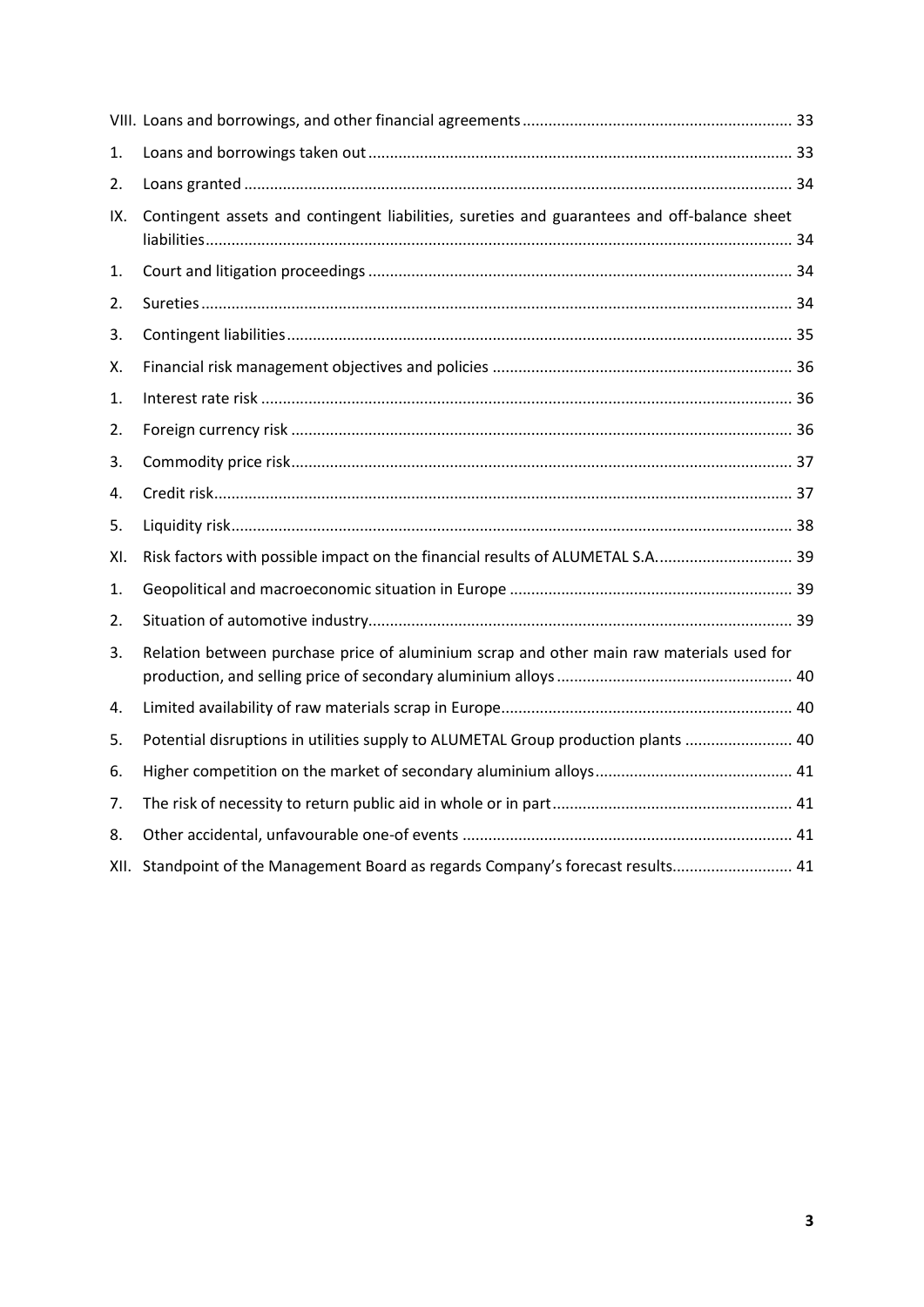#### <span id="page-3-0"></span>**I. Issuer and Capital Group corporate data**

#### <span id="page-3-1"></span>**1. Description of organization of the ALUMETAL S.A. Capital Group**

The organization of the ALUMETAL S.A. Capital Group (hereinafter referred to as the "Alumetal Group" or the "Group") as at 31 December 2016 is as follows:

#### *A. Issuer corporate data*

| Name and legal form:            | ALUMETAL Spółka Akcyjna [joint stock company] |
|---------------------------------|-----------------------------------------------|
| Registered office:              | ul. Tadeusza Kościuszki 111, 32-650 Kęty      |
| Telephone number:               | +48 (33) 47 07 100                            |
| Fax number:                     | +48 (33) 47 07 101                            |
| Website:                        | www.alumetal.pl                               |
| E-mail address:                 | alumetal@alumetal.pl                          |
| KRS:                            | 0000177577                                    |
| Statistical number, REGON:      | 357081298                                     |
| Tax identification number, NIP: | 5492040001                                    |

ALUMETAL S.A. (hereinafter: the ,,Company", ,,Issuer") was incorporated in 1999 and entered in the Register of Entrepreneurs on 19 October 2001 as limited liability company *(spółka z ograniczoną odpowiedzialnością)* operating under the name "ALUMETAL" sp. z o.o. On the basis of resolution of the Shareholders' Meeting of "ALUMETAL" sp. z o.o. of 5 September 2003, the Company was transformed into a joint stock company ALUMETAL S.A. The transformation was registered with the competent registry court on 28 October 2003.

ALUMETAL Spółka Akcyjna is registered in the Register of Entrepreneurs maintained by the District Court for Kraków-Śródmieście in Cracow, XII Economic Department of the National Court Register, Entry No. KRS 0000177577. The Company was incorporated for an indefinite period of time. The Company operates based on the provisions of the Code of Commercial Companies and other legal regulations binding the commercial-law companies, as well as based on the provisions of its Statutes and of other internal regulations.

The Company's scope of business is defined in  $\S$  4 of its Statutes, being in particular:

Head office and holding operations, except for financial holdings (PKD 70.10.Z).

The issued capital of the Company amounts to PLN 1,537,898.00 (in words: one million five hundred thirty seven thousand eight hundred ninety eight złoty zero groszy) and is divided into 15,378,980 shares with a nominal value of PLN 0.10 each, of which:

- 9,800,570 shares are ordinary bearer shares, series A;
- 1,507,440 shares are ordinary bearer shares, series B;
- 3,769,430 shares are ordinary bearer shares, series C;
- 150,770 shares are ordinary bearer shares, series D; and
- 150,770 shares are ordinary bearer shares, series E.

In the event of Company liquidation, the above shares are not preference shares as regards voting right, right to dividend or distribution of assets.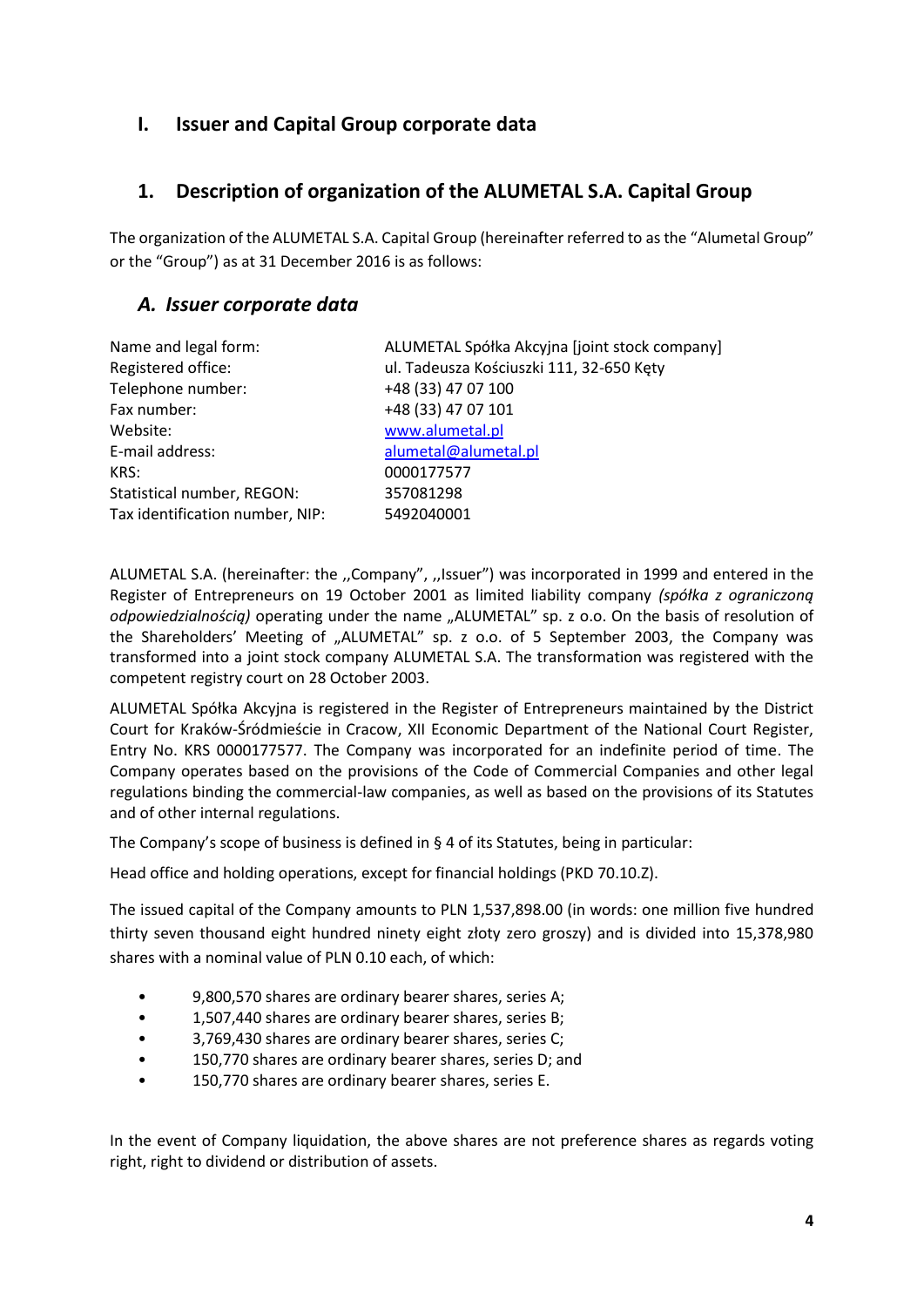The Management Board of the Stock Exchange in Warsaw (WSE) passed on 11 July 2014 a Resolution No. 802/2014 on admittance to public trading on the main market of the WSE of the ALUMETAL S.A.'s shares, series A, B and C. Following that, the Management Board of the WSE, based on the Resolution No. 811/2014 of 16 July 2014, resolved that as of 17 July 2014 the Company's ordinary (bearer) shares will be introduced to public trading in the ordinary procedure, and on that date the first quotation of the Company took place.

Due to the fulfilment of all pre-requisite conditions for the implementation of the share incentive scheme realised as part of the conditional increase in the Company's issued capital, as defined in the Resolution No. 5 of the Extraordinary Annual General Meeting of the Company of 28 May 2014 ("Incentive Program"), about which the Company informed in its Share Issue Prospectus authorised by the Polish Financial Supervision Authority on 17 June 2014 ("Prospectus") and annual report and consolidated annual report for the year 2014 dated 12 March 2015, as part of the execution of adopted Incentive Program, in 2015 the Company issued 150,770 registered, non-transferrable subscription warrants, series A, and in 2016 - 150,770 registered, non-transferrable subscription warrants, series B in exchange for which 150,770 ordinary bearer shares, series D, and 150,770 ordinary bearer shares, series E, both series with a nominal value of PLN 0.10 (in words: ten groszy) each, were taken up.

On 27 May 2015, the Management Board of the WSE passed a resolution No. 509/2015 on admitting and introducing to public trading on the main market of the WSE of the Company's ordinary bearer shares, series D, as of 1 June 2015, about which the Company informed the public in its current report No. 21/2015 dated 28 May 2015. On 15 July 2016, the Management Board of the WSE passed a Resolution No. 728/2016 on admitting and introducing to public trading on the main market of the WSE of the Company's ordinary bearer shares, series E, as of 20 July 2016, about which the Company informed the public in its current report No. 20/2016 dated 15 July 2016.

#### *B. Subsidiary companies*

Presented below is the information on subsidiary companies, which are direct subsidiaries of the Company.

#### **ALUMETAL Poland sp. z o.o.**

The Company holds 100% shares in the issued capital of ALUMETAL Poland sp. z o.o., which give it the right to exercise 100% votes at the shareholders' meeting of this company.

| Corporate information:             |                                                                                               |
|------------------------------------|-----------------------------------------------------------------------------------------------|
| Name and legal form:               | ALUMETAL Poland spółka z ograniczoną odpowiedzialnością                                       |
|                                    | [limited liability company]                                                                   |
| Registered office:                 | ul. Przemysłowa 8, 67-100 Nowa Sól                                                            |
| Issued capital:                    | PLN 164,981,300                                                                               |
| Main scope of business activities: | Production of aluminium casting alloys, master alloys and<br>aluminium for steel deoxidation. |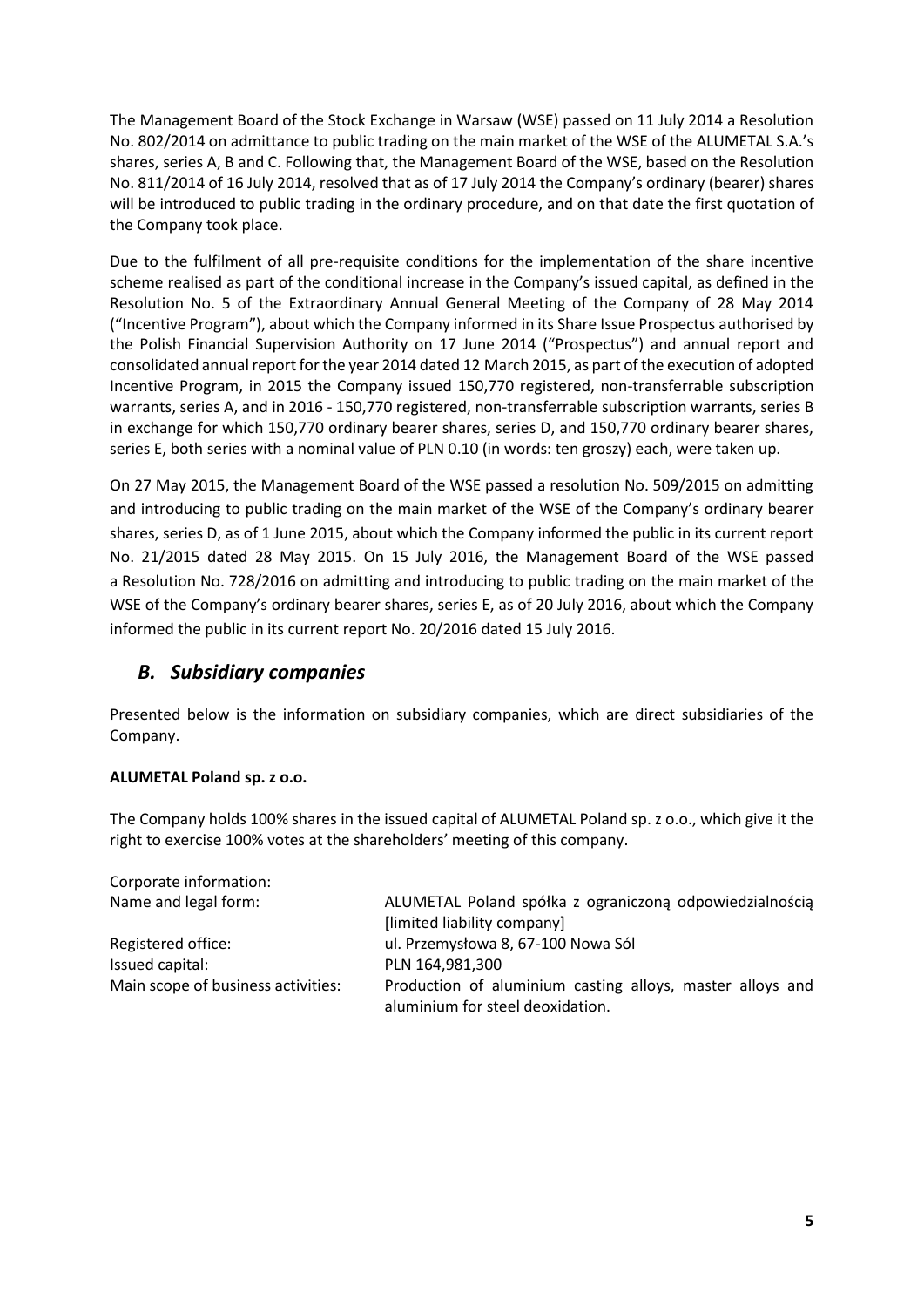#### **T + S sp. z o.o.**

The Company holds 100% shares in the issued capital of T+S sp. z o.o., which give it the right to exercise 100% votes at the shareholders' meeting of this company.

| Corporate information:             |                                                                                               |  |  |  |
|------------------------------------|-----------------------------------------------------------------------------------------------|--|--|--|
| Name and legal form:               | T + S spółka z ograniczoną odpowiedzialnością [limited]                                       |  |  |  |
|                                    | liability company]                                                                            |  |  |  |
| Registered office:                 | ul. Tadeusza Kościuszki 111, 32-650 Kęty                                                      |  |  |  |
| Issued capital:                    | PLN 350,000                                                                                   |  |  |  |
| Main scope of business activities: | Production of fluxes and salts, which are supplementary<br>materials in the casting industry. |  |  |  |

#### **ALUMETAL Kęty sp. z o.o.**

The Company holds 100% shares in the issued capital of ALUMETAL Kęty sp. z o.o., which give it the right to exercise 100% votes at the shareholders' meeting of this company. At the date of the preparation of the Company's financial statements, ALUMETAL Kęty sp. z o.o. did not commence operational activity, and the Company considers disposal of all shares in this entity. ALUMETAL Kęty sp. z o.o. is not subject to consolidation.

| ALUMETAL Kęty spółka z ograniczoną odpowiedzialnością |
|-------------------------------------------------------|
|                                                       |
|                                                       |
|                                                       |
|                                                       |
|                                                       |

#### **ALUMETAL Group Hungary Kft.**

ALUMETAL Group Hungary Kft. was incorporated on 11 July 2014 to realise the investment of the Alumetal Group in Hungary.

| Corporate information:             |                                           |
|------------------------------------|-------------------------------------------|
| Name and legal form:               | <b>ALUMETAL Group Hungary Kft.</b>        |
| Registered office:                 | 2903 Komárom, Irinyi Janos u.10., Hungary |
| Issued capital:                    | HUF 5,500,000,000                         |
| Main scope of business activities: | Casting of light metals                   |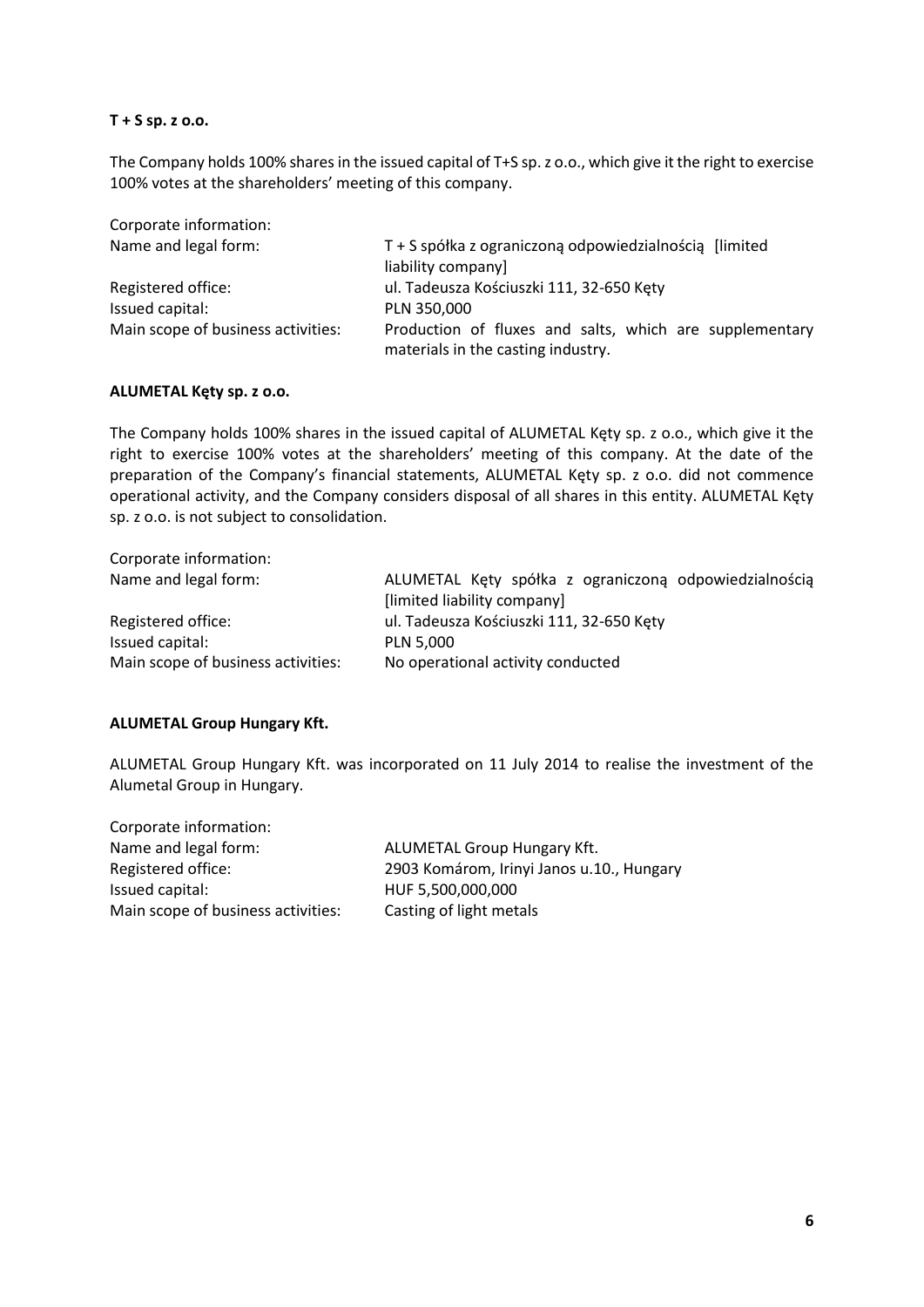#### As at 31 December 2016, the organizational structure of the Alumetal Group was as follows:

Structure of the ALUMETAL S.A. Capital Group



|                             |                     |                         | % share held by ALUMETAL S.A.<br>in the issued capital |             |
|-----------------------------|---------------------|-------------------------|--------------------------------------------------------|-------------|
|                             |                     |                         | 31 Dec 2016                                            | 31 Dec 2015 |
| ALUMETAL Poland sp. z o.o.  | Nowa Sól,<br>Poland | Production              | 100%                                                   | 100%        |
| $T + S$ sp. z o.o.          | Kety, Poland        | Production              | 100%                                                   | 100%        |
| ALUMETAL Kęty sp. z o.o.    | Kety, Poland        | No operational activity | 100%                                                   | 100%        |
| ALUMETAL Group Hungary Kft. | Komarom,<br>Hungary | Production              | 100%                                                   | 100%        |

**ALUMETAL S.A.** is the holding company rendering management, trading and marketing, developmentinvestment, IT, controlling, people advisory services (HR & Payroll) and accounting-financial services to other entities of the ALUMETAL S.A. Capital Group (hereinafter referred to as the "Alumetal Group" or the "Group").

**ALUMETAL Poland sp. z o.o.** is the main production company of the Group that manufactures its main products: aluminium casting alloys and master alloys. ALUMETAL Poland sp. z o.o. owns all three production plants of the Group, which are located in Kęty (Małopolskie Voivodship), Nowa Sól (Lubuskie Voivodship) and Gorzyce (Podkarpackie Voivodship).

**T+S sp. z o.o.** renders services of support production company (chemical division) which consist in the production of fluxes and salts which are used mainly by the Alumetal Group, but which are also sold to the external clients in the casting and smelting industries.

**Alumetal Kęty sp. z o.o.** did not conduct operational activity in the reporting period.

**ALUMETAL Group Hungary Kft.** is a Hungarian-law based company, incorporated to realize the investment of the Alumetal Group in Hungary. The company commenced production and sale of aluminium casting alloys in September 2016.

In the reporting period, none of the companies of the Alumetal Group had self-reporting organizational units within the meaning of article 5 point 4 of the Act on freedom of economic activity.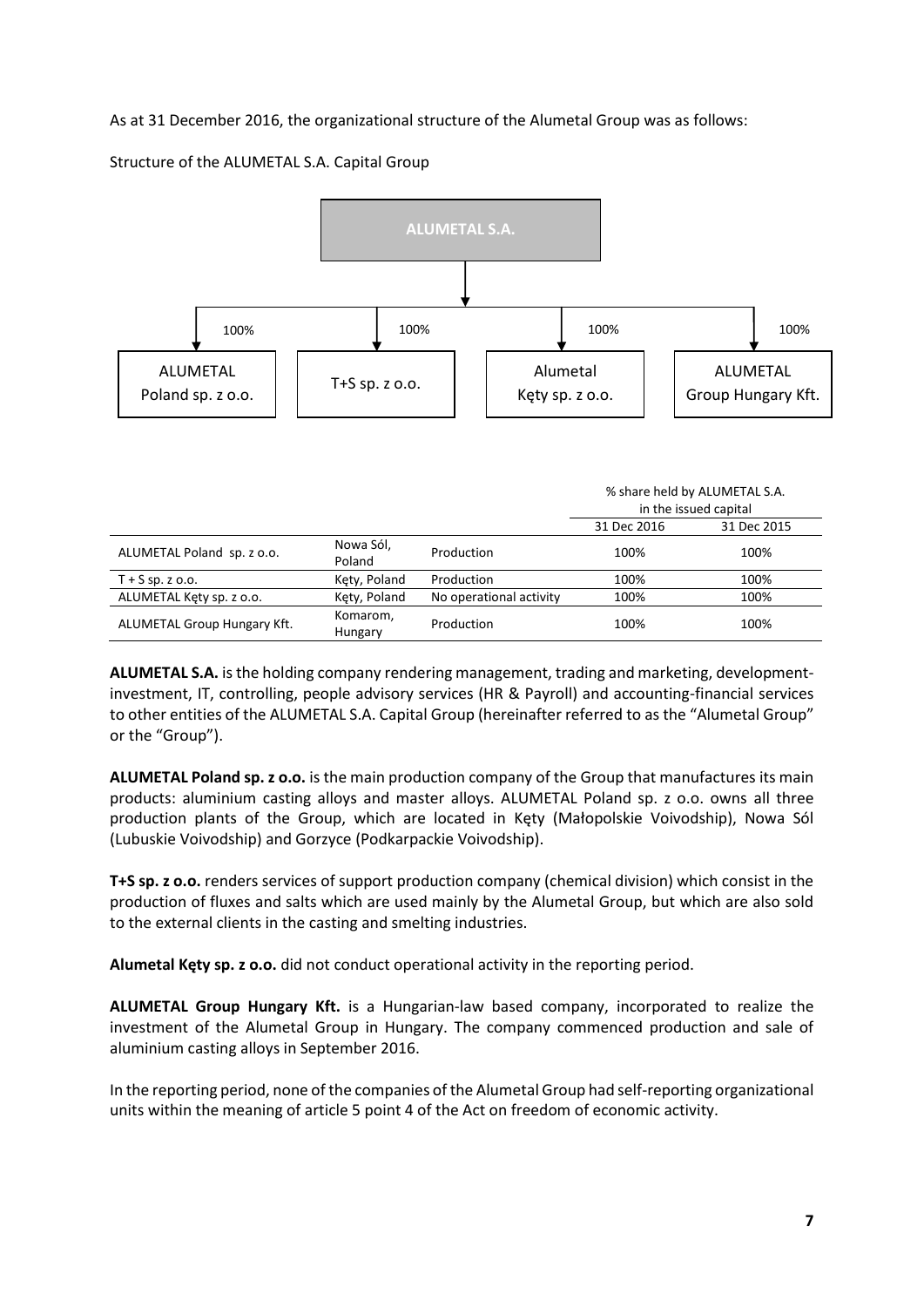As at 31 December 2016, the following entities were consolidated:

- ALUMETAL S.A.,
- ALUMETAL Poland sp. z o.o.,
- T+S sp. z o.o., and
- ALUMETAL Group Hungary Kft.

<span id="page-7-0"></span>Alumetal Kęty sp. z o.o. is not subject to consolidation.

#### **2. Changes in the organisational structure of ALUMETAL S.A.**

In 2016, there were no changes in the organisational structure of the Group.

#### <span id="page-7-1"></span>**3. Organisational and capital relations of ALUMETAL S.A.**

The Issuer is related by type of organisation and by capital to the subsidiary companies of the Alumetal Group in the manner specified above, while maintaining the policy of the performance of duties of Group companies' board members by the persons making up the Management Board of ALUMETAL S.A. The exception to this rule is ALUMETAL Group Hungary Kft., as stated below.

The Issuer is also related by capital with the entities controlled by Mr Grzegorz Stulgis: IPOPEMA 30 Fundusz Inwestycyjny Zamknięty Aktywów Niepublicznych and IPOPEMA 30 FIZAN A/S, which as at 31 December 2016 held a total of 6,068,660 shares of ALUMETAL S.A. which translated into a 39.46 % share in the issued capital of the Company.

In the period from 28 January 2016 to 1 December 2016, ALUMETAL S.A. held 15% shares in SKTB ALUMINIUM Spółka akcyjna uproszczona [simplified joint stock company] (French-law based company) with its registered office in Gorcy (France), acquired from the majority shareholder, Fonds Lorrain de Consolidation Spółka akcyjna uproszczona [simplified joint stock company] (French-law based company) with it registered office in Metz (France). On 18 October 2016, ALUMETAL S.A. exercised the put option included in the agreement with the current majority shareholders i.e. exercised the right of ALUMETAL S.A. to re-sell the earlier acquired shares to their prior owners at their acquisition price. The shares were re-sold and the consideration was paid in full on 6 December 2016, which effectively means that as at 31 December 2016 the parties had no mutual liabilities or obligations under this transaction.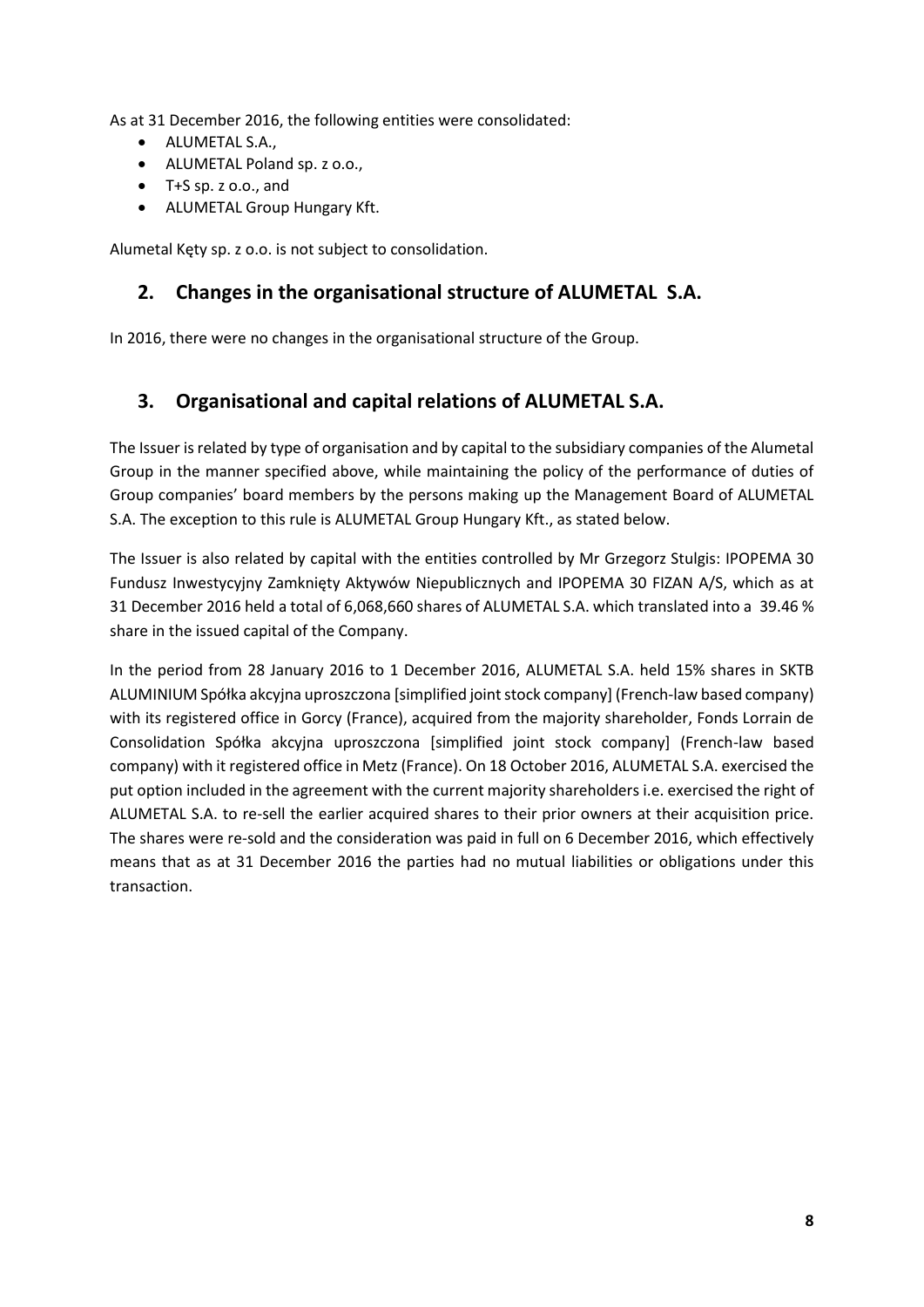#### <span id="page-8-0"></span>**II. Statement of Corporate Governance**

ALUMETAL S.A. has conducted business in accordance with Polish laws and the Company's Statutes. Pursuant to the provisions of § 11 section 1 point 6 of the Company's Statutes, any change thereto requires separate resolution of the Annual General Meeting, as provided in the Code of Commercial Companies. Pursuant to the provisions of § 11 section 2 point 6 of the Company's Statutes, any change thereto requires separate resolution of the Annual General Meeting, as provided in the Code of Commercial Companies.

#### <span id="page-8-1"></span>**1. Principles of management of the ALUMETAL S.A. Capital Group**

For many years, the Group has been managed from the level of the parent company, ALUMETAL S.A., which as of 1 January 2014, i.e. after Group reorganization, has remained solely a holding entity.

The expression of the above principle of management is the observing by the ALUMETAL S.A. Capital Group of the policy of the performance of duties of Group companies' board members by the persons making up the Management Board of ALUMETAL S.A., as well as possible appointment to the boards of subsidiary companies of additional persons, as required by business tasks of those subsidiary companies. As part of the compliance with this policy, as of 1 January 2015 the mandate of Management Board Member of ALUMETAL Poland sp. z o.o. and T+S sp. z o.o. has been held by Mr Tomasz Kliś.

The exception to the above policy is the Hungarian-law based Group company, ALUMETAL Group Hungary Kft., which does not have management board within the meaning of Polish regulations, and the persons authorised to manage and represent this company as at the date of the preparation of this Report are Mr Andrzej Słupski, Mr Józef Młocek (employees of ALUMETAL S.A.) and Mr Sándor Jakab. This exception is the effect of the requirements of Hungarian laws and is driven by the need to realise the main investment project of the Alumetal Group in the reporting period i.e. *Construction of a production plant in Hungary ("Budowa Zakładu na Węgrzech")*, about the commencement and progress of which the Company informed in its current report No. 17/2014, 29/2016 and 32/2016.

The subsidiary companies of the Alumetal Group do not have own supervisory bodies. The sole governing body of this type is the Supervisory Board at ALUMETAL S.A.

ALUMETAL S.A. did not develop and does not apply diversity policy with respect to the members of its management and supervisory boards due to a stable composition of these bodies and small number of key management positions.

The principles of functioning and information about Issuer authorities are presented below.

In the period from 31 December 2015 to 31 December 2016, the principles of management of the Alumetal Group did not change.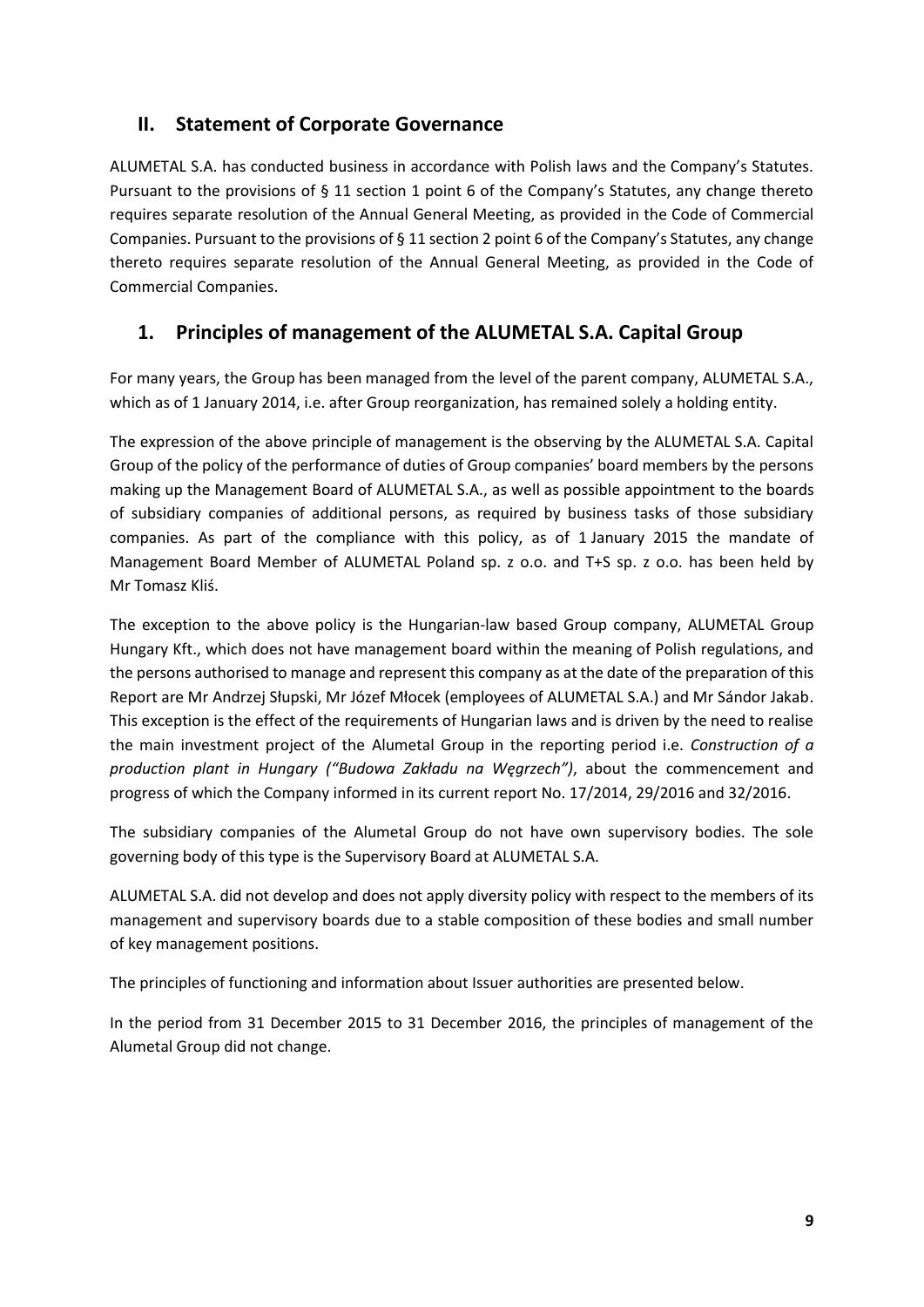## <span id="page-9-0"></span>**2. Authorities of ALUMETAL S.A.**

#### *A. Annual General Meeting*

The Annual General Meeting operates based on the Company's Statutes. On 2 September 2014, pursuant to the provisions of Resolution No. 3 of the Extraordinary Annual General Meeting of ALUMETAL S.A., Regulations of Annual General Meetings of ALUMETAL S.A. were adopted. The provisions of the above Regulations do not materially differ from the respective provisions of the Code of Commercial Companies.

The current wording of Regulations of Annual General Meetings is presented in the internet website under the tab: Investor relations/Corporate governance/Annual General Meeting.

On 13 May 2016, the Ordinary Annual General Meeting passed resolutions regarding the following:

- appointment of the Chairman of the Ordinary Annual General Meeting,
- adoption of meeting agenda,
- approval of Directors' Report on activities of ALUMETAL S.A. for 2015,
- authorization of the financial statements of ALUMETAL S.A. for the year ended 31 December 2015,
- approval of Directors' Report on activities of the ALUMETAL S.A. Capital Group for the year ended 31 December 2015,
- authorization of Consolidated financial statements of the ALUMETAL S.A. Capital Group for the year ended 31 December 2015,
- approval of the Report of Supervisory Board for 2015,
- approval of the Report on activities of Supervisory Board in 2015,
- approval of the Assessment of the situation of the Alumetal S.A. Capital Group presented by the Supervisory Board of ALUMETAL S.A., as well as of other assessments and information relating to certain defined aspects of the functioning of the Company set forth in the *2016 Code of Best Practice for WSE Listed Companies*,
- appropriation of profit for 2015, determining dividend date and dividend payment date,
- acknowledgment of the fulfilment of duties by the Members of Management Board in 2015,
- acknowledgment of the fulfilment of duties by the Members of Supervisory Board in 2015,
- changes in Regulations of Annual General Meetings of ALUMETAL S.A.

The Company made available to the public the full contents of resolutions of the Ordinary Annual General Meeting in its current report No. 10/2016 of 13 May 2016.

#### *B. Supervisory Board*

As at 31 December 2016 and 31 December 2015, the composition of the Supervisory Board of ALUMETAL S.A. was as follows:

- Mr Grzegorz Stulgis,
- Mr Frans Bijlhouwer,
- Mr Marek Kacprowicz,
- Mr Tomasz Pasiewicz,
- Mr Emil Ślązak.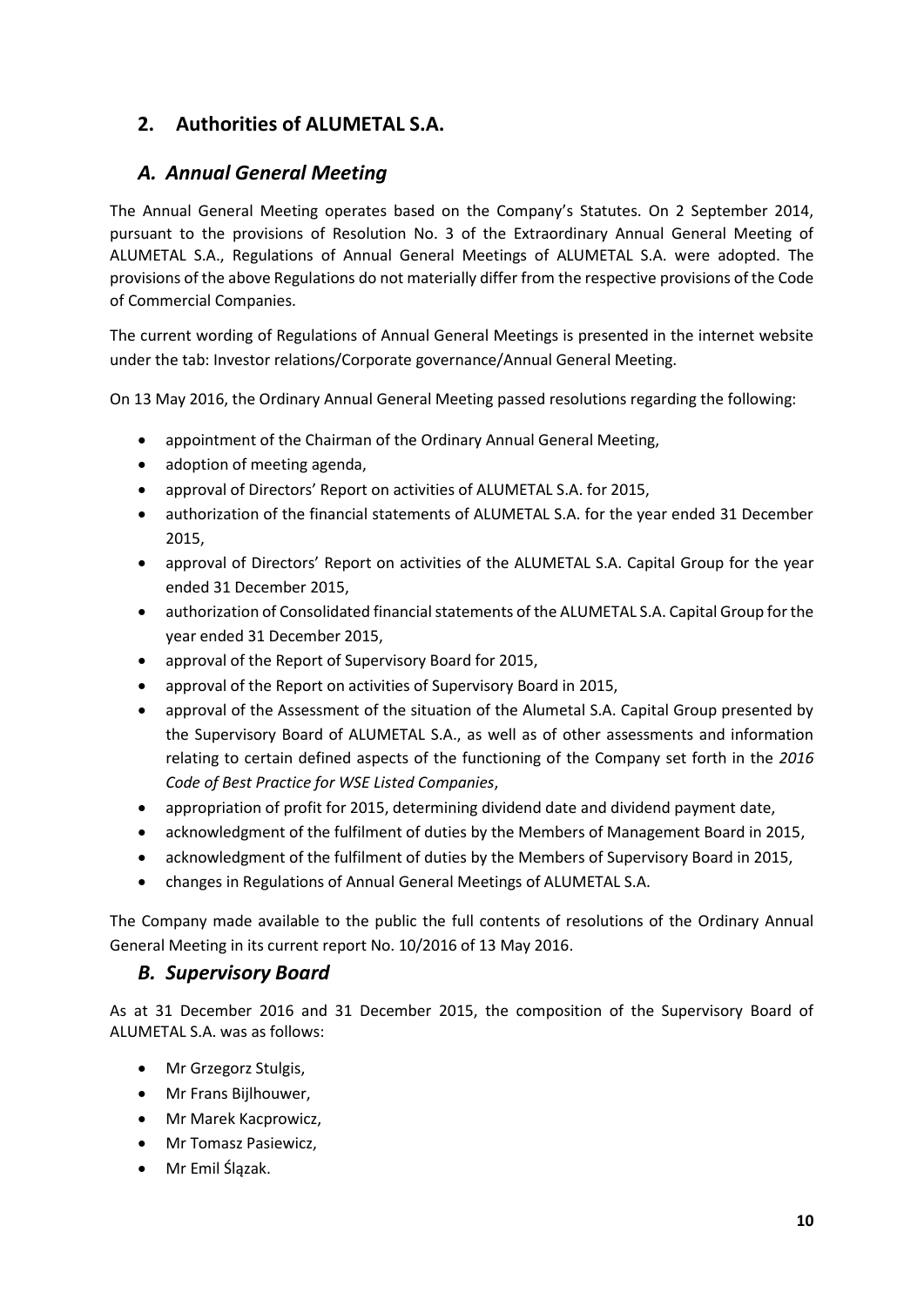The Company hereby informs that to the date of this Directors' Report, the composition of the Supervisory Board presented above did not change.

The Supervisory Board carries out continued monitoring and supervision of the activities of the Company in all aspects of its business.

The Supervisory Board acts based on the Work Regulations of the Supervisory Board adopted by the Supervisory Board and authorized by Annual General Meeting; current contents of these Regulations are available on the Company's website under the tab: Investor relations /Corporate Governance/Supervisory Board.

The Supervisory Board holds its meetings at least once in a quarter.

Resolutions of the Supervisory Board are adopted by an absolute majority of votes. In the case of a voting tie, the casting vote is that of the Chairman of the Supervisory Board.

In addition, the Company hereby informs that in the reporting period there were no committees of the Supervisory Board. In accordance with the provisions of § 22 section 1 of the Company's Statutes, the Supervisory Board is authorized to establish an audit committee composed of at least 3 of its members, with the proviso that at least one member of the audit committee fulfilled the criteria of independence within the meaning of article 86 section 5 of the Act on certified auditors, and held appropriate accounting or auditing qualifications. If the Supervisory Board is composed of not more than 5 persons, then in accordance with the provisions of § 22 section 2 of the Company's Statutes it may execute the tasks of the audit committee on its own. Since in 2015 the number of Supervisory Board Members accounted for 5 mandates, audit committee was not established.

Pursuant to the new regulations implemented by Resolution No. 26/1413/2015 of the Supervisory Board of the Warsaw Stock Exchange of 13 October 2015 ("2016 Code of Best Practice for WSE Listed *Companies*"), the Supervisory Board of ALUMETAL S.A., on its meeting of 15 April 2016, considered the need of organisational separation of the function of internal audit and compliance system, approved the Director's Report of ALUMETAL S.A. on the assessment of the system of internal control and risk management and prepared the below documents to be presented to the Ordinary Annual General Meeting of the Company:

- Assessment of the situation of the Alumetal S.A. Capital Group in 2015;
- Report on the Activities of Supervisory Board in 2015;
- Assessment of the method of fulfilment by the Company of information requirements relating to application of the rules of corporate governance;
- Information on the Company non-pursuing sponsoring, charity or other similar activity;
- Opinion on the implementation by the Company of the procedures referred to in Chapter V of the *2016 Code of Best Practice for WSE Listed Companies*.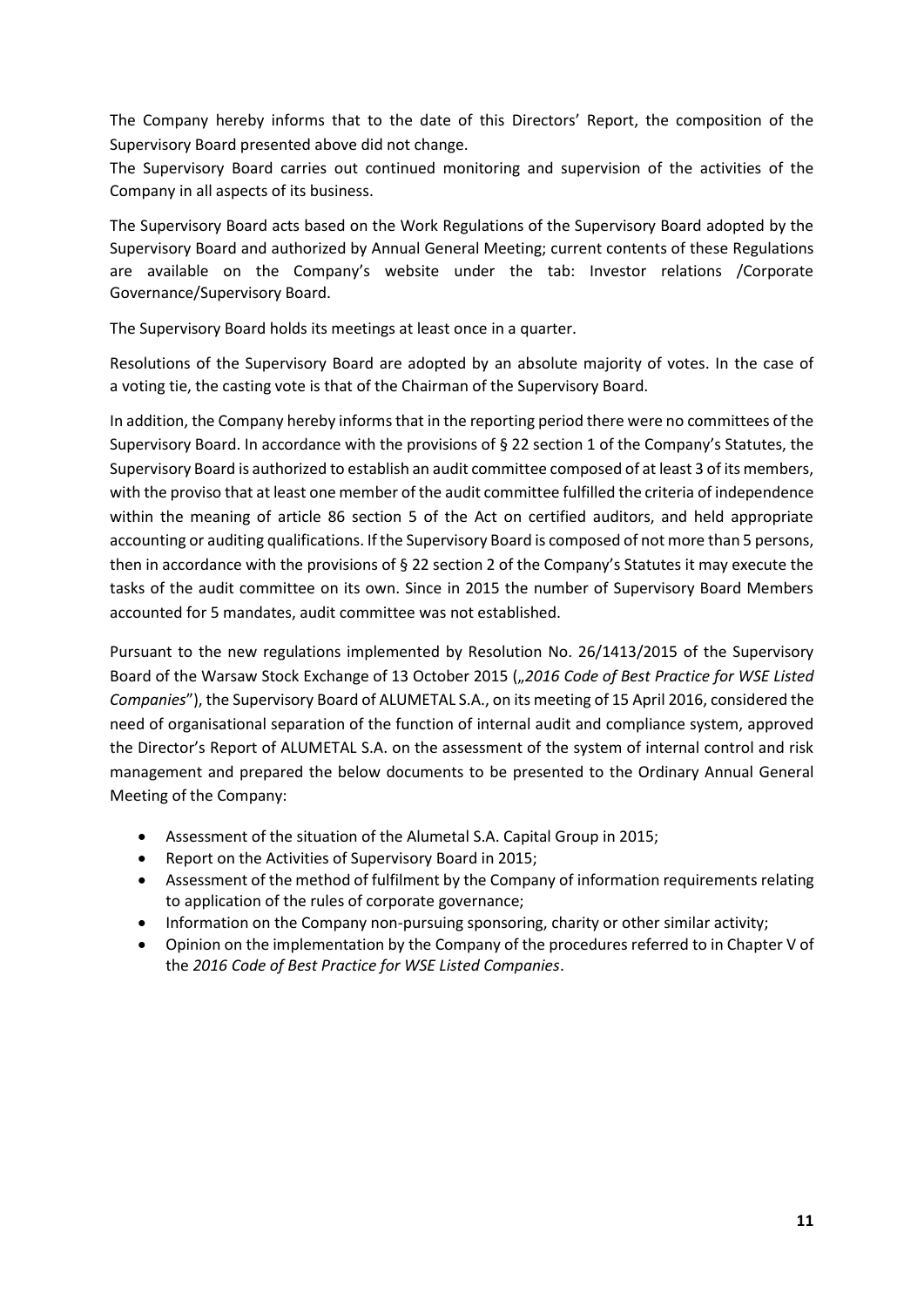#### *C. Management Board*

As at 31 December 2015 and 31 December 2016, the composition of the Management Board of ALUMETAL S.A. was as follows:

- Mr Szymon Adamczyk President of the Management Board,
- Mr Krzysztof Błasiak Vice-president of the Management Board,
- Mr Przemysław Grzybek Member of the Management Board.

Pursuant to the provisions of § 12 section 5 of the Company's Statutes, the Company's Management Board is appointed for a common 3-year term of office by the Supervisory Board, which determines the number of Management Board members from one to five persons and appoints President and Vice-president of the Management Board, and which may delegate its own members to temporarily perform the duties of Management Board members. Removal of Management Board Members is executed in accordance with the provisions of the Code of Commercial Companies.

In the period from the date of those Resolutions to the date of the publication of this Directors' Report, the composition of the Management Board of ALUMETAL S.A. did not change.

The Management Board manages the Company's affairs and represents the Company before third parties. The Management Board is authorized to manage all affairs of the Company which are not within the competence of the Annual General Meeting or Supervisory Board. Resolutions of the Management Board are adopted by an absolute majority of votes. In the case of a voting tie, the casting vote is that of the President of the Management Board.

The scope of rights and obligations of the Management Board as well as the manner of its operation is defined by Work Regulations of the Management Board which were adopted based on the Decision No. 1 of the Management Board dated 11 December 2014 and authorized by the Decision No. 2 of the Supervisory Board dated 12 December 2014. Current contents of these Regulations are available on the Company's website under the tab: Investor relations /Corporate Governance/Management Board.

The Management Board of the Company is not authorized to take decisions on share issue or share reacquisition.

In the reporting period, no agreements were concluded between the Company and the members of the Management Board regarding compensation for their resignation or removal for no important reason, or where their removal was justified by Company's merger through acquisition.

#### <span id="page-11-0"></span>**3. Shareholding structure**

#### *A. Shareholders of ALUMETAL S.A. with material blocks of shares*

As at 31 December 2016, the Company had below information on the shareholders holding, directly or indirectly through subsidiary companies, at least 5% of the total number of votes at the Annual General Meeting of ALUMETAL S.A.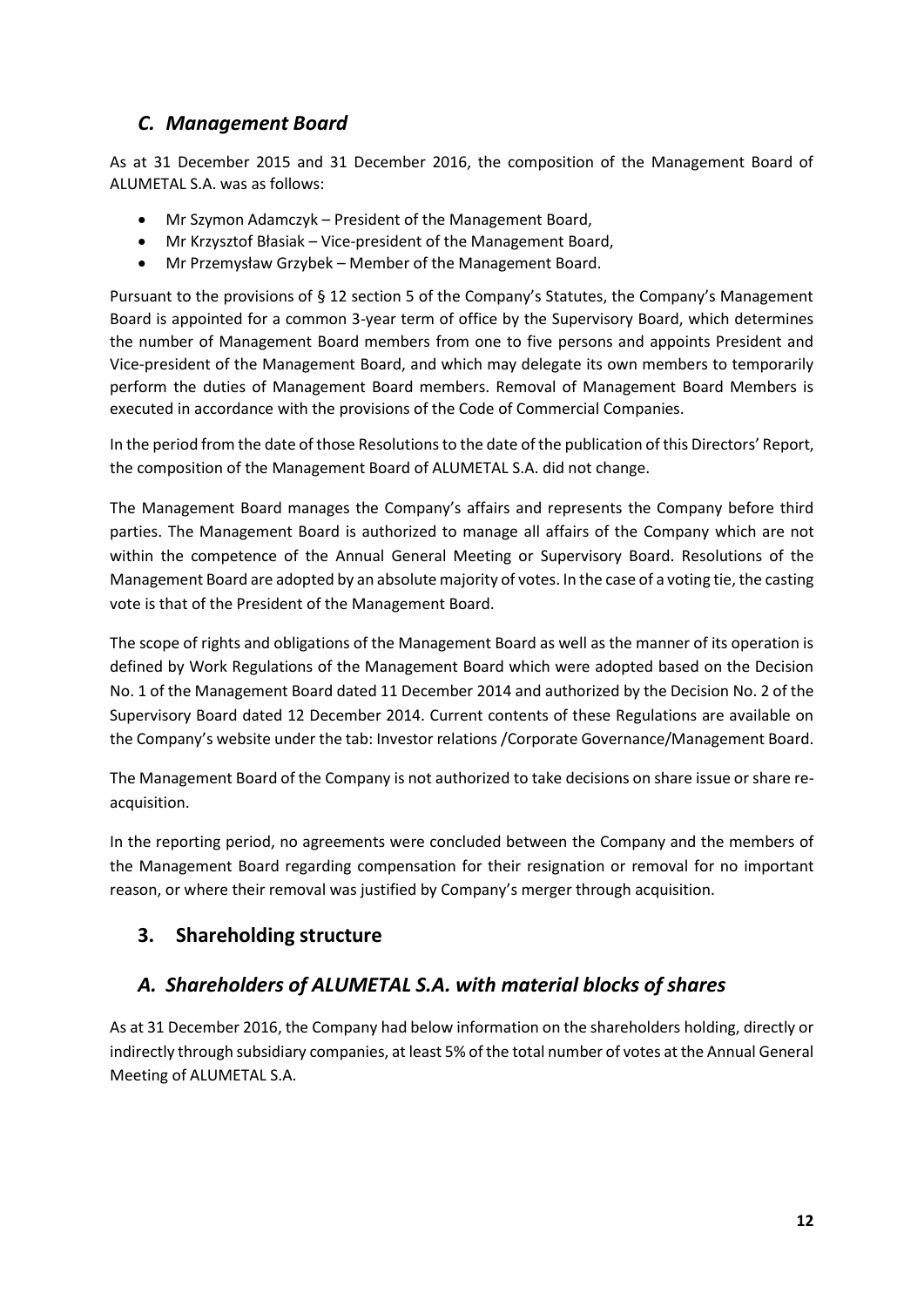| Shareholders holding, directly or indirectly through subsidiary companies, at least 5% of the total number of votes at<br>the Annual General Meeting of ALUMETAL S.A. as at 31 December 2016 |               |                     |              |                                 |  |  |
|----------------------------------------------------------------------------------------------------------------------------------------------------------------------------------------------|---------------|---------------------|--------------|---------------------------------|--|--|
| Shareholder                                                                                                                                                                                  | No. of shares | % of issued capital | No. of votes | % of votes at the<br><b>AGM</b> |  |  |
| Ipopema 30 FIZAN*                                                                                                                                                                            | 4,530,754     | 29.46               | 4,530,754    | 29.46                           |  |  |
| Ipopema 30 FIZAN A/S*                                                                                                                                                                        | 1,537,896     | 9.99                | 1,537,896    | 9.99                            |  |  |
| Aviva Otwarty Fundusz Emerytalny<br>[open-end pension fund] Aviva BZ WBK                                                                                                                     | 1,506,000     | 9.79                | 1,506,000    | 9.79                            |  |  |
| Nationale Nederlanden Otwarty Fundusz<br>Emerytalny [open-end pension fund]                                                                                                                  | 1,140,650     | 7.42                | 1,140,650    | 7.42                            |  |  |
| Other shareholders                                                                                                                                                                           | 6,663,680     | 43.34               | 6,663,680    | 43.34                           |  |  |
| Total                                                                                                                                                                                        | 15.378.980    | 100.00              | 15.378.980   | 100.00                          |  |  |

*\*entity controlled by Mr Grzegorz Stulgis*

In addition, in accordance with the notification received by the Company on 10 February 2017, Ipopema 30 FIZAN, as a result of transactions executed on 7 and 8 February 2017 on regulated market, sold 960,500 shares, about which the Company informed the public in its current report No. 4/2017.

Given the above, to the best knowledge of the Company's Management Board, as the date of this current Report, the shareholding structure of ALUMETAL S.A., subject to information requirement on material block of shares, is as follows:

| Shareholders holding, directly or indirectly through subsidiary companies, at least 5% of the total number of votes at<br>the Annual General Meeting of ALUMETAL S.A. as at 5 April 2017 |               |                     |              |                                 |  |  |
|------------------------------------------------------------------------------------------------------------------------------------------------------------------------------------------|---------------|---------------------|--------------|---------------------------------|--|--|
| <b>Shareholder</b>                                                                                                                                                                       | No. of shares | % of issued capital | No. of votes | % of votes at the<br><b>AGM</b> |  |  |
| Ipopema 30 FIZAN*                                                                                                                                                                        | 3,570,254     | 23.22               | 3,570,254    | 23.22                           |  |  |
| Ipopema 30 FIZAN A/S* (Danish-law<br>based company)                                                                                                                                      | 1,537,896     | 9.99                | 1,537,896    | 9.99                            |  |  |
| Aviva Otwarty Fundusz Emerytalny<br>[open-end pension fund] Aviva BZ WBK                                                                                                                 | 1,506,000     | 9.79                | 1,506,000    | 9.79                            |  |  |
| Nationale Nederlanden Otwarty Fundusz<br>Emerytalny [open-end pension fund]                                                                                                              | 1,140,650     | 7.42                | 1,140,650    | 7.42                            |  |  |
| Other shareholders                                                                                                                                                                       | 7,624,180     | 49.58               | 7,624,180    | 49.58                           |  |  |
| Total                                                                                                                                                                                    | 15,378,980    | 100.00              | 15,378,980   | 100.00                          |  |  |

*\* entity controlled by Mr Grzegorz Stulgis*

#### *B. Share issue and re-acquisition of own shares*

In accordance with the authorization basing on Resolution No. 5 of the Extraordinary Annual General Meeting of ALUMETAL S.A. of 28 May 2014, the Company's Management Board resolved to issue 150,770 registered, non-transferable subscription warrants, series B, which were dedicated to the Members of the Company's Management Board and to the key personnel of the Company. The effect of the issue of B-series subscription warrants was issuance of 150,770 ordinary bearer shares, series E, which were introduced to public trading on a regulated market as of 20 July 2016.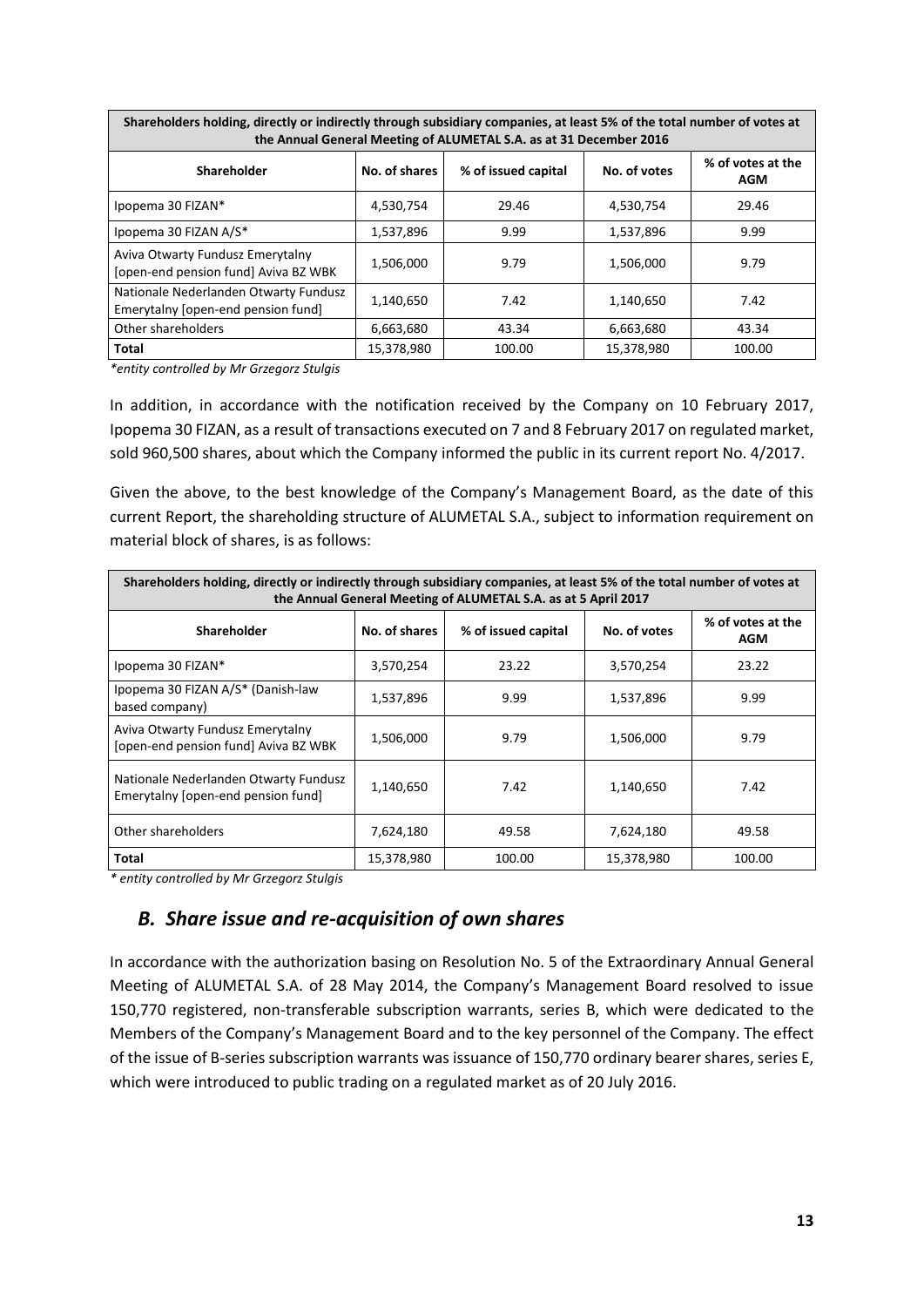As part of the Incentive Program, the Company may still issue, in the period from the date of the authorization of the Group's consolidated financial statements for the year ended 31 December 2016 to 31 December 2018, up to 150,770 C-series subscription warrants, which will entitle their holders to take up not more than 150,770 of the Company's F-series shares.

In addition, the Company hereby informs that ALUMETAL S.A. does not offer shares with the attached special control rights.

During the reporting period, the Company did not receive any information on the agreements that could in the future affect its current shareholding structure.

The Company operates the Incentive Program, adopted based on the Resolution No. 5 of the Extraordinary Annual General Meeting of ALUMETAL S.A. of 28 May 2014 and based on the Decision of the Supervisory Board of 12 December 2014, which was described in more detail in point II 6 of this Directors' Report and in the Consolidated financial statements of ALUMETAL S.A. for the year ended 31 December 2016.

# *C. Special powers and restrictions on transfer of ownership right to the shares of ALUMETAL S.A. and exercising voting right*

In the reporting period, the Company did not obtain any information on the existence of special powers or restrictions on the transfer of ownership right to the shares of ALUMETAL S.A. or execution of voting rights from those shares.

#### *D. Agreements between shareholders*

In the reporting period, the Company did not obtain any information on the agreements between the shareholders which could be material to its business activities.

| DUGI UJ                                                                                                         |                  |                     |              |                                 |  |  |
|-----------------------------------------------------------------------------------------------------------------|------------------|---------------------|--------------|---------------------------------|--|--|
| Shares in ALUMETAL S.A. held by members of Issuer's Management and Supervisory Boards<br>as at 31 December 2016 |                  |                     |              |                                 |  |  |
| <b>Shareholder</b>                                                                                              | No. of<br>shares | % of issued capital | No. of votes | % of votes at the<br><b>AGM</b> |  |  |
| Grzegorz Stulgis, directly or through<br>Ipopema 30 FIZAN<br>and Ipopema 30 FIZAN A/S                           | 6,068,660        | 39.46               | 6,068,660    | 39.46                           |  |  |
| Krzysztof Błasiak                                                                                               | 380,142          | 2.47                | 380,142      | 2.47                            |  |  |
| Szymon Adamczyk                                                                                                 | 257,718          | 1.68                | 257,718      | 1.68                            |  |  |
| Przemysław Grzybek                                                                                              | 149,322          | 0.97                | 149,322      | 0.97                            |  |  |
| Frans Bijlhouwer                                                                                                | 0                | 0                   | 0            | 0                               |  |  |
| Marek Kacprowicz                                                                                                | $\Omega$         | 0                   | $\Omega$     | 0                               |  |  |
| <b>Tomasz Pasiewicz</b>                                                                                         | $\Omega$         | $\Omega$            | $\Omega$     | 0                               |  |  |
| Emil Ślązak                                                                                                     | $\mathbf 0$      | 0                   | 0            | 0                               |  |  |

# <span id="page-13-0"></span>**4. Blocks of shares held by members of Management and Supervisory Boards**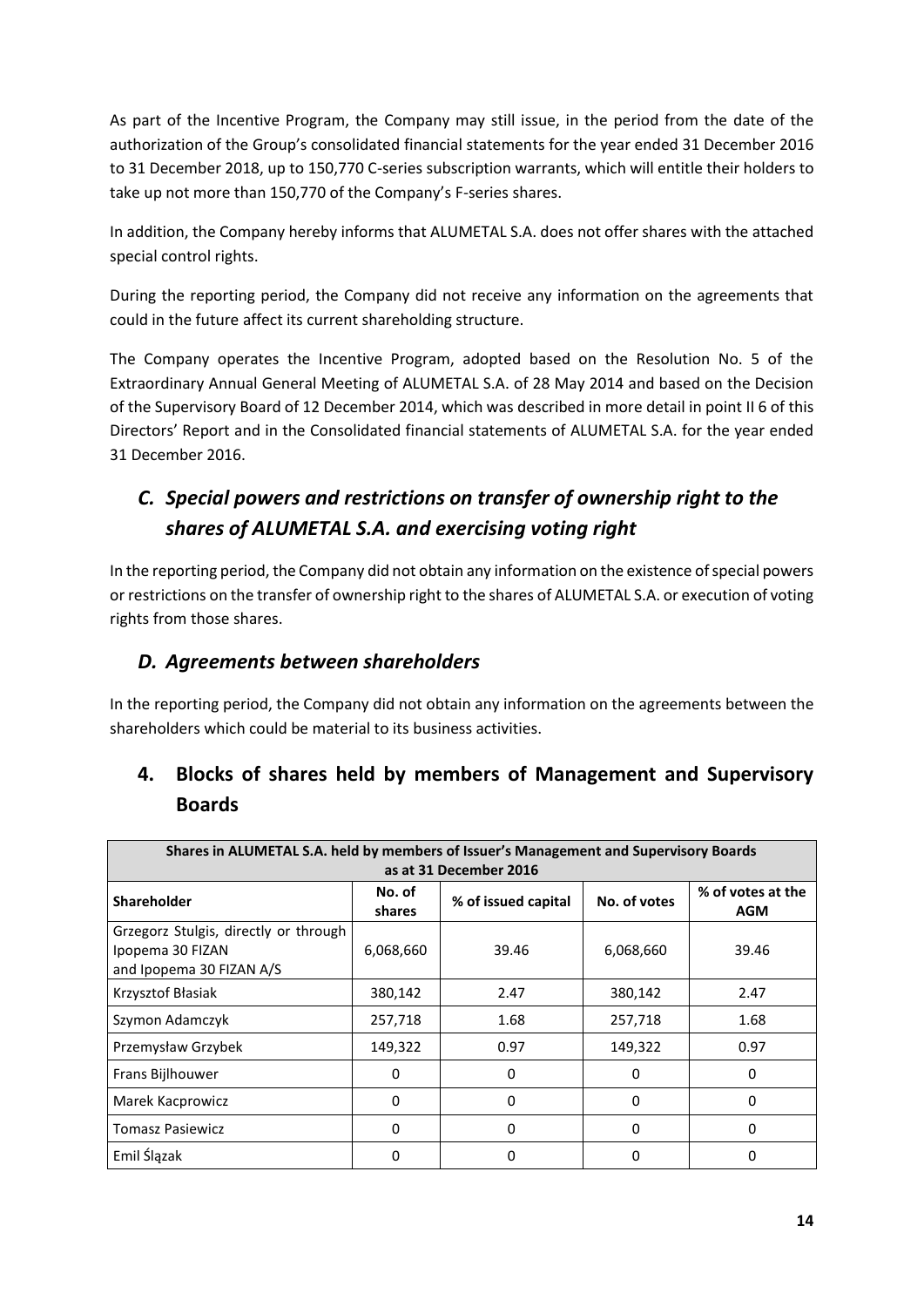In 2016, the Company was notified about a change in the number of shares held by management or supervisory board members in connection with the commencement of the process of issuance of Eseries shares and their taking up in exchange for the B-series subscription warrants, about which the Company informed the public in its current report No. 23/2016. During the reporting period, the Company received also information on the transactions executed on regulated market by Mr Szymon Adamczyk and by the entities controlled by Mr Grzegorz Stulgis, about which the Company informed the public in its current reports No. 6/2016, 14/2016, 15/2016, 16/2016, 17/2016, 18/2016 and 33/2016.

The table below shows information on the number of shares held in ALUMETAL S.A. by the members of Management and Supervisory Boards of the Company at the date of the publication of prior year annual report:

| Shares in ALUMETAL S.A. held by members of Issuer's Management and Supervisory Boards |                  |                        |              |                                 |  |
|---------------------------------------------------------------------------------------|------------------|------------------------|--------------|---------------------------------|--|
|                                                                                       |                  | as at 31 December 2015 |              |                                 |  |
| <b>Shareholder</b>                                                                    | No. of<br>shares | % of issued capital    | No. of votes | % of votes at the<br><b>AGM</b> |  |
| Grzegorz Stulgis, directly or through<br>Ipopema 30 FIZAN                             | 6,031,130        | 39.60                  | 6,031,130    | 39.60                           |  |
| Krzysztof Błasiak                                                                     | 357,526          | 2.35                   | 357,526      | 2.35                            |  |
| Szymon Adamczyk                                                                       | 257,194          | 1.69                   | 257,194      | 1.69                            |  |
| Przemysław Grzybek                                                                    | 130,476          | 0.86                   | 130,476      | 0.86                            |  |
| Frans Bijlhouwer                                                                      | 0                | 0                      | $\Omega$     | 0                               |  |
| Marek Kacprowicz                                                                      | 0                | 0                      | $\Omega$     | 0                               |  |
| <b>Tomasz Pasiewicz</b>                                                               | 0                | 0                      | $\Omega$     | 0                               |  |
| Emil Ślązak                                                                           | 0                | 0                      | 0            | 0                               |  |

Given the fact that the entities related to Mr Grzegorz Stulgis executed on 7 and 8 February 2017 the transactions referred to above, the Company also presents the information on the number of shares held in ALUMETAL S.A. by the members of Management and Supervisory Boards of the Company as at the date of publication of this annual report: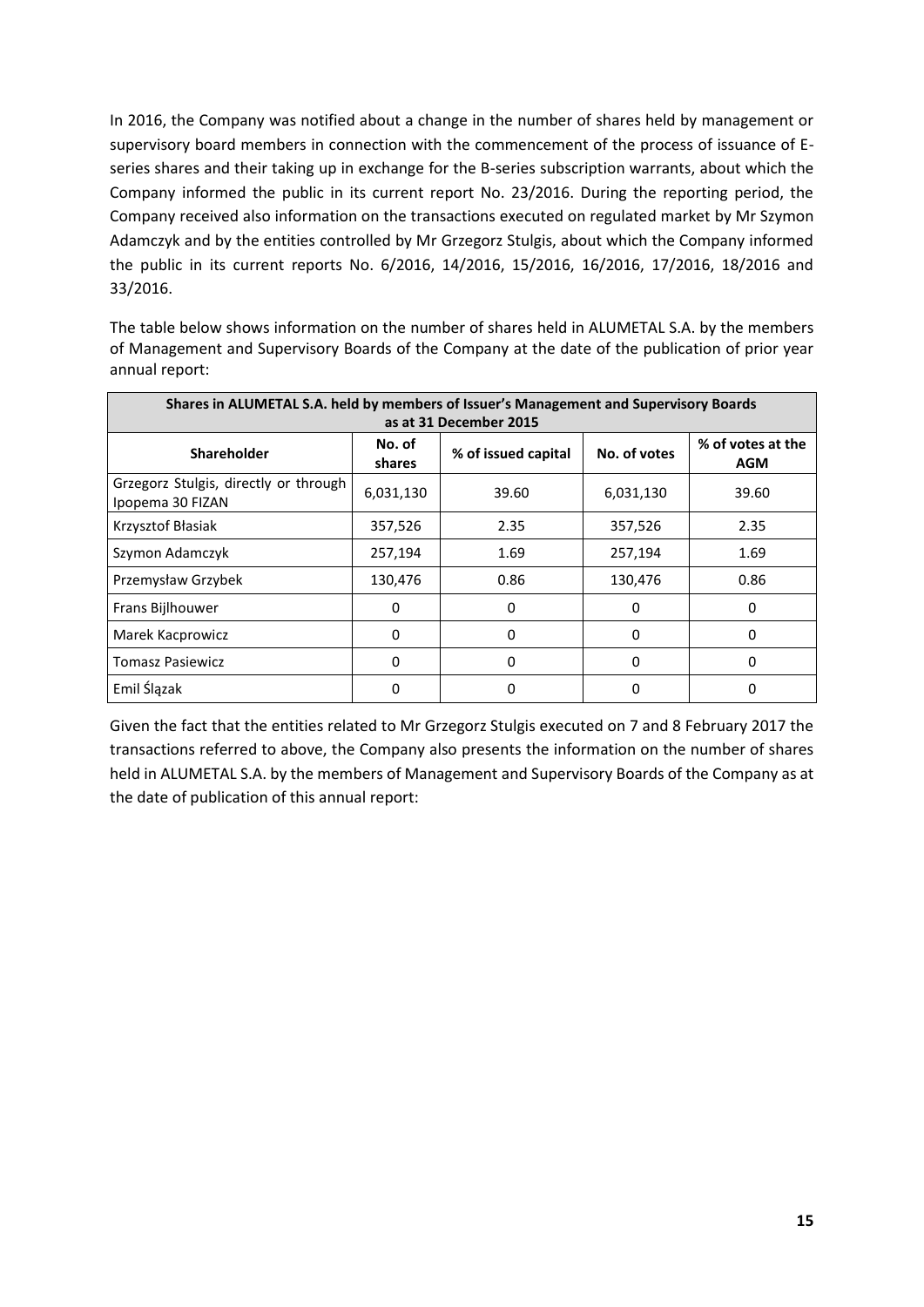| Shares in ALUMETAL S.A. held by members of Issuer's Management and Supervisory Boards<br>as at 5 April 2017 |                  |                     |              |                                 |  |
|-------------------------------------------------------------------------------------------------------------|------------------|---------------------|--------------|---------------------------------|--|
| <b>Shareholder</b>                                                                                          | No. of<br>shares | % of issued capital | No. of votes | % of votes at the<br><b>AGM</b> |  |
| Grzegorz Stulgis, directly or through<br>Ipopema 30 FIZAN<br>and Ipopema 30 FIZAN A/S                       | 5,108,160        | 33.21               | 5,108,160    | 33.21                           |  |
| Krzysztof Błasiak                                                                                           | 380,142          | 2.47                | 380,142      | 2.47                            |  |
| Szymon Adamczyk                                                                                             | 257,718          | 1.68                | 257,718      | 1.68                            |  |
| Przemysław Grzybek                                                                                          | 149,322          | 0.97                | 149,322      | 0.97                            |  |
| Frans Bijlhouwer                                                                                            | 0                | 0                   | $\Omega$     | 0                               |  |
| Marek Kacprowicz                                                                                            | 0                | 0                   | $\Omega$     | 0                               |  |
| <b>Tomasz Pasiewicz</b>                                                                                     | $\Omega$         | 0                   | $\Omega$     | 0                               |  |
| Emil Ślązak                                                                                                 | 0                | 0                   | $\Omega$     | 0                               |  |

# <span id="page-15-0"></span>**5. Emoluments of the members of Management and Supervisory Boards**

| <b>Remuneration of Supervisory Board Members</b> |                                           | Year ended<br>31 December 2016 | Year ended<br>31 December 2016 |
|--------------------------------------------------|-------------------------------------------|--------------------------------|--------------------------------|
| Grzegorz Stulgis                                 | Chairman of the<br>Supervisory Board      | 31,500.00*                     | 45,000,00                      |
| Frans Bijlhouwer                                 | Member of the Supervisory<br><b>Board</b> | 36,000.00                      | 32,000,00                      |
| Marek Kacprowicz                                 | Member of the Supervisory<br><b>Board</b> | 36,000.00                      | 32,000,00                      |
| <b>Tomasz Pasiewicz</b>                          | Member of the Supervisory<br>Board        | 36,000.00                      | 32,000,00                      |
| Emil Ślązak                                      | Member of the Supervisory<br>Board        | 36,000.00                      | 32,000,00                      |
| <b>Total remuneration paid</b>                   |                                           | 175.500.00                     | 173,000.00                     |

*\*Mr Grzegorz Stulgis has not been remunerated since 1 August 2016 for his performing the function of Chairman of the Supervisory Board*

| <b>Remuneration of Issuer's Management Board Members at</b> |                                                                                     | Year ended       | Year ended       |  |
|-------------------------------------------------------------|-------------------------------------------------------------------------------------|------------------|------------------|--|
| the parent and in subsidiary companies                      |                                                                                     | 31 December 2016 | 31 December 2015 |  |
| Szymon Adamczyk                                             | President of the<br>Management Board, CEO                                           | 1,774,725.14     | 1,625,027,90     |  |
| Krzysztof Błasiak                                           | Vice-president of the<br>Management Board,<br>Operational &<br>Development Director | 1,774,725.14     | 1,625,027,90     |  |
| Przemysław Grzybek                                          | Member of the<br>Management Board,<br><b>Financial Director</b>                     | 859,998.30       | 792,234,61       |  |
| total                                                       | Short-term employee benefits (payroll and surcharges),                              | 4,409,448.58     | 4,042,290.41     |  |

The Alumetal Group does not operate retirement benefits or similar programs dedicated to the members of its management or supervisory boards.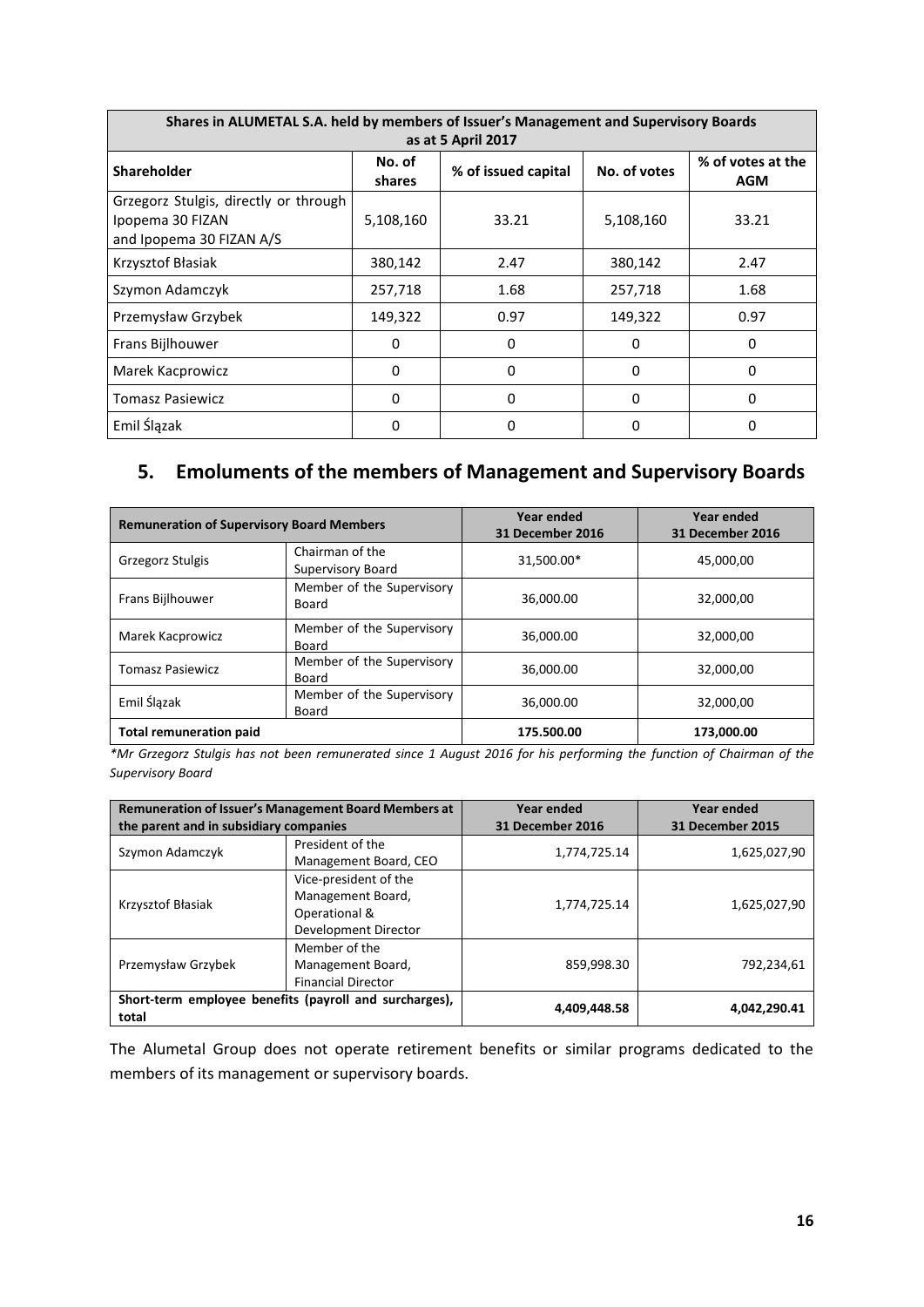#### <span id="page-16-0"></span>**6. Incentive Programs**

In the reporting period covered by this Directors' Report, the Company operated the Incentive Program dedicated to the members of the Management Board and the key personnel of the Company ("Eligible Persons"). The assumptions of this incentive scheme provide for a conditional increase in the Company's issued capital through the issue of free-of-charge and non-transferable B-series subscription warrants and the matching E-series shares of the Company, as described in point I.1.A of this Directors' Report.

As part of the Incentive Program, the Company may issue during the period from the date of authorization of the Group's consolidated financial statements for the year ended 31 December 2016 to 31 December 2018 one more tranche of the subscription warrants, series C, and the matching Fseries shares with a total nominal value of up to PLN 15,077.

The issue of the subscription warrants will be dedicated to the members of the Management Board and to the key executives appointed by the Management Board and authorized by the Supervisory Board.

The Eligible Persons will be able to exercise their right to take up shares in the Company on the condition of the fulfilment of certain conditions, and especially on the condition of being in the employment relationship or other similar relationship being the basis for rendering services to the Company or to the subsidiary companies from the first date of listing of the Company's shares on the Warsaw Stock Exchange to the date directly preceding the date of exercising the rights under the subscription warrants of the given series.

In addition, exercising the right from the subscription warrants will be possible on the condition of achieving appropriate growth of EBITDA per Company share, achieving appropriate growth in the net profit per share, and achieving appropriate rate of return on the Company's shares on the WSE regulated market in relation to the dynamics of WIG index changes in the period, in which the subscription warrants are to be issued.

The issue price of the shares covered by the Incentive Program will equate the final unit selling price of the Company's shares to Individual Investors in the First Offering, reduced by certain appropriate percentage ratio.

Detailed policies of this incentive scheme were described in the Regulations of the Incentive Program adopted by the Supervisory Board by Resolution No. 4 of 12 December 2014.

Since in October 2014, a list of Eligible Persons was prepared and an allocation was made of the number of shares to individual persons, the Company valued this Incentive Program as at 31 December 2014 in accordance with IFRS 2 *Share-based Payment*. As at 31 December 2016, appropriate update of this valuation was performed.

Presented below is the cost of the program for the subsequent years and the value of capital under the incentive scheme at consecutive reporting dates.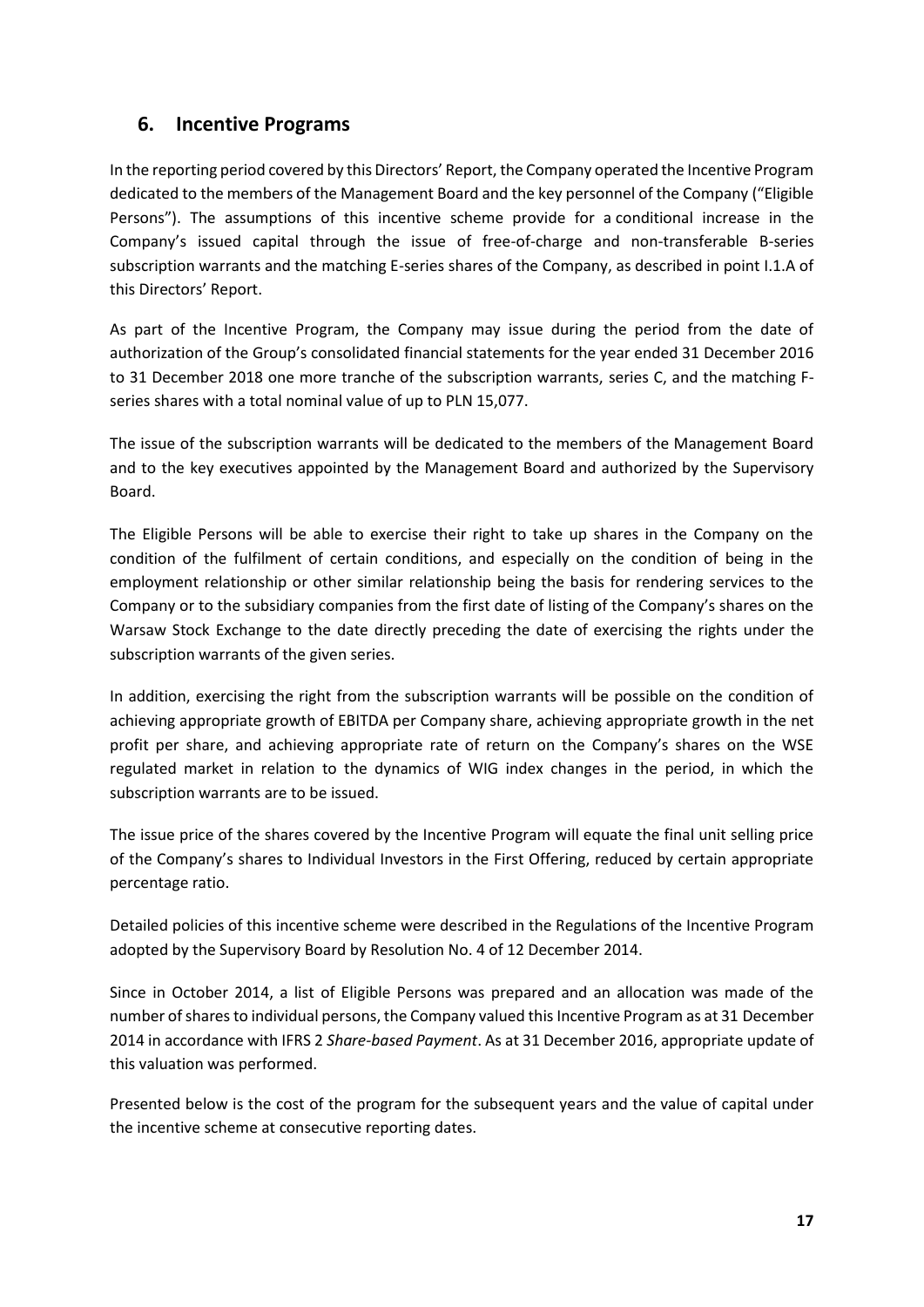| Value of capital and cost of incentive | Year ended       | Year ended       |
|----------------------------------------|------------------|------------------|
| programs                               | 31 December 2016 | 31 December 2015 |
| Capital under incentive Program II     | 658.095.00       | 1,572,673.89     |
| Cost of Program II                     | 387.249.05       | 2,043,290.53     |

In the reporting period, the Company did not operate employee share incentive schemes and therefore no underlying controls operated.

#### <span id="page-17-0"></span>**7. Rules of best practice and corporate governance**

#### *A. Best practice and corporate governance in 2016*

On January 2016, a new set of the rules of corporate governance called "The Code of Best Practice for WSE Listed Companies 2016" ("Best Practice 2016") representing an Appendix to the Resolution No. 26/1413/2015 of the Supervisory Board of the Warsaw Stock Exchange dated 13 October 2015 came into effect.

The following Rules (Recommendations) for Best Practice 2016 for WSE Listed Companies were not complied with by the Company in 2016: I.Z.1.20, II.Z.10.1, III.Z.4, III.Z.5, V.Z.6 and VI.Z.4. The justification for the Company's derogating from the above Rules was provided in the Report EBI 1/2016 and EBI 2/2016.

#### *B. Information on the lack of policy for pursuing sponsoring activities*

As regards Recommendation I.R.2. of Best Practice 2016, which states that "where a company pursues sponsorship, charity or other similar activities, it should publish information about the relevant policy in its annual activity report", the Management Board of the Company hereby presents the following summary:

The Alumetal Group has cooperated with the local communities of the sites, in which the production plants of ALUMETAL Poland sp. z o.o. are located, and directly with respective local government units. For many years now, the Alumetal Group has been involved in numerous aid programs at local level, mainly through the financial support which is directed to the didactic-educational centres, as well as to independent associations and social systems, cultural facilities, sports clubs, and directly to the organization of cultural events.

The Group provides financial assistance to local kindergartens, schools, supports construction of playgrounds and sports facilities (mainly for children and young people).

In the case of natural disasters or other unforeseeable circumstances, the Alumetal Group organizes material aid to employee sufferers and their families.

The Alumetal Group does not operate any special sponsoring policy. The decision on the form of assistance is made by the Management Board on an individual basis.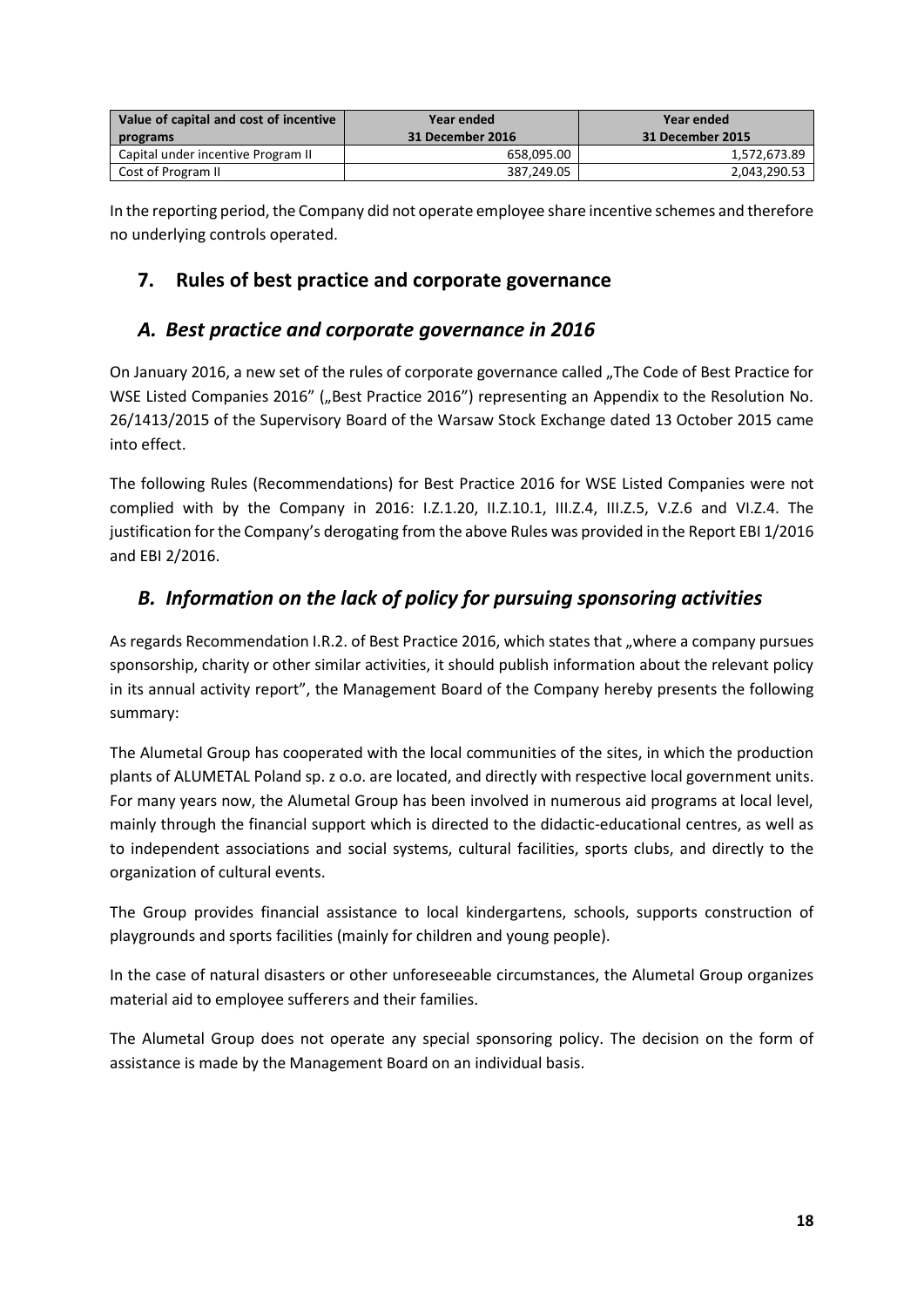#### *C. Internal control system and risk management*

The Management Board of the parent is responsible for the internal control system of the entire Group and for its efficiency during the process of preparation of periodic reports, separate and consolidated accounts, prepared and published in accordance with the Decree of the Minister of Finance dated 19 February 2009 on current and periodic information published by issuers of securities and on the conditions for recognition as equivalent the information required by laws of non-EU member states (the "Decree on current and periodic information").

The supervision function over financial statements and periodic reports preparation process carried out mainly by the finance division of the Group is realised by the Financial Director of ALUMETAL S.A. – Member of the Management Board (CFO).

The main method to ensure efficiency of the internal control and risk management systems with respect to the process of separate and consolidated accounts preparation is that of ensuring adequacy, truth and fairness, and correctness of the financial information disclosed in periodic reports and in financial accounts, and that of ensuring confidential information privacy and security.

The internal control and risk management systems operated by the Group in the process of financial reporting were created mainly owing to the following:

- operating a Group-wide, authorised and uniform (consistent) accounting policy,
- clear segregation of duties, and well-defined work organization and supervision in the financial reporting process, as provided in the procedures, instructions and regulations, and included in the following documents:
	- Warehouse instructions,
	- Instructions on hard close and financial statements close process (FSCP),
	- Instructions on registration of data in the integrated IT management system,
	- Physical count instructions,
	- Regulations on circularization of confidential information,
	- Procedures for preparation of periodic reports,
	- Internal ESPI regulations,
- application of integrated IT management system which considerably limits the risk of data inconsistency and irregularity (minimization of technical-type risk),
- results and control reports analysis by Group's internal specialists at individual stages of reports preparation (minimization of substantial-type risk),
- financial results and financial ratios analysis at each level of business by appropriate control units, at the level of a subsidiary and the parent,
- regular cooperation with financial-accounting, tax and legal advisors to ensure correct (consistent with binding accounting policies and legal regulations) recognition and disclosure of individual business operations and business events in periodic reports and annual accounts,
- audit of financial statements by a certified auditor.

The Supervisory Board has the capacity to appoint certified auditors of the Company, and in fulfilling the tasks of the audit committee, as provided in the Company's Statutes, the Supervisory Board:

- supervises internal organizational unit responsible for internal audit,
- monitors financial reporting processes,
- monitors efficiency of internal control, internal audit and risk management systems,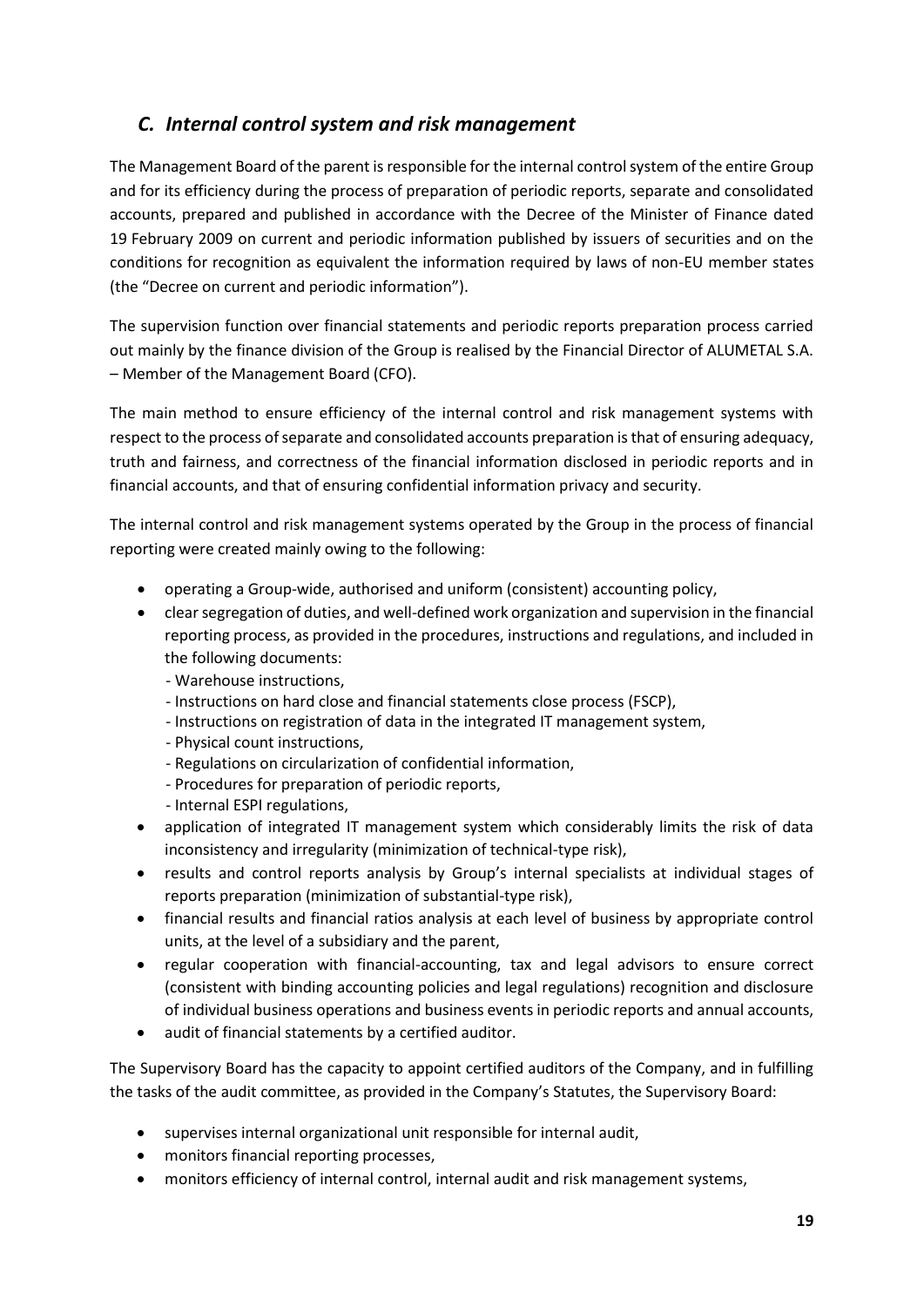- oversees performance of financial audit activities,
- monitors independence of a certified auditor and the entity authorised to audit financial statements, including in the event of rendering to the Company services other than attest services.

#### <span id="page-19-0"></span>**III. Information about business activities of ALUMETAL S.A.**

The scope of business activities of the Company has been defined in § 4 of the Company's Statutes and comprises, in particular, the head office and holding-related activities, except for financial holdings (PKD 70.10.Z).

ALUMETAL S.A. is a holding company which renders to the companies of the Alumetal Group the following services:

- management services,
- trading and marketing services,
- development and investment services,
- financial-accounting services,
- controlling services,
- people advisory services (HR & Payroll),
- IT services.

The exception to the above is the ALUMETAL Group Hungary Kft., which in the area of finance, accounting and payroll has been serviced by companies from its mother country.

The above services have been rendered based on contracts for services between ALUMETAL S.A. and ALUMETAL Poland sp. z o.o., T+S sp. z o.o. and Alumetal Group Hungary Kft., with the proviso that the majority of revenues from sale of services is earned by ALUMETAL S.A., based on a subsidiary management contract with ALUMETAL Poland sp. z o.o. (covering management, trading, marketing, development, investments, controlling and people advisory i.e. HR and payroll services).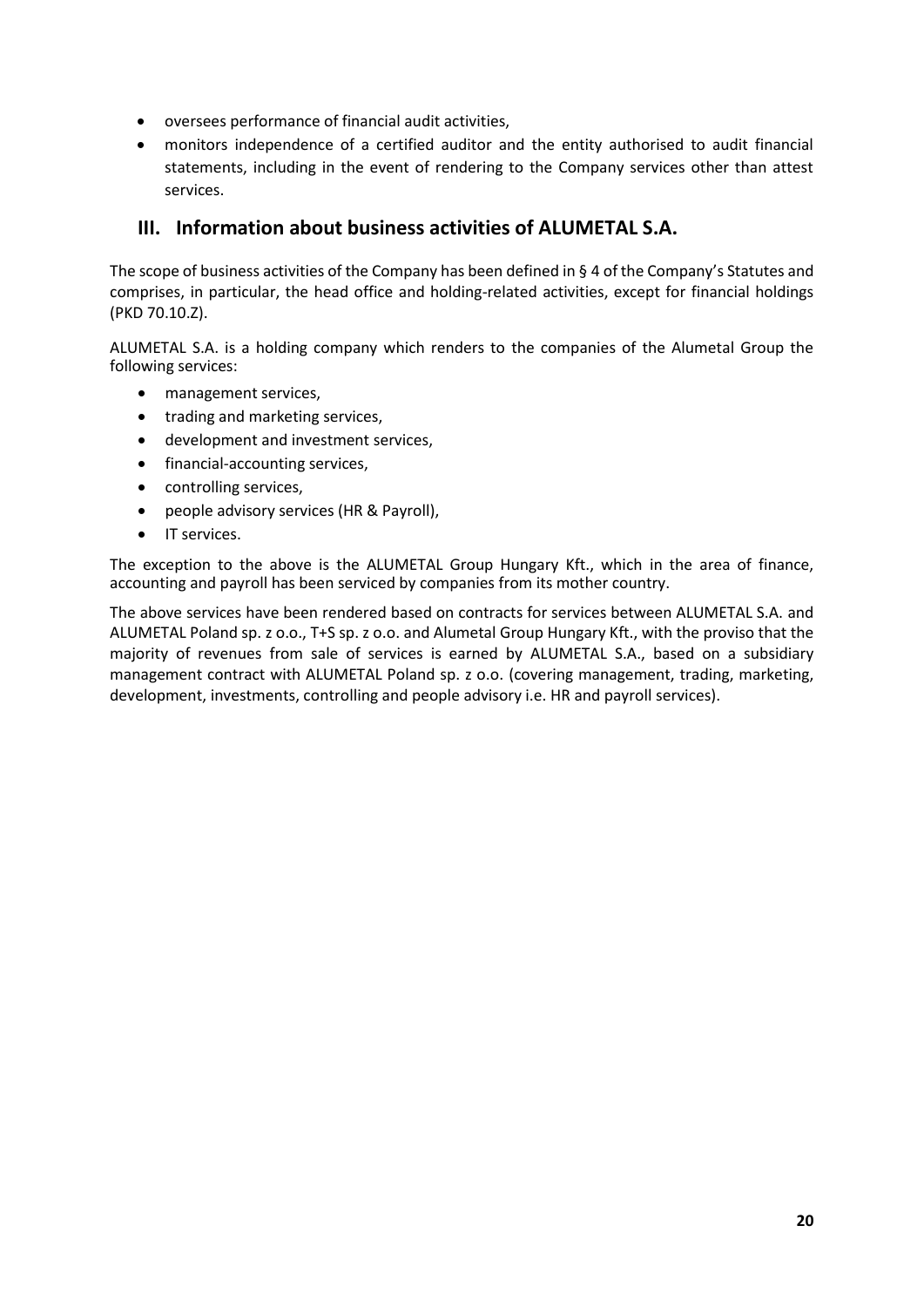#### <span id="page-20-0"></span>**IV. Assessment of situation of ALUMETAL S.A.**

# <span id="page-20-1"></span>**1. Basis of preparing financial statements and information on the entity authorised to audit financial statements**

The financial statements for 2016 as well as the comparative data for the prior financial year have been prepared in accordance with International Financial Reporting Standards, International Accounting Standards and the related interpretations issued in the form of regulations of the European Commission.

The entity authorised to audit the financial statements and the consolidated financial statements of the Company is Ernst & Young Audyt Polska spółka z ograniczoną odpowiedzialnością spółka komandytowa, with its registered office in Rondo ONZ, 01-124 Warsaw, based on the agreement dated 8 August 2014. The agreement will expire after the completion of the 2017 audit.

The table below shows remuneration of the entity authorised to audit financial statements, paid or payable for the year ended 31 December 2016 and 31 December 2015, by type of services:

| <b>Type of service</b>                  | Year ended<br>31 December 2016 | Year ended<br>31 December 2015 |
|-----------------------------------------|--------------------------------|--------------------------------|
| Statutory audit of financial statements | 35,500.00                      | 35,500.00                      |
| Review of interim financial statements  | 20,000.00                      | 20,000.00                      |
| <b>Total</b>                            | 55,500.00                      | 55,500.00                      |

#### <span id="page-20-2"></span>**2. Sources of revenues of ALUMETAL S.A.**

#### *A. Sales of ALUMETAL S.A.*

During the reporting period, the source of revenues of ALUMETAL S.A. as holding company were solely the following services rendered to the subsidiary companies: management, trading and marketing services, development and investment services, financial-accounting services and IT services.

Presented in the table below are sales revenues of ALUMETAL S.A.:

| <b>Structure of revenues of ALUMETAL S.A.</b> | Year ended<br>31 December 2016 | Year ended<br>31 December 2015 |  |
|-----------------------------------------------|--------------------------------|--------------------------------|--|
| Sales of finished goods                       |                                |                                |  |
| Sales of raw materials and scrap              | 2,276.44                       | 3,120.43                       |  |
| Sales of goods for resale                     |                                |                                |  |
| Sales of services                             | 14,818,348.17                  | 11,799,992.31                  |  |
| <b>Total sales revenue</b>                    | 14,820,624.61                  | 11,803,112.74                  |  |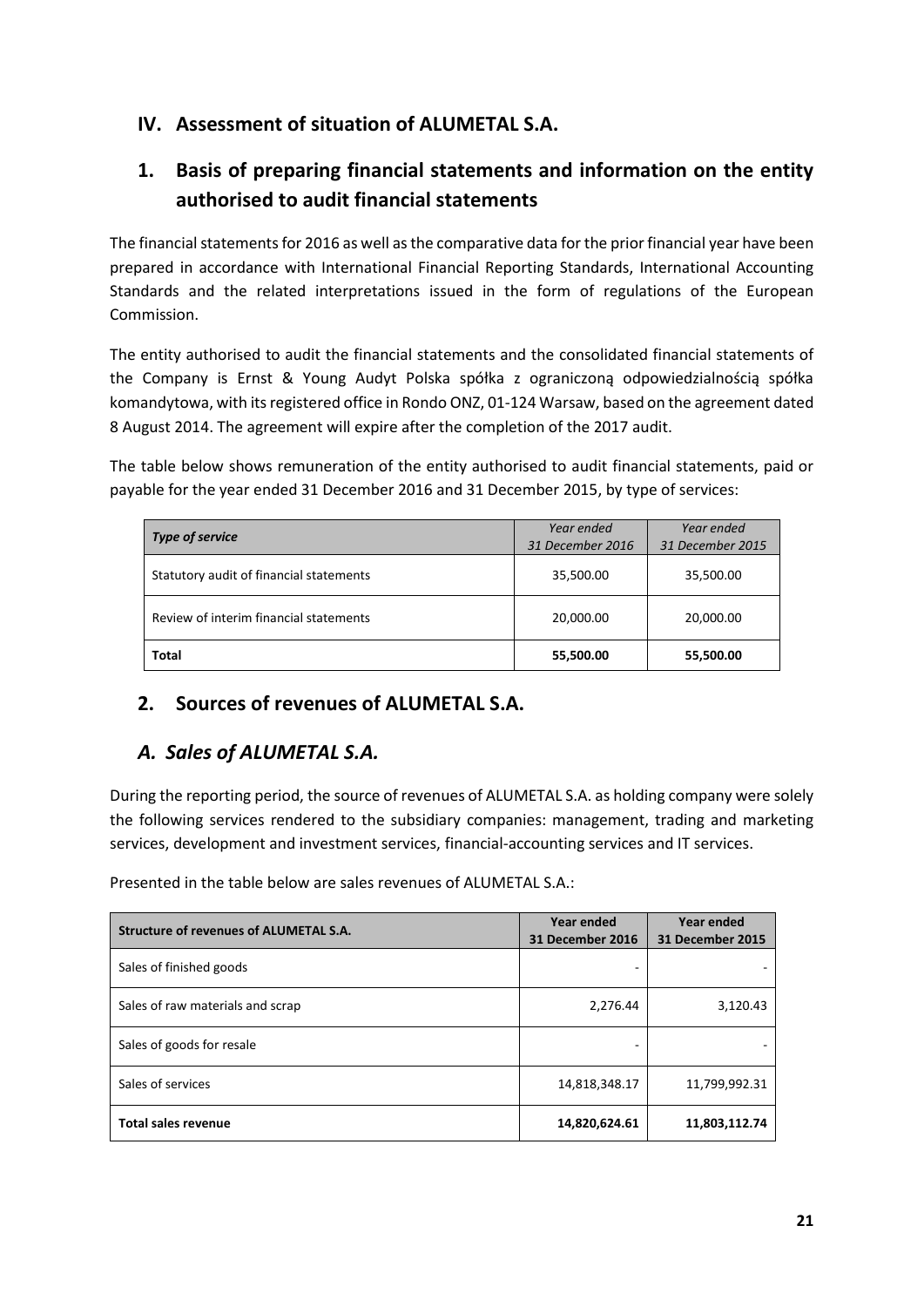#### *B. Finance income*

A significant source of finance income of ALUMETAL S.A. is dividend from subsidiary companies:

| Dividends received, of which from: | Year ended<br>31 December 2016 | Year ended<br>31 December 2015 |
|------------------------------------|--------------------------------|--------------------------------|
| T+S sp. z $0.0$ .                  | 1,495,340.65                   | 703,501.50                     |
| ALUMETAL Poland sp. z o.o.         | 76,500,000.00                  | 57,926,376.57                  |
| Total                              | 77,995,340.65                  | 58,629,878.07                  |

The level of dividend paid by subsidiary companies depends on the need for finance of ALUMETAL S.A. and on the financial results achieved by those companies.

On 13 May 2016, the Ordinary Annual General Meeting resolved to appropriate the Alumetal S.A.'s profit for the year from 1 January 2015 to 31 December 2015 in the following manner:

- PLN 38,831,935.00 deriving from the Company's net profit for the year to dividend payment,
- PLN 34,200.00 to transfer to the Company's Social Fund
- PLN 17,389,670.40 to transfer to the Company's reserve capital.

The amount of dividend of PLN 38,831,935.00 was paid on 7 June 2016. Eligible to dividend payment were the Shareholders of the Company who were entitled to the shares on 20 May 2016.

The value of dividend per share authorised for payment from the 2015 net profit was PLN 2.55.

In order to facilitate financing by ALUMETAL S.A. of the increase in the issued capital of ALUMETAL Group Hungary Kft., ALUMETAL Poland sp. z o.o. made in 3Q 2016 to ALUMETAL S.A. an advance payment towards 2016 dividend in the amount of PLN 11,500,000.00.

#### *C. One-off revenue items*

In 2016, no significant one-off revenue items occurred.

#### <span id="page-21-0"></span>**3. Cost of business activities of ALUMETAL S.A.**

The recorded revenue from sale of services to related entities cover the cost of sale of services rendered by ALUMETAL S.A.

Nevertheless, ALUMETAL S.A. as holding company incurs the costs of execution of own business tasks, which contribute to incurring operating losses. The most significant cost items in this area are advisory, audit and legal services and the costs relating to the activities of the governing bodies of ALUMETAL S.A. and to its status of a public company, as well as costs of incentive scheme valuation and remuneration with surcharges.

The recorded finance income, among other things, in the form of 2016 dividend from subsidiary companies, allowed the Company to achieve positive net financial result in the reporting period.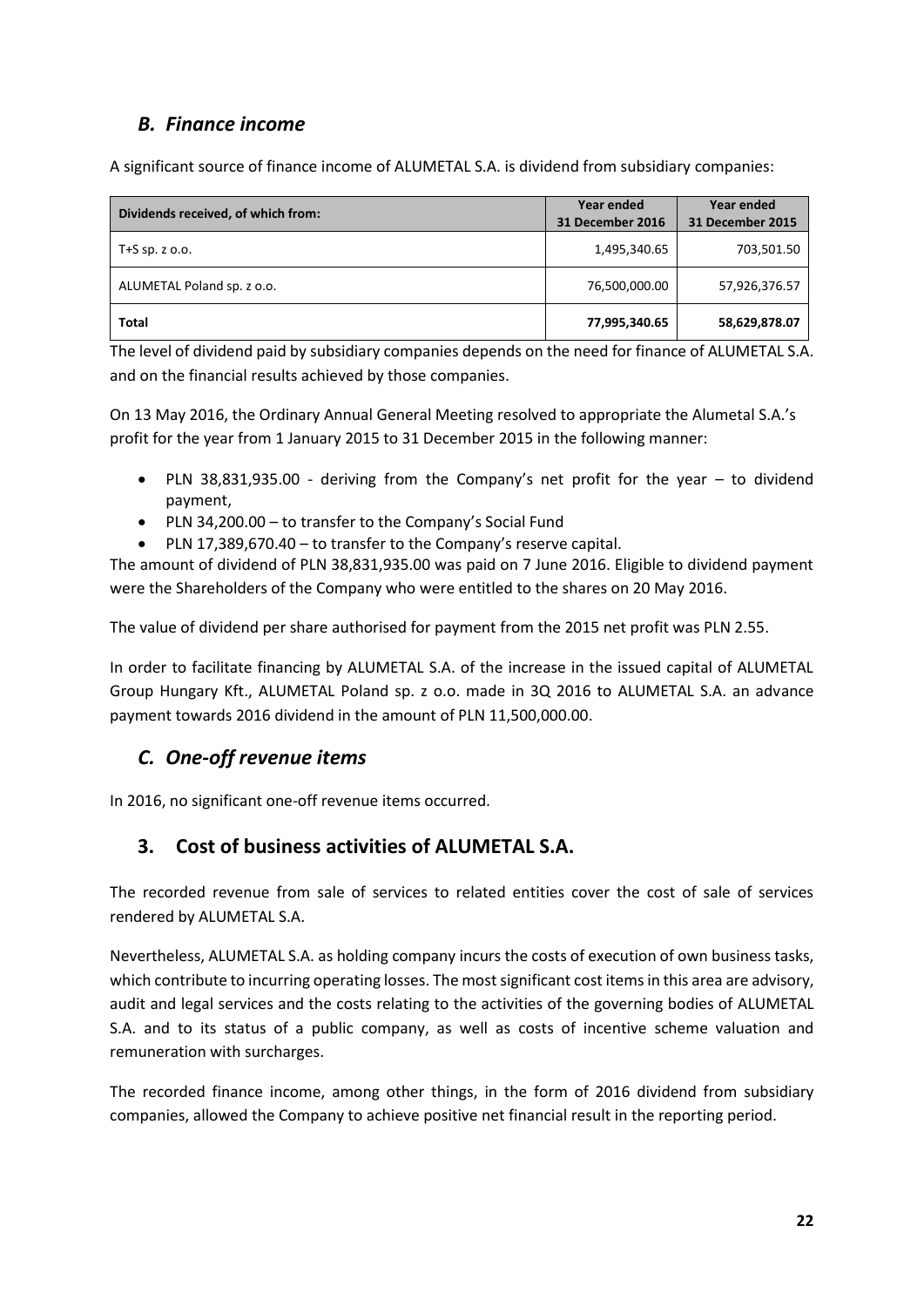# <span id="page-22-0"></span>**4. Results and financial position of ALUMETAL S.A.**

The table below shows summarized financial data of Alumetal S.A. for 2016 compared to the prior year:

| <b>ITEMS OF THE STATEMENT</b>                                                                       | In PLN thousand            |                            |                            | In EUR thousand            |
|-----------------------------------------------------------------------------------------------------|----------------------------|----------------------------|----------------------------|----------------------------|
| OF COMPREHENSIVE<br><b>INCOME &amp; STATEMENT OF</b><br><b>CASH FLOWS</b>                           | 12-month period<br>of 2016 | 12-month period<br>of 2015 | 12-month period<br>of 2016 | 12-month period<br>of 2015 |
| Net sales                                                                                           | 14821                      | 11 803                     | 3 3 8 7                    | 2820                       |
| Operating profit/ (loss)                                                                            | $-510$                     | $-2039$                    | $-117$                     | $-487$                     |
| <b>EBITDA</b>                                                                                       | 246                        | $-1262$                    | 56                         | $-302$                     |
| Profit before tax                                                                                   | 77 325                     | 55 982                     | 17672                      | 13 3 78                    |
| Net profit                                                                                          | 77453                      | 56 256                     | 17 701                     | 13 4 43                    |
| Net cash flow from<br>operating activities                                                          | 2 1 6 6                    | $-1892$                    | 495                        | $-452$                     |
| Net cash flow from investing<br>activities                                                          | $-8625$                    | 25 137                     | $-1971$                    | 6007                       |
| Net cash flow from<br>financing activities                                                          | 6065                       | $-21846$                   | 1386                       | $-5220$                    |
| Total net cash flow                                                                                 | $-394$                     | 1 3 9 9                    | $-90$                      | 334                        |
| Basic net earnings per share<br>attributable to equity<br>holders of the parent (in<br>PLN / EUR)   | 5.06                       | 3.71                       | 1.16                       | 0.89                       |
| Diluted net earnings per<br>share attributable to equity<br>holders of the parent (in<br>PLN / EUR) | 5.05                       | 3.68                       | 1.15                       | 0.88                       |

| <b>ITEMS OF THE STATEMENT OF FINANCIAL POSITION</b> | 31.12.2016 | 31.12.2015 | 31.12.2016 | 31.12.2015 |
|-----------------------------------------------------|------------|------------|------------|------------|
| Total assets                                        | 306 343    | 227 960    | 69 24 6    | 53 493     |
| Non-current assets                                  | 301 274    | 223 001    | 68 100     | 52 3 29    |
| Current assets                                      | 5069       | 4958       | 1 1 4 6    | 1 1 6 4    |
| Shareholders' equity                                | 259 238    | 215 753    | 58 598     | 50 628     |
| Issued capital                                      | 1538       | 1523       | 348        | 357        |
| Non-current liabilities                             | 43 0 72    | 3479       | 9736       | 816        |
| <b>Current liabilities</b>                          | 4034       | 8728       | 912        | 2048       |
| Number of shares                                    | 15 378 980 | 15 228 210 | 15 378 980 | 15 228 210 |
| Basic carrying amount per share (in PLN / EUR)      | 16.94      | 14.24      | 3.83       | 3.34       |
| Diluted carrying amount per share (in PLN / EUR)    | 16.89      | 14.14      | 3.82       | 3.32       |
| Declared or paid dividend per share (in PLN / EUR)  | $2.92*$    | 2.55       | $0.66*$    | 0.60       |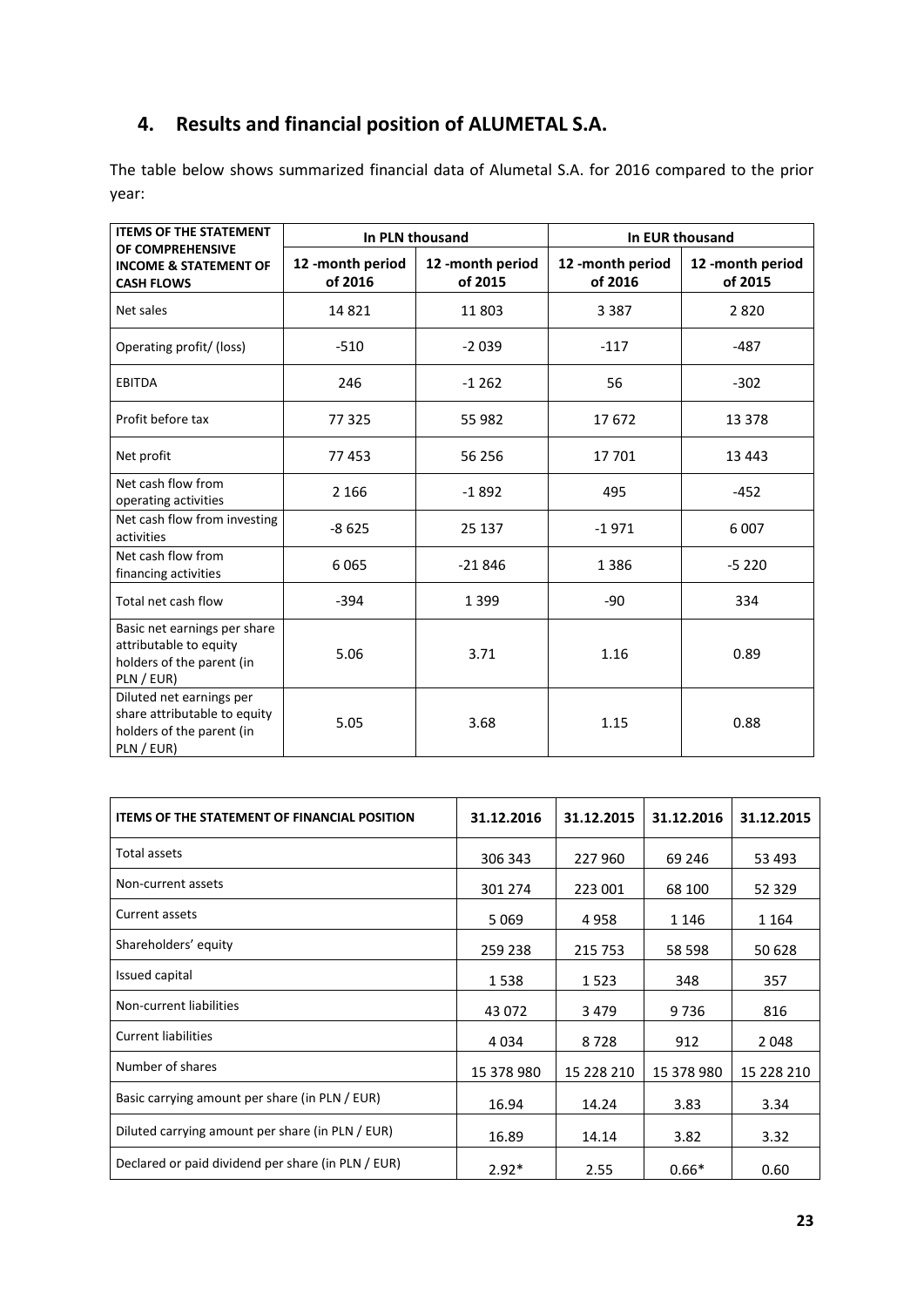#### *\* declared dividend*

The above financial data for 2016 and 2015 were translated into EUR in the following manner:

- components of assets and liabilities – at the average NBP exchange rate prevailing as at 31 December 2016 i.e. EUR/PLN 4.4240, and 31 December 2015 i.e. EUR/PLN 4.2615

- components of the statement of comprehensive income and the statement of cash flow – at the exchange rate being the mathematical average of the NBP exchange rates prevailing at the last days of the month: for 12 months of 2016 - EUR/PLN 4.3757 and for 12 months of 2015 - EUR/PLN 4.1848.

Net profit for the entire year 2016 amounted to PLN 77,453,188.25, while for 2015 – to PLN 56,255,805.90 thousand.

In 2016, ALUMETAL S.A. paid dividend for 2015 in the amount of PLN 38,831,935.50, which means that the value of paid dividend per share was PLN 2.55.

| The table below shows the listing of the most significant financial ratios that facilitate comprehensive |  |  |
|----------------------------------------------------------------------------------------------------------|--|--|
| assessment of the profitability, liquidity and indebtedness of ALUMETAL S.A.                             |  |  |
|                                                                                                          |  |  |

| <b>Financial ratio</b>     | <b>Ratio description</b>                                                             | 2016   | 2015   | 2014  |
|----------------------------|--------------------------------------------------------------------------------------|--------|--------|-------|
| Net profit margin          | Net profit/Net sales                                                                 | 522.6% | 476.6% | 14.8% |
| Return on assets (ROA) (%) | Net profit/Total assets                                                              | 25.3%  | 24.7%  | 0.8%  |
| Return on equity (ROE) (%) | Net profit/Shareholders' equity<br>at the beginning of the period                    | 35.9%  | 30.8%  | 0.8%  |
| Liquidity I                | Total current assets/Current<br>liabilities                                          | 1.3    | 0.6    | 0.8   |
| Stability of financing (%) | (Shareholders' equity + Non-<br>current liabilities)/Total equity<br>and liabilities | 98.7%  | 96.2%  | 98.1% |
| Debt ratio (%)             | (Total equity and liabilities -<br>Shareholders equity)/Total<br>assets              | 15.4%  | 5.4%   | 2.2%  |

The financial position of ALUMETAL S.A. is closely related to the financial position of the entire Group due to the fact that the financial policy and risk management are realized at the consolidated level.

The margins earned by the Group are stable, the balance of interest liabilities is low, the working capital ratio is high, and the financial liquidity is good, and this causes that the perspective of ALUMETAL S.A. and its subsidiary companies for timely discharging of their liabilities is safe.

The above assessment of the financial position was confirmed by an external institution i.e. the EuroRating sp. z o.o. rating agency, which on 28 January 2015 assigned ALUMETAL S.A. the BBB investment level credit rating. The EuroRating sp. z o.o. rating agency is registered as the rating agency in the European Union (in accordance with Regulation (EC) No. 1060/2009 of the European Parliament and of the Council of 16 September 2009 on credit rating agencies) and is under direct supervision of the European Securities and Markets Authority (ESMA). Thus the EuroRating sp. z o.o. agency holds the ECAI status (i.e. External Credit Assessment Institution – pursuant to the provisions of 4 section 1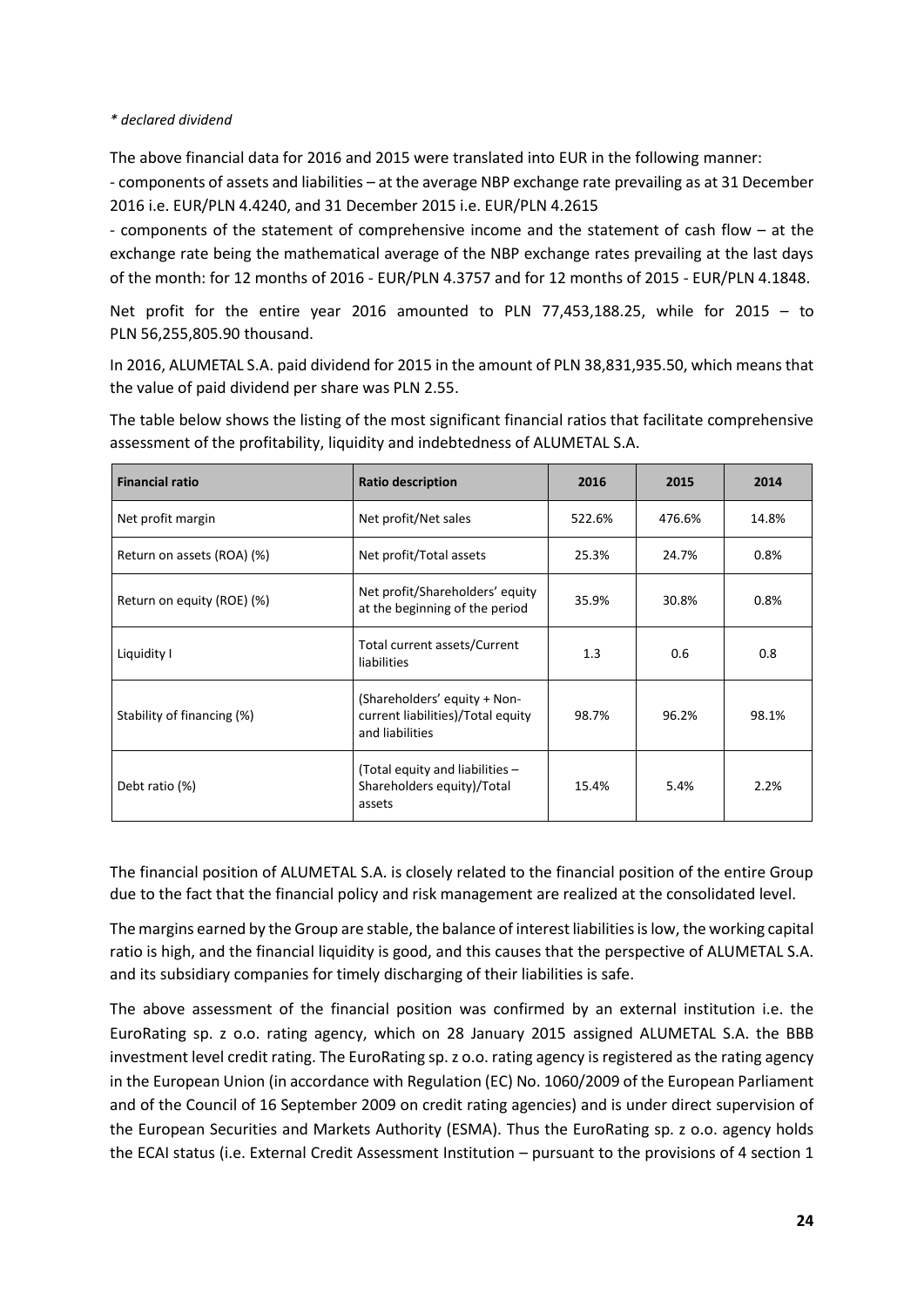point 98 of Regulation (EC) No. 575/2013 of the European Parliament and of the Council of 26 June 2013 on prudential requirements for credit institutions and investment firms).

The rating assigned by rating agencies defines the financial credibility and ability of an enterprise to settle its short- and long-term liabilities in the perspective of up to 3 years.

The assessment of the Alumetal Group accounted for its business specificity, Group development plans and the realized dividend policy, and covered the potential threat factors to the Group's business arising from the relatively high market cyclicality and client concentration, considerable fluctuations in the employed working capital, planned increase in the balance of loans and borrowings and possible temporary business profitability decrease. All these factors and threats did not prevent the agency from assessing the perspective of ALUMETAL S.A.'s rating as "stable".

During 2016, the awarded rating was updated after publication of each current report i.e. on 29 April, 24 June, 28 September and 20 December 2016 and was upheld at the original level. These reassessments did not change either the awarded rating or the assessed perspective.

#### <span id="page-24-0"></span>**5. Intra-Group transactions**

In the reporting period, the Issuer did not make any significant transactions with related entities on the terms and conditions other than those prevailing in arm's length transactions.

#### <span id="page-24-1"></span>**6. Significant events in 2016**

#### *A. Granting surety for cash subsidy contract*

On 7 January 2016, ALUMETAL S.A. issued a surety to the ALUMETAL Group Hungary Kft. in connection with a Contract for cash subsidy of 27 October 2015 concluded with the Ministry of Foreign Affairs and Trade of Hungary, in case the ALUMETAL Group Hungary Kft. was obligated to return the received public aid and the related interest and did not discharge this obligation as provided in this Contract; the surety was issued to the amount not exceeding 120% of the received public aid. As at the reporting date, 2 tranches of cash subsidy pre-financing were paid out for the total amount of HUF 784,800,400 (the equivalent of PLN 11,163,000.89), while at the date of the preparation of this Directors' Report a total of 3 tranches of cash subsidy were paid out in the total amount of HUF 939,312,070 (the equivalent of PLN 13 306 077.75).

## *B. Investment in 15% of shares of a French producer of aluminium alloys*

In the period from 28 January 2016 to 1 December 2016, ALUMETAL S.A. held 15% of shares in SKTB ALUMINIUM Spółka akcyjna uproszczona [simplified joint stock company] (French-law based company) headquartered in Gorcy (France) acquired from the majority shareholder, Fonds Lorrain de Consolidation Spółka akcyjna uproszczona [simplified joint stock company] (French-law based company), headquartered in Metz (France).

SKTB ALUMINIUM Spółka akcyjna uproszczona [simplified joint stock company] (hereinafter "SKTB") is a producer of secondary aluminium alloys with an annual production capacity of approx. 45 thousand tons.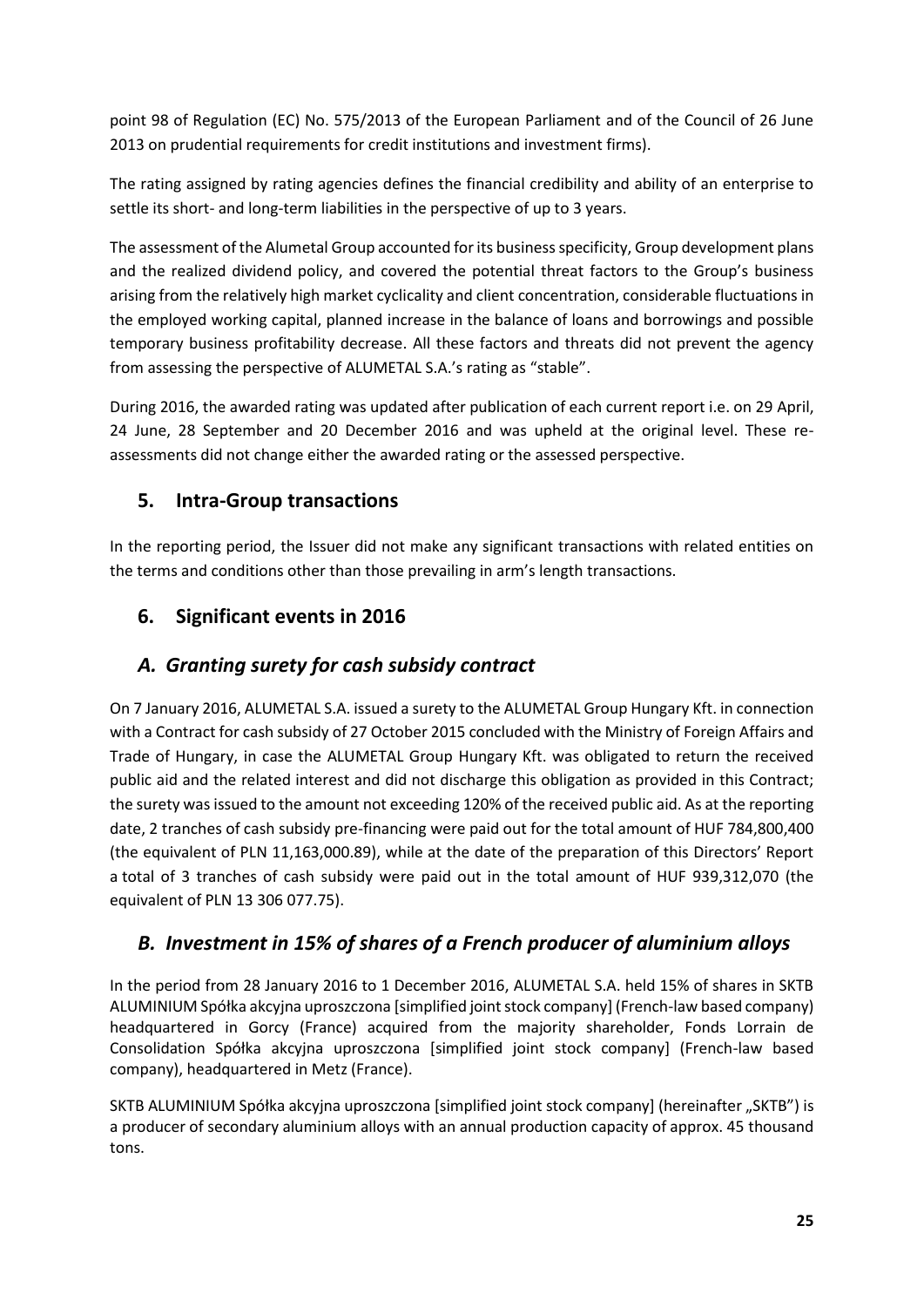The main scope of SKTB's business activities comprises:

- smelting and forming process of non-ferrous metals, especially smelting of aluminium and other light metals, processing of materials and goods containing aluminium,
- production of other non-ferrous metals and alloys,
- trading in ferrous and non-ferrous metals, semi-finished goods, by-products and smelting waste.

On 18 October 2016, ALUMETAL S.A. exercised the put option included in the agreement with current majority shareholders i.e. the right of ALUMETAL S.A. to re-sell the earlier acquired shares to their prior owners at their acquisition price. The shares were re-sold on 1 December 2016, and the consideration was paid in full on 6 December 2016, which effectively means that as at 31 December 2016 the parties had no mutual liabilities or obligations under this transaction.

# *C. Successive additional payments to the issued capital of Alumetal Group Hungary Kft.*

By the end of 2015, ALUMETAL S.A. made additional payments to the issued capital of the Alumetal Group Hungary Kft. for the amount of HUF 2,800,000,000.00, of which the amount actually paid in was HUF 2,300,000,000.00. The outstanding amount was paid in 1Q 2016. In 2Q 2016, another additional payments to the issued capital of the Alumetal Group Hungary Kft. were made in the amount of HUF 1,500,000,000.00. In 3Q 2016, ALUMETAL S.A. made yet another additional payments to the issued capital of the ALUMETAL Group Hungary Kft. for the amount of HUF 1,200,000,000.00, of which the whole amount was paid in. As a result, at the reporting date (and as at the date of this Directors' Report) the paid-in issued capital of the ALUMETAL Group Hungary Kft. was HUF 5,500,000,000.00 (being the equivalent of PLN 75,080,492,00).

## *D. Payment of dividend for 2015*

On 14 March 2016, the Management Board of ALUMETAL S.A. recommended that the Company's net profit for 2015 in the amount of PLN 56,255,805.90 (in words: fifty six million two hundred fifty five thousand eight hundred five zloty and ninety groszy) was appropriated in the following manner:

- PLN 38,831,935.50 (in words: thirty eight million eight hundred thirty one thousand nine hundred thirty five zloty and fifty groszy) – to payment of dividend to the Company's shareholders i.e. PLN 2.55 (in words: two zloty fifty five groszy) per share,
- PLN 34,200.00 (in words: thirty four thousand two hundred zloty zero groszy) to transfer to the Company's Social Fund
- the remaining amount of PLN 17,389,670.40 (in words: seventeen million three hundred eighty nine thousand six hundred seventy zloty forty groszy) – to transfer to the Company's reserve capital.

The Management Board recommended establishment of dividend date at 20 May 2016 and dividend payment date – at 31 May 2016.

The Supervisory Board of the Company at its meeting on 15 April 2016 approved the proposal of the Company's Management Board on the appropriation of profit for 2015 and recommended to the Annual General Meeting appropriation of profit consistently with the Management Board's proposal.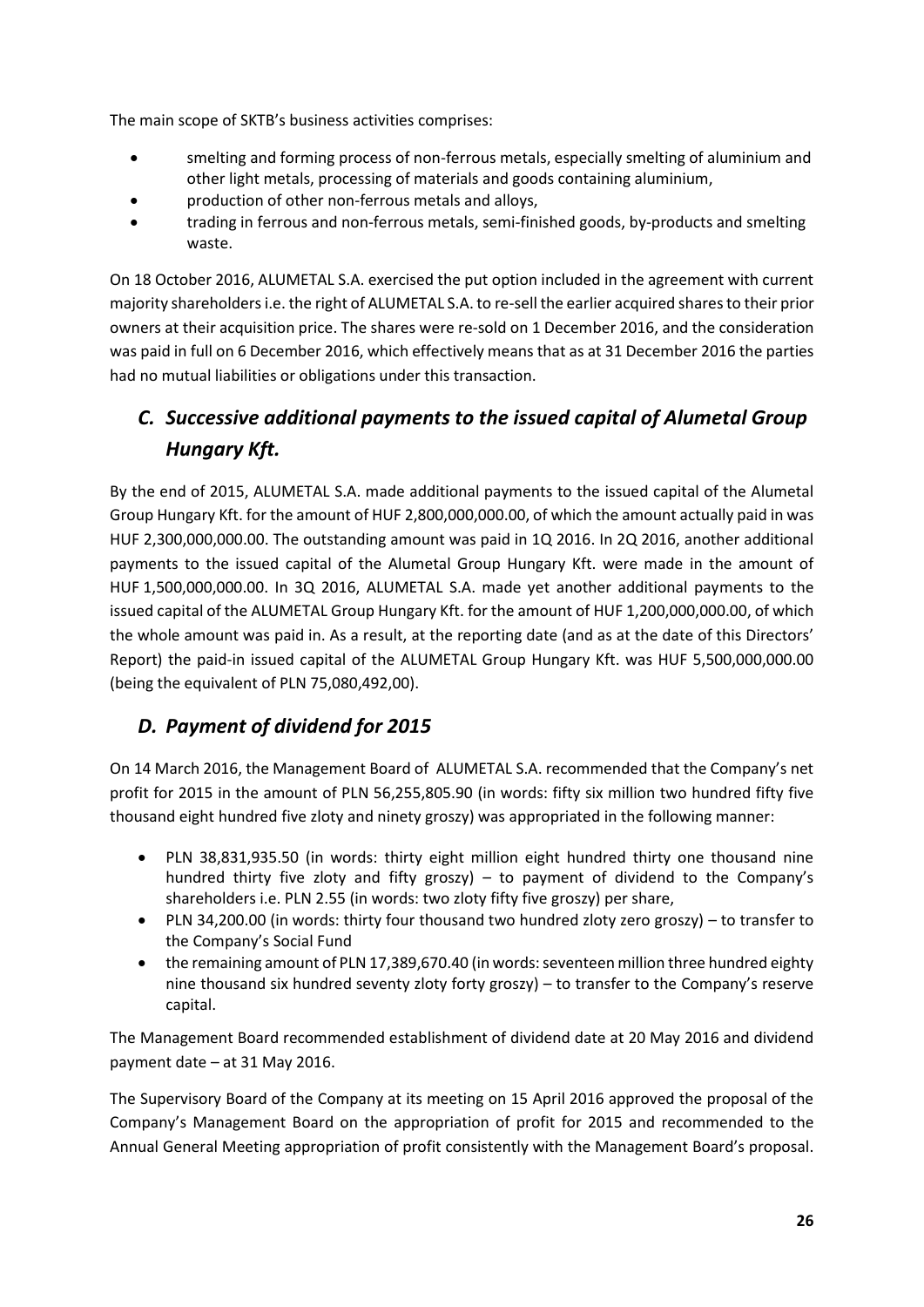At the same time, the Supervisory Board of the Company recommended to change the date of dividend payment from 31 May 2016, as proposed by the Management Board, to 7 June 2016.

The Company informed about the decisions of its authorities concerning appropriation of 2015 profit in its current reports No. 5/2016 of 14 March 2016 and No. 7/2016 of 15 April 2015. The Annual General Meeting of ALUMETAL S.A. with the agenda covering appropriation of profit for 2015 took place on 13 May 2016, about which the Company informed in its current report No. 10/2016 of 13 May 2016.

The Annual General Meeting of ALUMETAL S.A. concurred with the recommendation of the Management Board regarding appropriation of the Company's net profit for 2015 and with the opinion of the Supervisory Board regarding establishment of dividend date at 20 May 2016 and dividend payment date at 7 June 2016.

The Company informed the public about the Resolution of Annual General Meeting of ALUMETAL S.A. concerning profit appropriation and dividend payment in its current report No. 11/2016 of 13 May 2016.

Dividend in the amount stated above was paid on 7 June 2016.

# *E. Advance payment towards dividend by ALUMETAL Poland sp. z o.o. to ALUMETAL S.A.*

In order to facilitate financing by ALUMETAL S.A. of the increase in the issued capital of ALUMETAL Group Hungary Kft., ALUMETAL Poland sp. z o.o. made in 3Q 2016 to ALUMETAL S.A. an advance payment towards 2016 dividend in the amount of PLN 11,500,000.00.

#### *F. Extension of short-term loan agreements for another year*

In 2Q 2016, the Alumetal Group, including ALUMETAL S.A., extended with ING Bank Śląski S.A., BPH S.A. (*currentl*y Alior Bank S.A.) and Bank Handlowy w Warszawie S.A. its short-term loan agreements for another year, thus increasing its total Group's short-term loan facility in the banks in Poland (due to the planned commencement of production in Hungary) by PLN 30 million to the amount of PLN 130 million (detailed listing of loan agreements was presented in point VIII.1.of this Directors' Report ).

#### *G. Launch of the service of receivables insurance*

Given its further trade expansion, the Company decided to change the Group-wide approach to trade risk management and signed an agreement for receivables insurance. Verification of trade receivables covered the entire balance of sales to non-related entities, except for the sales to the three largest customers of the Alumetal Group (the Federal Mogul Group, Nemak Group and the Volkswagen Group), and the insurance taken covered the period from 1 April 2016.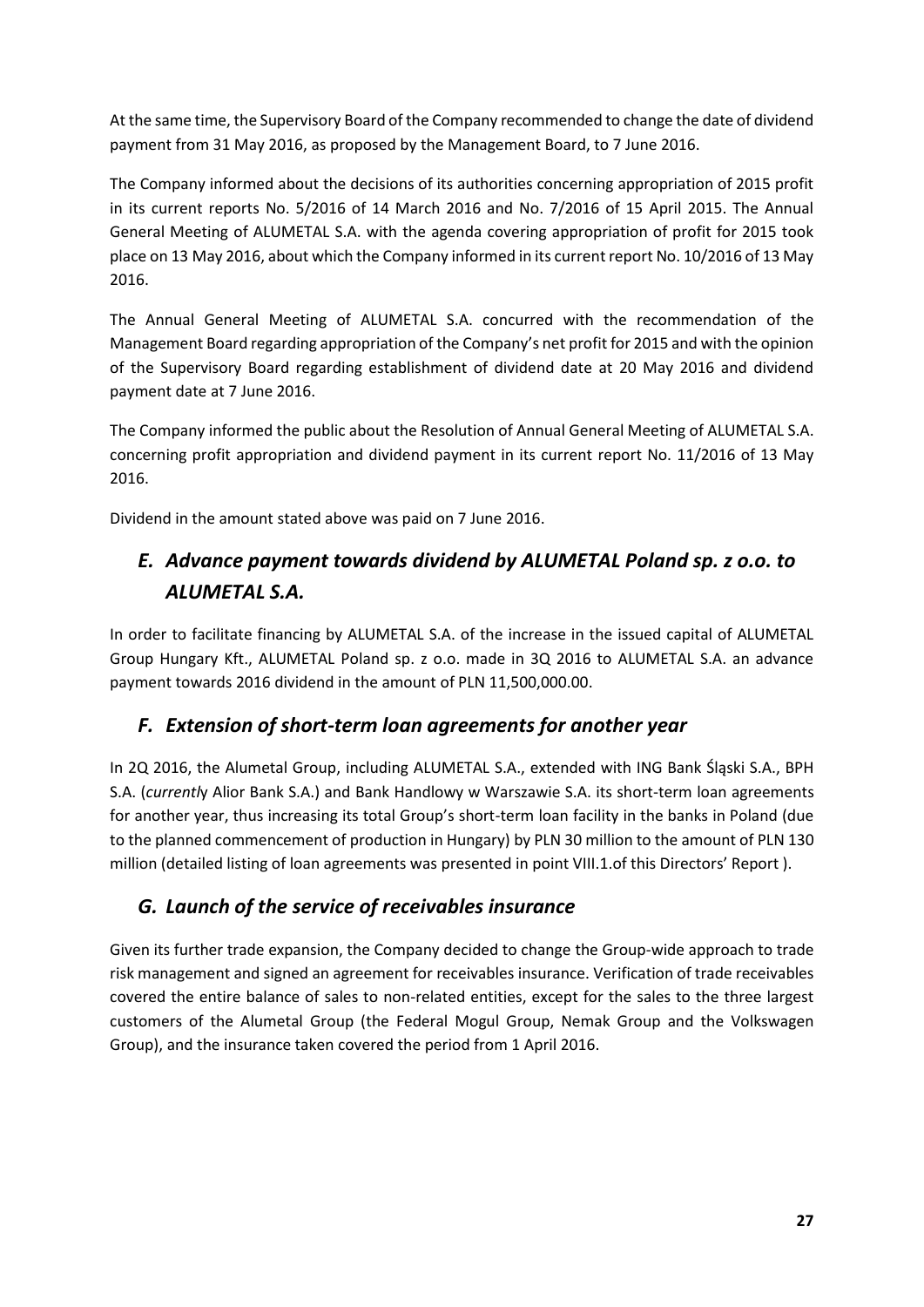# *H. Full utilisation of the investment loan taken out to finance the construction of a production plant in Hungary*

In connection with the continuation of investment processes at the Production Plant in Hungary, ALUMETAL S.A. drew the last tranche of the investment loan in ING Bank Śląski S.A. (drawn funds were immediately transferred to the ALUMETAL Group Hungary Kft. in the form of a long-term loan).

The amount of the incurred investment loan (and of the long-term loan to the Hungarian subsidiary) amounted as at 11 July 2016, 31 December 2016 and at the date of this Directors' Report to EUR 10,000,000.00 which means that the loan was disbursed in the full planned amount.

## <span id="page-27-0"></span>**7. Significant events after the reporting date**

After the reporting date, no events of particular importance were recorded.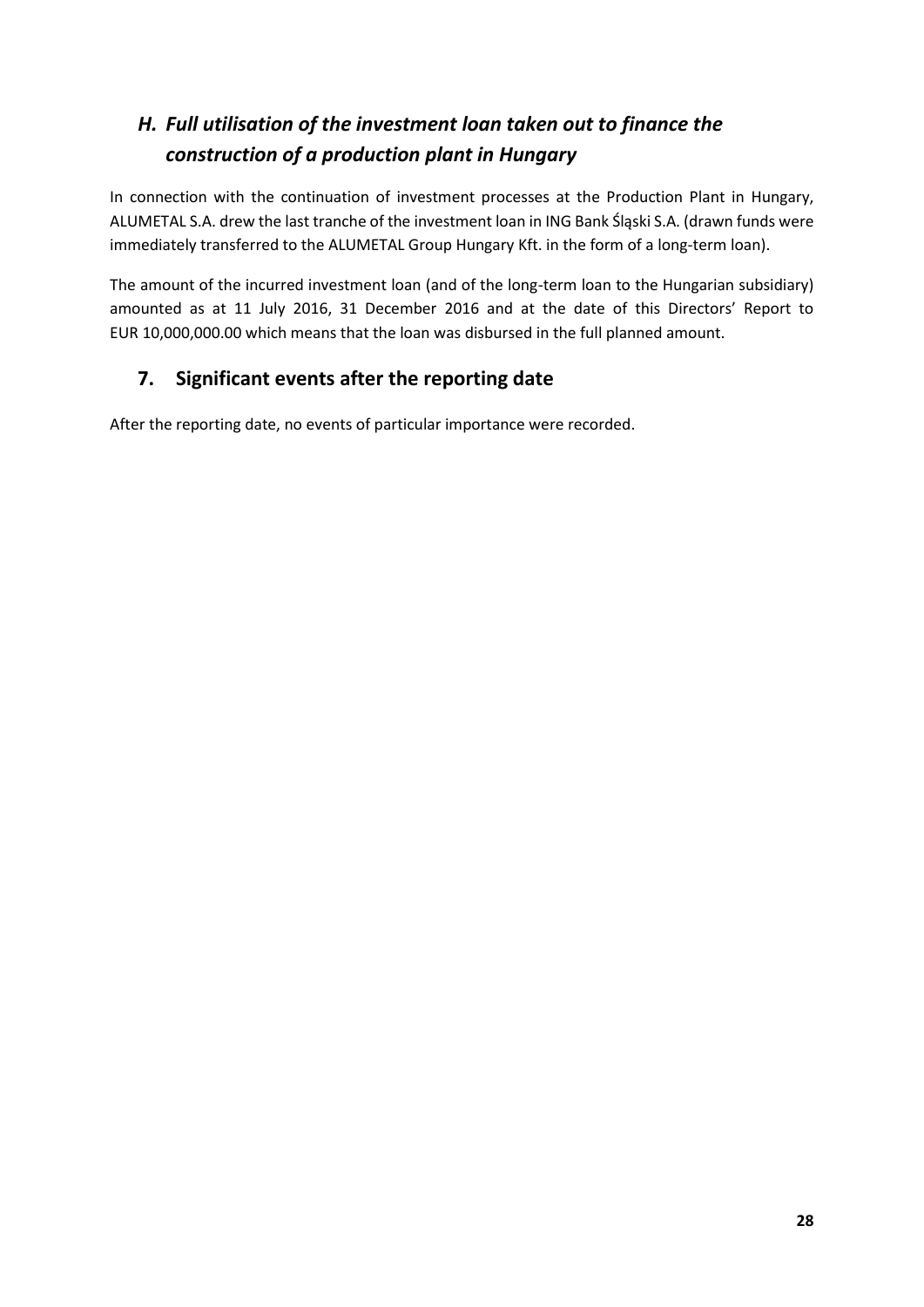#### <span id="page-28-0"></span>**V. Realised investments and development work**

#### <span id="page-28-1"></span>**1. Information on major research and development achievements**

The most significant investment of ALUMETAL S.A. in 2016 was making subsequent contributions to the issued capital of the 2014-incorporated company, ALUMETAL Group Hungary Kft. with a view to executing the project called *Construction of a Production Plant in Hungary ("Budowa Zakładu na Węgrzech")* in the amount of HUF 2,700,000,000.00, which caused that as at 31 December 2016 the amount of paid-in capital in this entity was raised to HUF 5,500,000,000.00 (being the equivalent of PLN 70,080,492.00).

The purpose of this investment was to execute the project called *Construction of a Production Plant in Hungary*.

#### <span id="page-28-2"></span>**2. Development directions of ALUMETAL S.A.**

It is expected that in the foreseeable future, ALUMETAL S.A. will continue to realize the tasks of a holding entity consisting in rendering management, trading and marketing, development and investment, financial-accounting, controlling, people advisory (HR & Payroll) and IT services to the subsidiary companies. The execution of these tasks will contribute to realization of Group's development plans and to achievement of its strategic objectives, being - above all - building company's value for the shareholders through increasing sales volumes of Group products, and maximizing profitability, while retaining the Company's dividend capacity.

#### <span id="page-28-3"></span>**3. Financing development of ALUMETAL S.A. and subsidiary companies**

Financing of ALUMETAL S.A. is closely related to the financial situation of the entire ALUMETAL S.A. Capital Group.

Owing to high operating cash flows, the Alumetal Group is able to finance its development from own financial resources, while retaining the capacity to realize the adopted dividend policy. Good and stable operational profitability of the Group, satisfactory financial liquidity and low debt cause that the financial standing of the Group is very good . The ratio of Net debt/EBITDA, as the most significant ratio from the point of view of loan and credit agreements, fell in the last 4 years from 1.8 at the end of 2011 to 0.8 at the end of 2016. Given the fact that in the loan agreements this *covenant* is set at the level of 3.0, the achieved ratio indicates that the Group has considerable potential to finance its further development and realize at the same time the provisions of the adopted dividend policy.

The planned sources for Group development financing are mainly partially retained net profits, investment loans and public aid available to Group companies, both in the case of the Hungarian project and in the case of investments in Polish production plants located in special economic zones (SEZ) under the already held SEZ licenses. The Group will continue to use current financial surplus, short-term loans and factoring agreements as the source for working capital financing.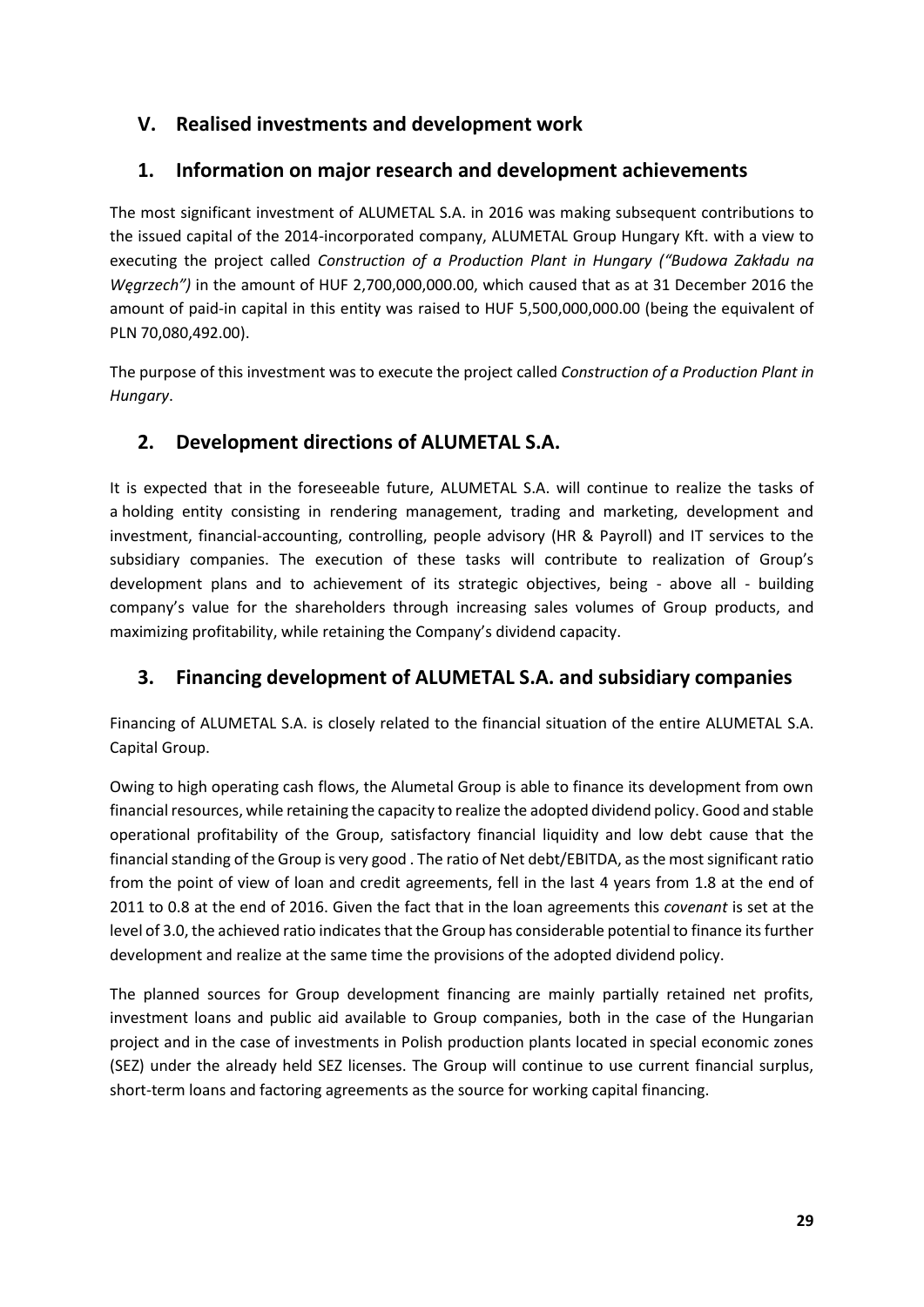The Company concluded a number of contracts with a view to securing finance for the project *Construction of a production plant in Hungary* in the following order:

- an investment loan of 15 October 2015 between ALUMETAL S.A. and ING Bank Śląski S.A. taken out with a view to granting a loan to the subsidiary company, ALUMETAL Group Hungary Kft., to partially finance the construction of a production plant, in the amount of EUR 10 million with the maturity date set at 14 October 2022,
- contract of 21 October 2015 for cash subsidy between ALUMETAL Group Hungary Kft. and the Hungarian Ministry of Foreign Affairs and Trade,
- a long-term loan agreement of 26 October 2015 between ALUMETAL S.A. and the subsidiary company, ALUMETAL Group Hungary Kft., to partially finance the construction of a production plant, in the amount of EUR 10 million with the maturity date set at 14 October 2022,
- in 2Q 2016, the Alumetal Group extended with ING Bank Śląski S.A., BPH S.A. (*currently* Alior Bank S.A.) and Bank Handlowy w Warszawie S.A. its short-term loan agreements for another year, and ALUMETAL Group Hungary Kft. signed on 12 September 2016 an agreement with Citibank Europe plc Hungarian Branch Office for a short-term bank loan of EUR 1,875,000 thus increasing, due to the planned commencement of production in Hungary, the total loan limit of the Alumetal Group by approx. PLN 30 million to the amount of approx. PLN 138 million.

As a result, the financial resources of ALUMETAL S.A. allow to fully discharge incurred current and future liabilities relating to Company's development plans.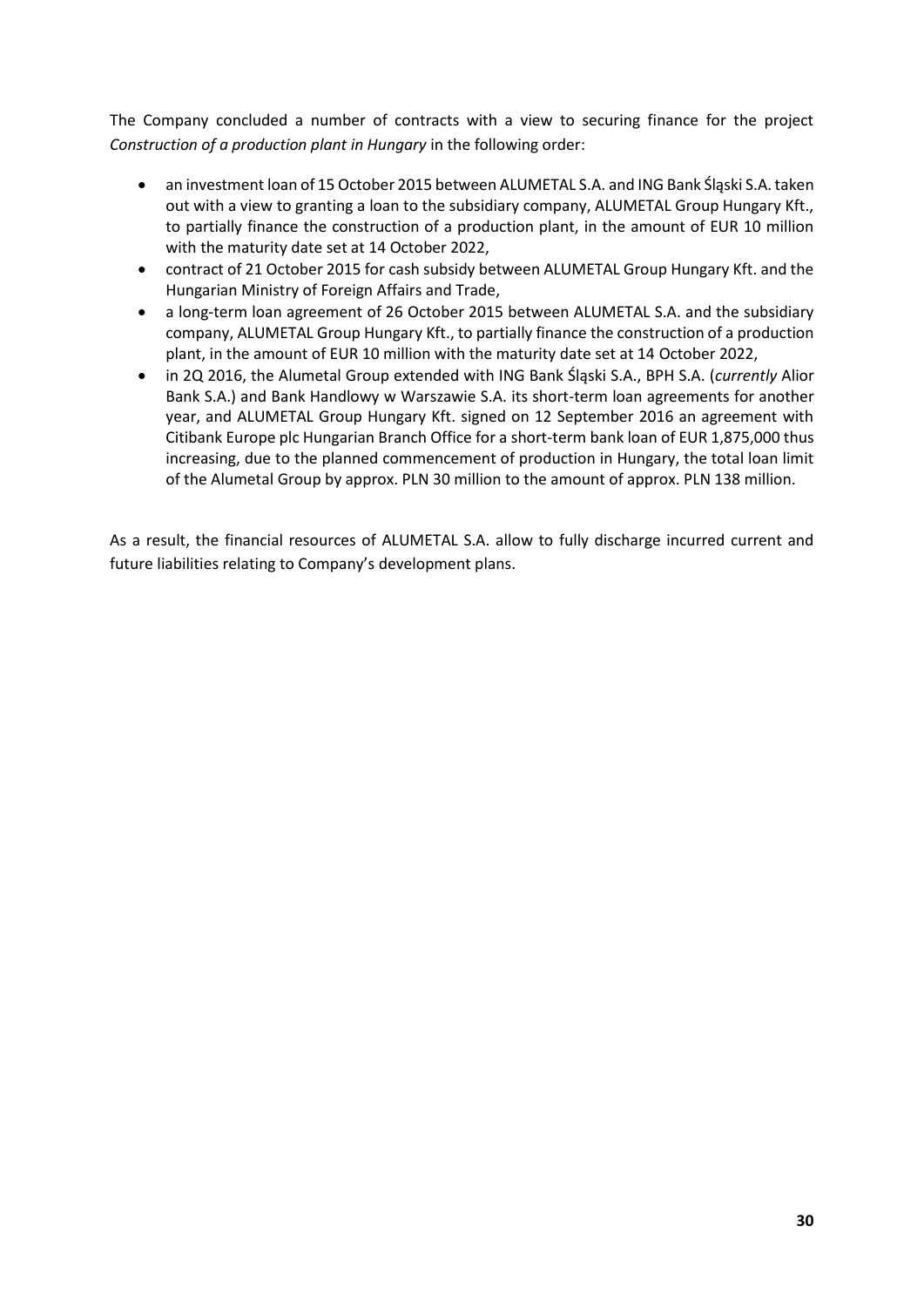#### <span id="page-30-0"></span>**VI. Human capital management**

#### <span id="page-30-1"></span>**1. Recruitment policy**

The recruitment policy at the Alumetal S.A. Capital Group depends on current personnel needs. The activities of the recruitment policy at Alumetal Group focus on securing optimum levels of employment appropriate to the execution of Group business objectives, and are based on the two key aspects: internal and external recruitment. Internal recruitment consists in vertical or horizontal promotion of employees.

Management promotions (vertical promotions) consist in promoting employees upwards in the posts hierarchy, by extending the scope of accountability and increasing teams of subordinated employees of a newly promoted person. Specialist promotions (horizontal promotion) consist in extending employee tasks, developing employee qualifications, experience and specialist knowledge of the given discipline.

In 2016, Alumetal S.A. continued with its external recruitment policy aimed at attracting top class specialists, whose knowledge and competences, when coupled with the experience of the current employees, will ensure continuity and the best possible realization of business processes of the Group.

#### <span id="page-30-2"></span>**2. Structure of employment**

As at 31 December 2016, Alumetal S.A. had 55 employees, which was 14 persons more than as at 31 December 2015.

| Company                       | 31 December 2016 | 31 December 2015 |
|-------------------------------|------------------|------------------|
| <b>White-collar employees</b> | 55               | 41               |

#### <span id="page-30-3"></span>**3. Communication**

ALUMETAL S.A. places great emphasis on development of communication skills. It was ensured that the internal and external communication is clear, adequate and transparent, and emphasis was placed on the importance of such values as trust, openness, cooperation and loyalty.

## <span id="page-30-4"></span>**4. Professional development and training**

In 2016, ALUMETAL S.A. commenced the cycle of executives training with a view to strengthening employee competences and shaping business culture of the Group. This training is continued in 2017 and the number of training participants has systematically increased.

Depending on the length of service, occupied position, needs and strategy of the Group and the plans of individual departments, Group employees participate in:

• adaptation training – part of the program is a one-day training during which employees with longer period of service at the Group share their knowledge on the matters related to the functioning and working at the Group. The new employee receives material information on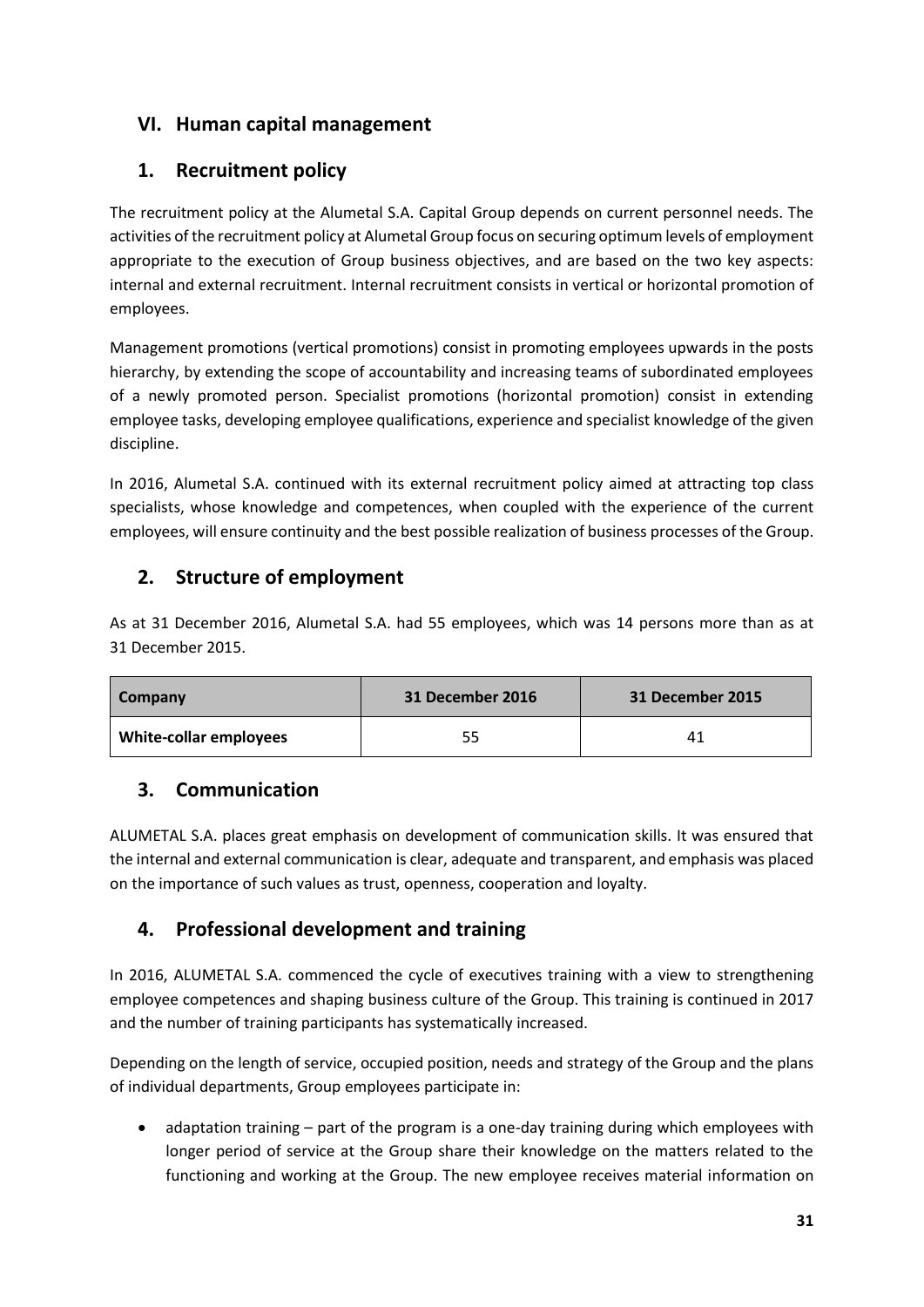employee-related matters, learns about binding rules and regulations, about used systems or basic technologies,

- all-Company projects in the form of, for example, training relating to communication and client servicing or management skills,
- individual specialist training in the form of, for example, training relating to project or finance management, or issues resulting from labour law requirements,
- computer training in the form of applications required to perform work in certain departments (e.g. Microsoft Excel),
- language training (English language),
- training enhancing qualifications and permissions of blue-collar employees.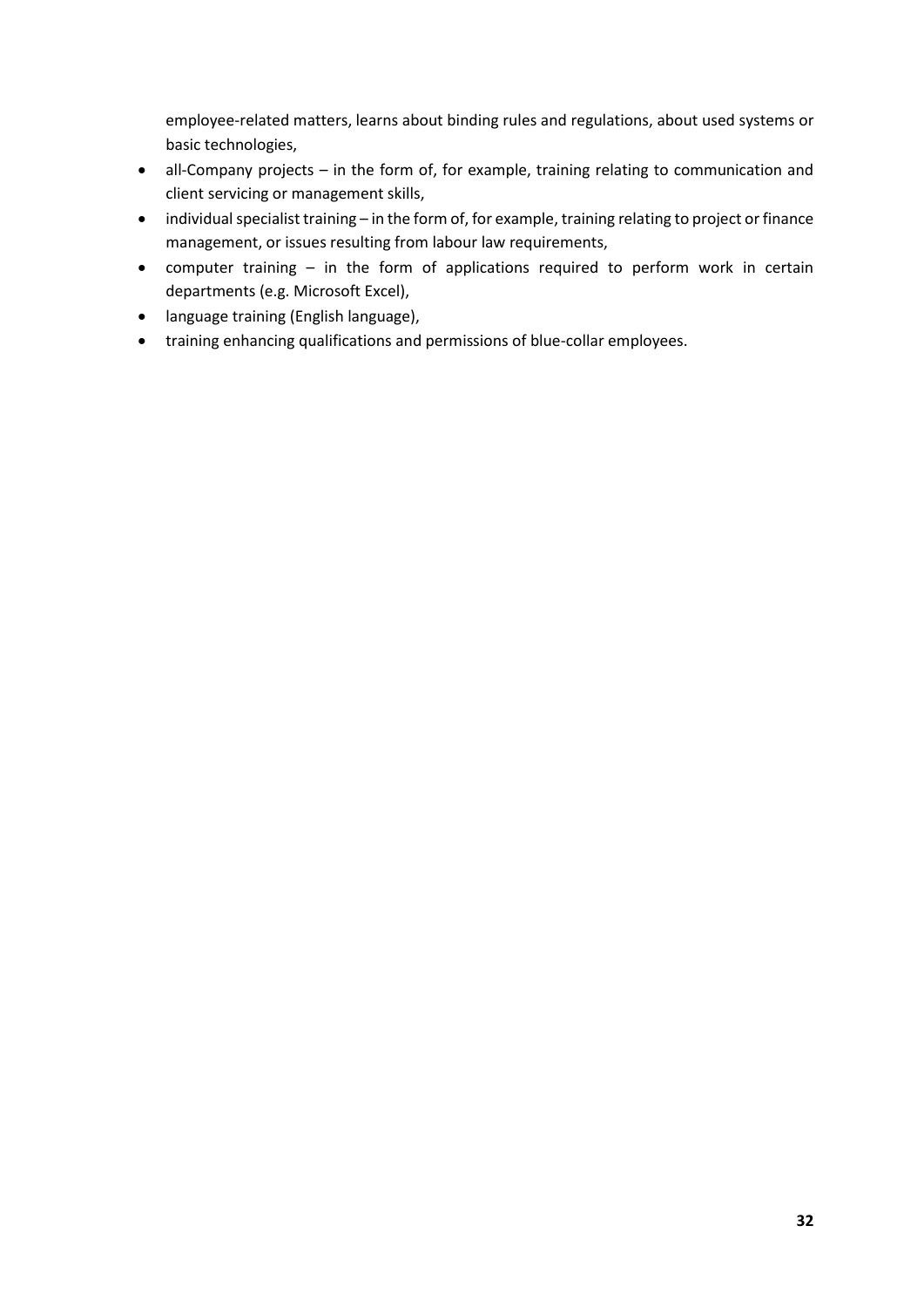#### <span id="page-32-0"></span>**VII. Quality, environmental protection and labour hygiene and safety**

ALUMETAL S.A., as part of its services rendered to subsidiary companies, also shaped the policy in the area of environmental protection, labour quality, hygiene and safety.

The operated policy of high quality products is the result of adopted development strategy and aspirations formulated in the strategic objectives of the Alumetal Group. Similarly, environmental protection and labour hygiene and safety are embedded in the Group's policy. Having in mind that the conducted production processes may have impact on natural environment, in executing its business tasks the Company has always taken into account all binding laws and other regulations of environmental protection. At the same time, the overriding objective is care for the health and life of Company's employees, as well as care for labour safety at each workstation.

#### <span id="page-32-1"></span>**VIII. Loans and borrowings, and other financial agreements**

#### <span id="page-32-2"></span>**1. Loans and borrowings taken out**

| Interest-bearing loans and borrowings                                                                                                                                                                                                        |                          |            |                          | 31 December<br>2016 | 31 December<br>2015 |
|----------------------------------------------------------------------------------------------------------------------------------------------------------------------------------------------------------------------------------------------|--------------------------|------------|--------------------------|---------------------|---------------------|
|                                                                                                                                                                                                                                              | Available limit          | Currency*  | Maturity date            | Limit utilised      | Limit utilised      |
| Overdraft facility:                                                                                                                                                                                                                          |                          |            |                          |                     |                     |
| Limit facility at ING Bank Slaski S.A. with an interest rate<br>based on 1M WIBOR (PLN) + margin, 1M EURIBOR (EUR) +<br>margin                                                                                                               | 5 000 000.00             | PLN*       | 21.06.2017               | 59 695.64           | 105 145.44          |
| Limit facility for Alumetal Poland sp. z o.o. at Bank<br>Handlowy w Warszawie S.A. with an interest rate based on<br>1M LIBOR (USD) + margin, 1M WIBOR (PLN) + margin, 1M<br>LIBOR (EUR) + margin, 1M HUF BUBOR (HUF) + margin               | 48 000 000.00            | PLN*       | 19.05.2017               |                     |                     |
| Limit facility at Alior Bank S.A. (assumed from BPH S.A.)<br>with an interest rate based on 1M WIBOR (PLN) + margin,<br>1M EURIBOR (EUR) + margin                                                                                            | 2 000 000.00             | PLN*       | 22.06.2017               | 3 2 3 1 . 8 1       | 37 379.20           |
| Short-term portion of the investment loan issued by ING<br>Bank Śląski S.A. in the amount of EUR 10 million, with an<br>interest rate based on 1M EURIBOR + margin taken out to<br>finance the construction of a production plant in Hungary | 10 000 000.00**          | <b>EUR</b> | 14.10.2022               | 1 477 616.00        |                     |
| <b>Total short-term portion</b>                                                                                                                                                                                                              |                          |            | -                        | 1 540 543.45        | 142 524.64          |
| Long-term portion of the investment loan issued by ING<br>Bank Śląski S.A. in the amount of EUR 10 million, with an<br>interest rate based on 1M EURIBOR + margin taken out to<br>finance the construction of a production plant in Hungary  | 10 000 000.00**          | <b>EUR</b> | 14.10.2022               | 42 762 384.00       | 3 109 045.51        |
| Total                                                                                                                                                                                                                                        | $\overline{\phantom{0}}$ |            | $\overline{\phantom{0}}$ | 44 302 927.45       | 3 251 570.15        |

\* the "currency" means solely the currency of the limit and thus may differ from loan currency

\*\* the total limit for the short- and long-term portion of the investment loan is EUR 10 million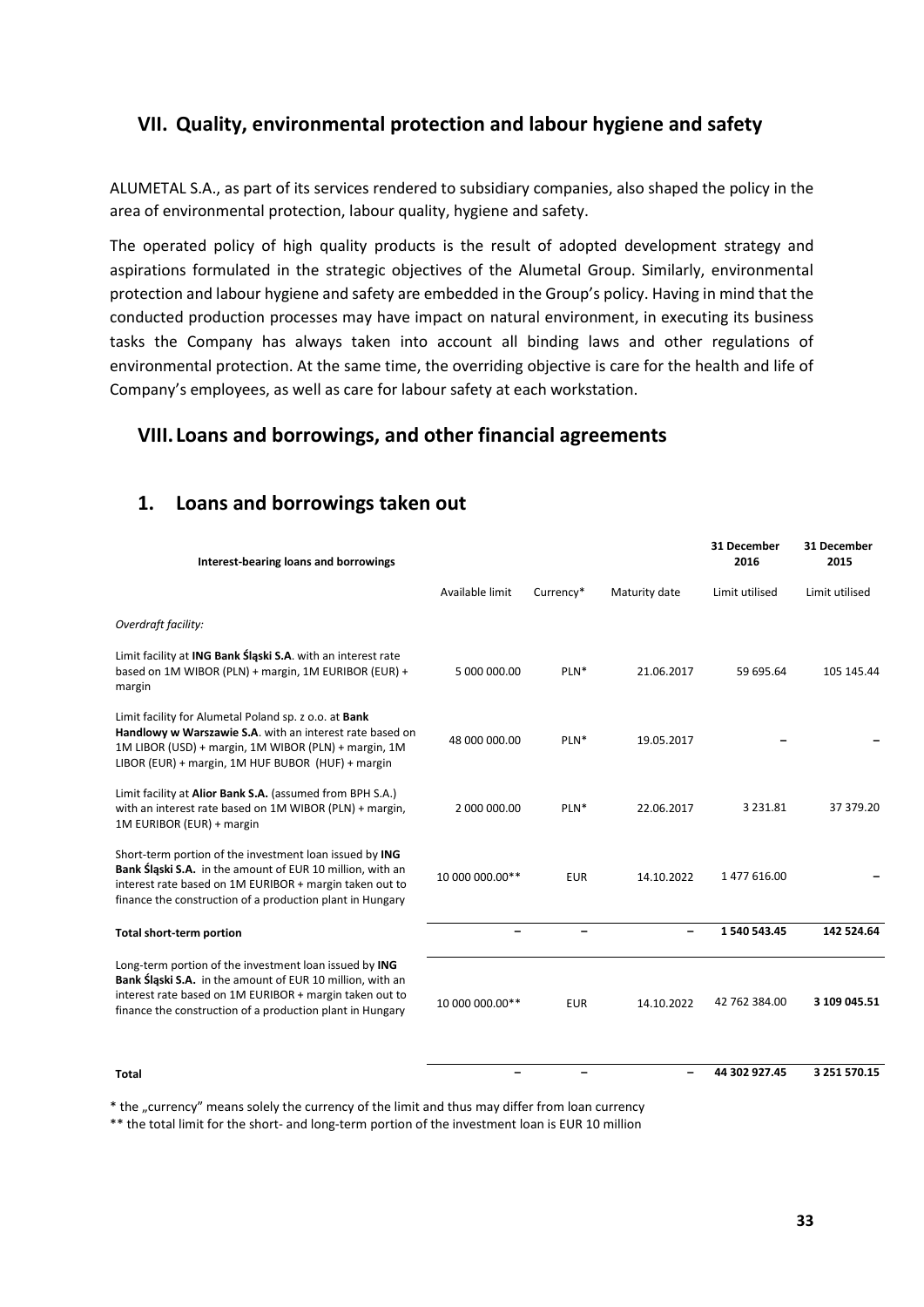#### <span id="page-33-0"></span>**2. Loans granted**

ALUMETAL S.A. or its subsidiary company issued in the reporting period the following loans and borrowings:

- Increase from PLN 24 thousand to PLN 30 thousand of a short-term, PLN-based loan issued to the related company, ALUMETAL Kęty sp. z o.o., with an interest rate of 1M WIBOR and maturity date set at 30 June 2017;
- Issuance on 26 October 2015 of a long-term loan by ALUMETAL S.A. to its subsidiary company, ALUMETAL Group Hungary Kft., to partially finance the construction of a production plant in Hungary, in the amount of EUR 10 million and the maturity date set at 14 October 2022. As at 31 December 2016, the value of the loan disbursed was EUR 10,000,000.

# <span id="page-33-1"></span>**IX. Contingent assets and contingent liabilities, sureties and guarantees and off-balance sheet liabilities**

#### <span id="page-33-2"></span>**1. Court and litigation proceedings**

As at 31 December 2016, the Company was not a party to litigation proceedings with a value equating or exceeding, in whole or in part, 10% of the shareholders' equity of the Company.

#### <span id="page-33-3"></span>**2. Sureties**

Presented below is a list of sureties issued by ALUMETAL S.A.:

- surety in respect of a long-term investment loan taken out in 2010 by Alumetal Poland sp. z o.o. at ING Bank Śląski S.A. in the amount of EUR 9 500 000.00, with an interest rate of 1M WIBOR +margin, 1M EURIBOR + margin. As at 31 December 2016, the loan was repaid in full (by 30 June 2016).
- surety issued on 7 January 2016 to the ALUMETAL Group Hungary Kft. in connection with a Contract for cash subsidy of 27 October 2015 concluded with the Ministry of Foreign Affairs and Trade of Hungary, in case the ALUMETAL Group Hungary Kft. was obligated to return the received public aid and the related interest and did not discharge this obligation, as provided in this Contract; the surety was issued to the amount not exceeding 120% of the received public aid. As at the reporting date, 2 tranches of cash subsidy pre-financing (advance payment) were paid out for the total amount of HUF 784,800,400 (the equivalent of PLN 11,163,000.89), while at the date of the preparation of this Directors' Report a total of 3 tranches of cash subsidy were paid out in the total amount of HUF 939,312,070 (the equivalent of PLN 13,306,077.75).
- sureties in respect of trade liabilities of Alumetal Group Hungary Kft in favour of the suppliers of the Hungarian subsidiary. The total value of these sureties amounted as at 31 December 2016 to the equivalent of PLN 6,077,69.

In the reporting period, ALUMETAL S.A. did not receive any significant sureties or guaranties.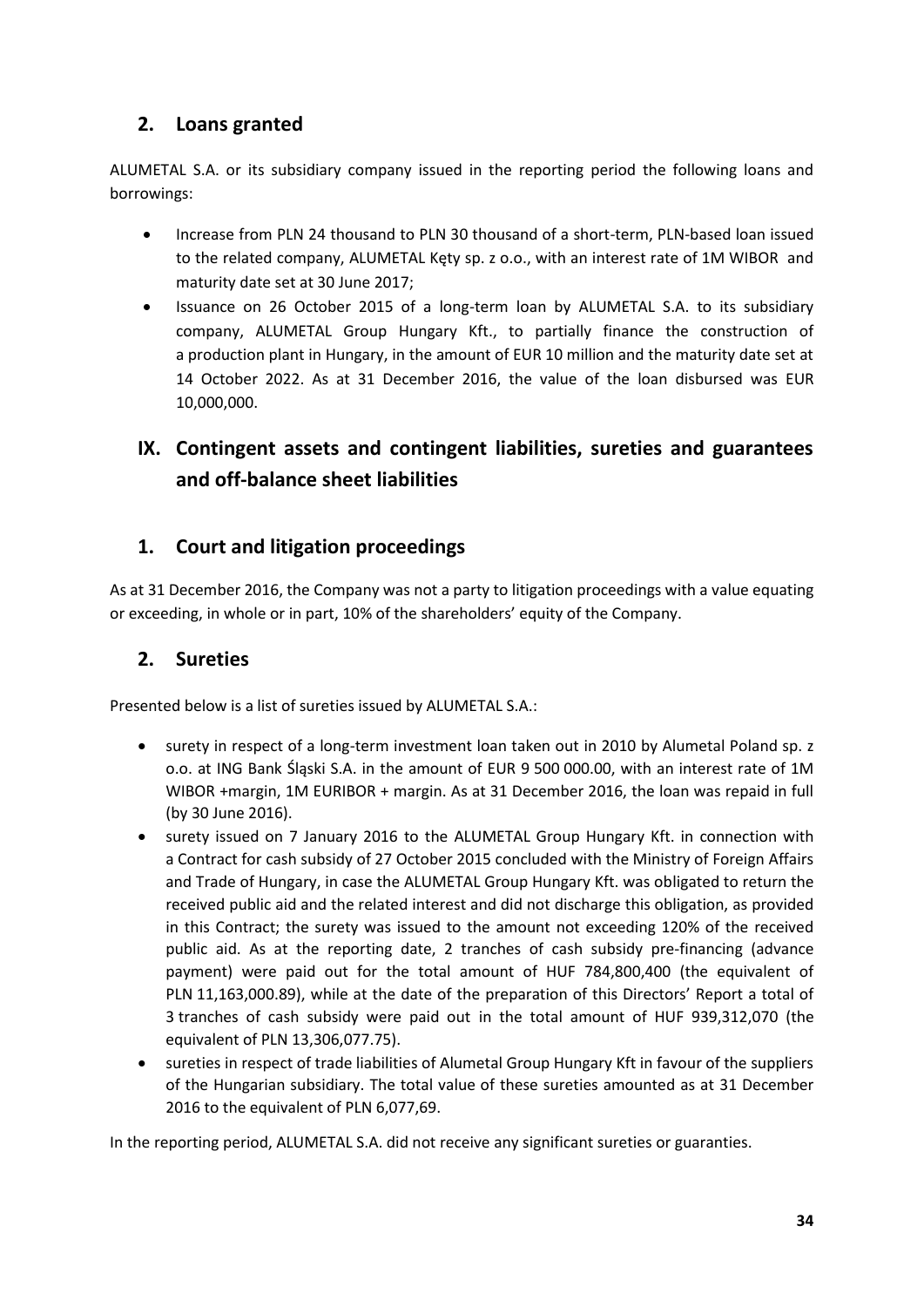# <span id="page-34-0"></span>**3. Contingent liabilities**

As at 31 December 2016, the Company did not report any contingent liabilities with a value equating or exceeding, in whole or in part, 10% of the shareholders' equity of the Company.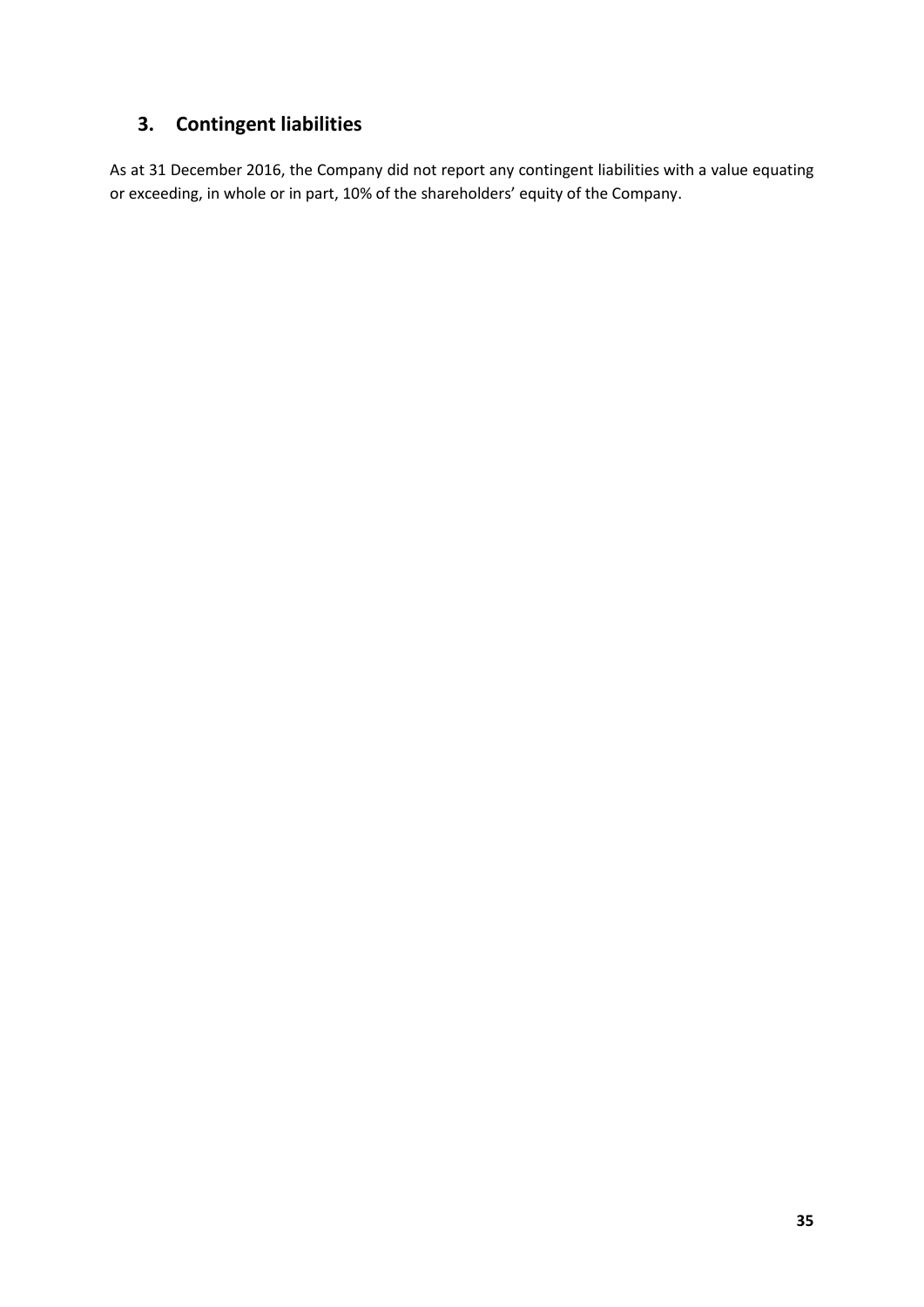#### <span id="page-35-0"></span>**X. Financial risk management objectives and policies**

The main type of business activity of the Company is conducting operations of a holding company. As part of these operations, the Company manages the financial risk incurred by the companies of the Alumetal Group. The main types of risk described in detail in the consolidated financial statements of the Alumetal SA Capital Group for the year ended 31 December 2015 are the following:

- interest rate risk,
- foreign currency risk,
- commodity price risk,
- credit risk,
- liquidity risk.

The financial risk management objectives and policies did not change compared to those valid as at 31 December 2015, except for the developments in the area of credit risk consisting in seeking insurance coverage for receivables, starting from 1 April 2016.

By way of conducting its holding activities, the Company has also managed capital of the companies belonging to the Alumetal S.A. Capital Group.

The objectives and policies of financial risk management cover the risks described below:

#### <span id="page-35-1"></span>**1. Interest rate risk**

The Company is exposed to interest rate risk arising from the financial instruments used to finance operating and investing activities i.e. short- and long-term loans, factoring services on own receivables and short-term deposits.

The above financial instruments are based on variable interest rate of WIBOR (for PLN), EURIBOR (or LIBOR for EUR) and to the lesser extent – on BUBOR (HUF) and LIBOR (for USD).

The Alumetal Group does not hedge against interest rate risk because the instruments used are, in the majority of cases, of short-term character. As regards long-term loans, the financial instruments hedging against interest rate risk are based, to a great extent, on the expectations and forecasts, which under the specific market circumstances in the analysed reporting period did not encourage the use of those instruments, and therefore they were not used to hedge against interest rate risk also in this area.

#### <span id="page-35-2"></span>**2. Foreign currency risk**

The Company is exposed to foreign currency risk in connection with the transactions of current operations. Such exposure arises from the sale or purchase transactions made by Group companies in the currencies other than their measurement currency. The Alumetal Capital Group has widely used the so-called natural hedge mechanism, as sale transactions in foreign currencies have been largely balanced by purchase transactions. Nevertheless, as a result of the occasional lack of balance between these two types of business transactions, foreign currency risk is generated.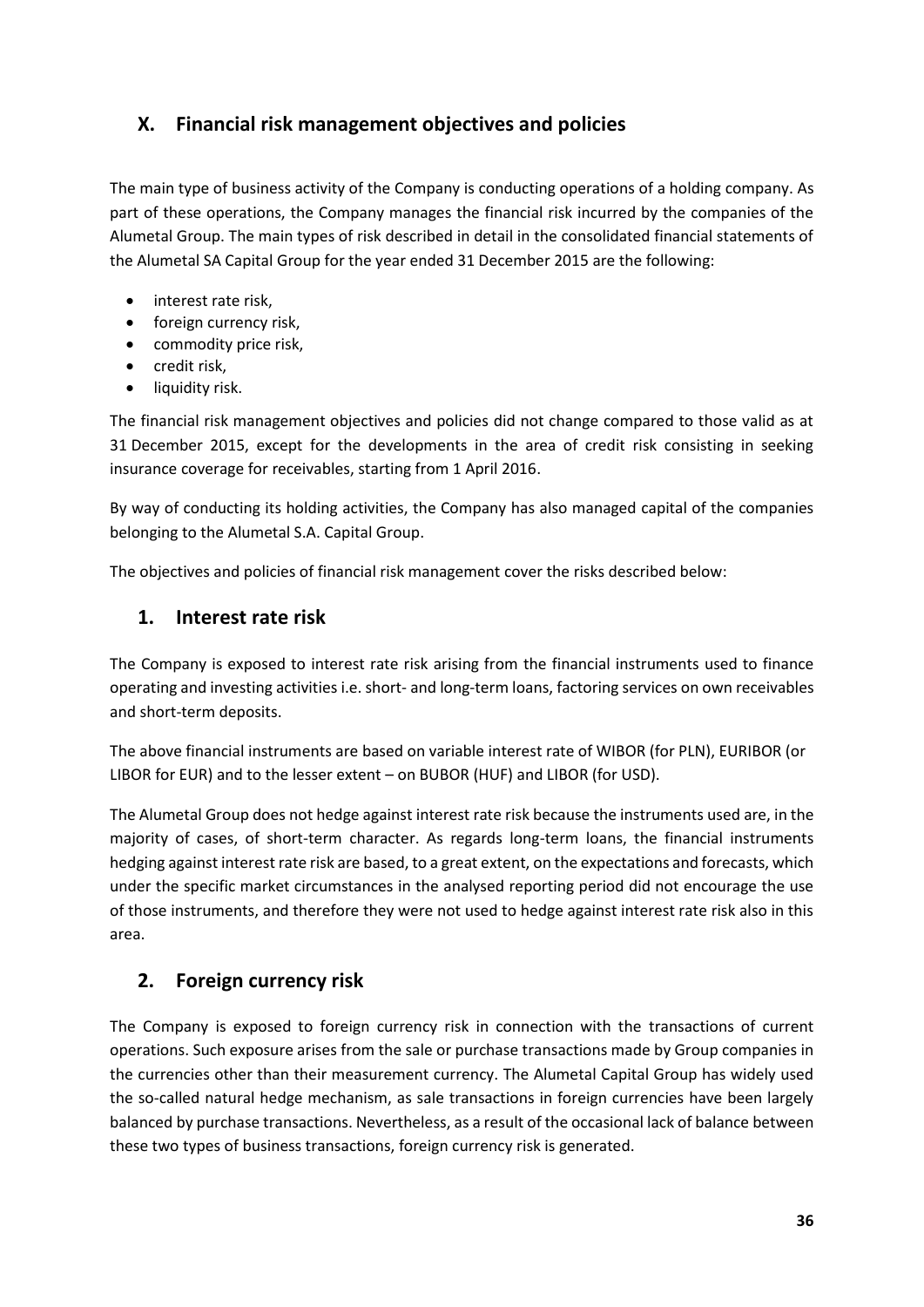The Group regularly monitors its EUR/ PLN, USD/ PLN and EUR/HUF currency position, and systematically concludes hedging transactions, in accordance with its hedge accounting policy and using the accepted types of derivative financial instruments. In practice, the Group uses mainly forward contracts, and only in the periods of great volatility of exchange rates, the Group applies option strategies as a tool which is more flexible than basic forward contracts.

The applied strategy of hedge accounting includes also certain additional elements of natural hedging mechanism i.e. the fact that the Group uses long- and short-term foreign currency loans and borrowings, and the fact that a large portion of the PLN-based purchase and sale transactions is indirectly affected by the EUR/PLN quotations. All these elements cause that the foreign currency risk at the Alumetal Group, especially in the medium and long-term, is materially limited.

The main principle of the Group's hedge accounting strategy is the policy of not entering into speculative transactions. The concluded derivative transactions serve solely to limit the risk resulting from operating activities and to stabilize the financial results.

## <span id="page-36-0"></span>**3. Commodity price risk**

Selling prices are directly or indirectly related to the quotations on the London Metal Exchange ("LME") (Londyńska Giełda Metali). The quotations with the most significant effect are the quotations of pure aluminium (LME HG) and aluminium alloys (LME AA), while the quotations of several other metals such as nickel or copper are of far lesser importance. The correlation of these quotations with the prices of goods of the Alumetal Group, although relatively strong, is not – however - full, especially in a short period of time. In addition, the mechanism of natural hedging is applied in this area as the prices of purchase of raw materials, which account for approx. 85% -90% of the production costs, are also correlated with LME's quotations, particularly in a long term. This causes that the risk of LME's commodity price fluctuations causes a limited threat to the financial results of the Group. For these reasons, the Group does not use any instruments hedging against fluctuations in LME's quotations of raw materials.

## <span id="page-36-1"></span>**4. Credit risk**

The credit risk of the Alumetal Group arises from the concluded trading contracts and the possibility of negative effects of business partner insolvency, partial non-payment or delayed payments of the amounts due.

Until 2015, the policy of the Group in this area assumed regular verification of client financial standing (based on the financial data made available by clients and based on the information obtained from credit bureaus), monitoring of this standing and the ongoing analysis of timeliness of trade debtor payments through the proactive approach of debt recovery team, operating in accordance with Group's relevant debt collection procedure.

Given its further trade expansion, the Company decided to change its approach to trade risk management, and in the 1st half of 2016 signed an agreement for receivables insurance. Verification of trade receivables covered the entire balance of sales to non-related entities, except for the sales to the three largest customers of the Alumetal Group (the Federal Mogul Group, Nemak Group and the Volkswagen Group), and the insurance taken covered the period from 1 April 2016. As a result, the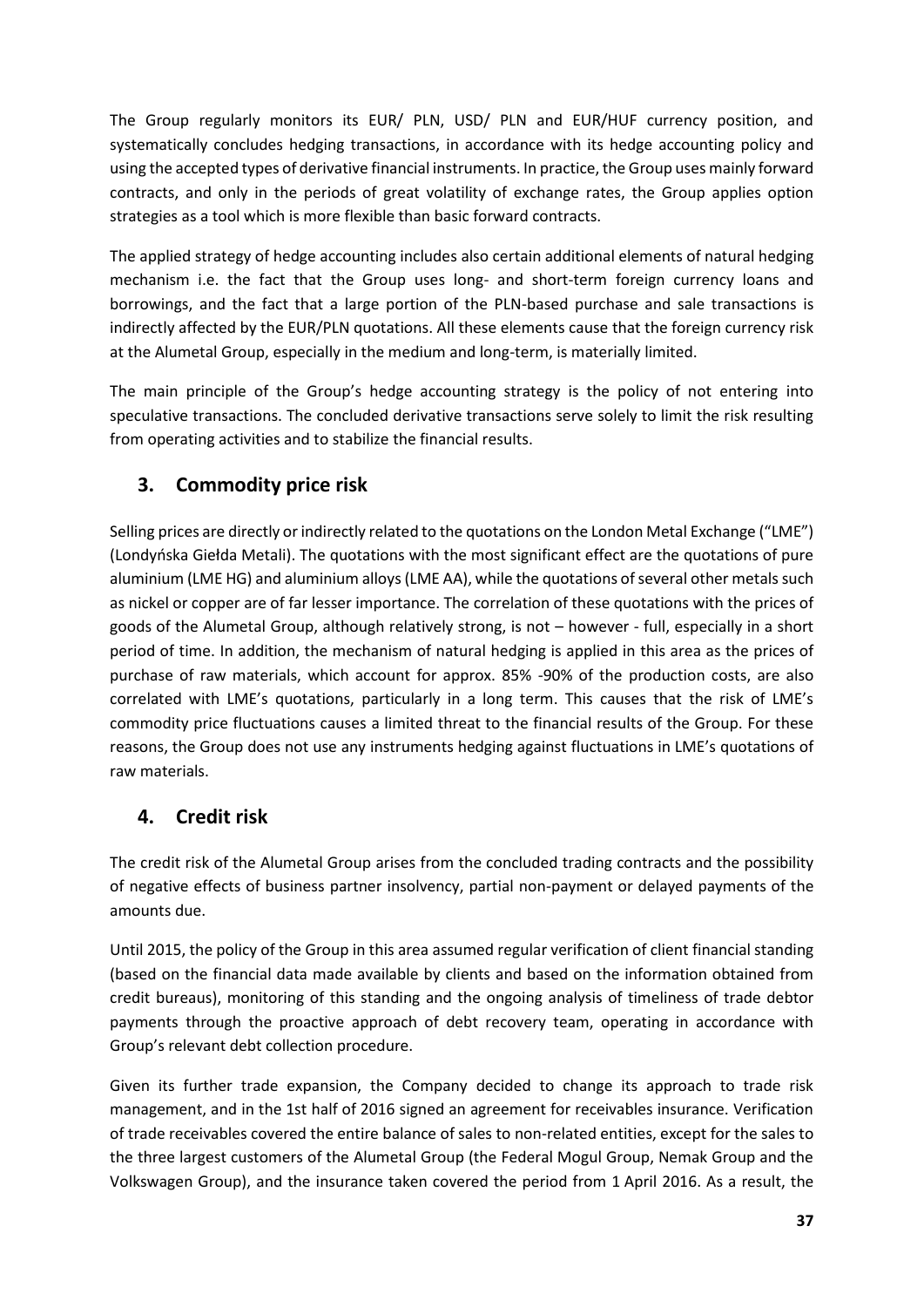credit risk of the Company became considerably limited. However, one should note that pursuant to the policies operating in this type contracts, part of receivables of each customer is not insured due to the so-called "own share" of the policy holder; in addition, the Company's Management Board, given the wording of the insurance contract, has the right to take a sale decision that originates customer receivables in the amount higher than the coverage limit granted by the insurer.

The above approach facilitates intensive quantitative and geographical sales development, without increasing the risk of credit activities of the Group. The fact of insuring receivables and the relatively wide and diversified client portfolio and very good financial standing of the Group cause that the risk of credit exposure is very limited.

## <span id="page-37-0"></span>**5. Liquidity risk**

The Group is exposed to the risk of possible liquidity problems, mainly in the case of default payment or potential non-recovery of significant debt balances. An issue of importance for the Group is also its capacity to ensure appropriate finance for further development i.e. the funds required for investment expenditure or the need for higher working capital due to growing sales. Evident short-term price increases may also result in a demand for higher working capital balance. If coupled with materially deteriorated financial results, the Group could suffer from difficulties in securing appropriate amounts of external borrowings.

However, for many years now, the Group has used multi-currency overdraft facility lines which fully match its financial liquidity requirements. To this end, the Group has used services of several banks by taking out short- and long-term loans and borrowings in those banks, and by using their factoring services. The above instruments and reported good financial results cause that despite the Group's intensive development (bringing high investment expenditure and higher demand for working capital financing), the risk of the loss of financial liquidity does not occur.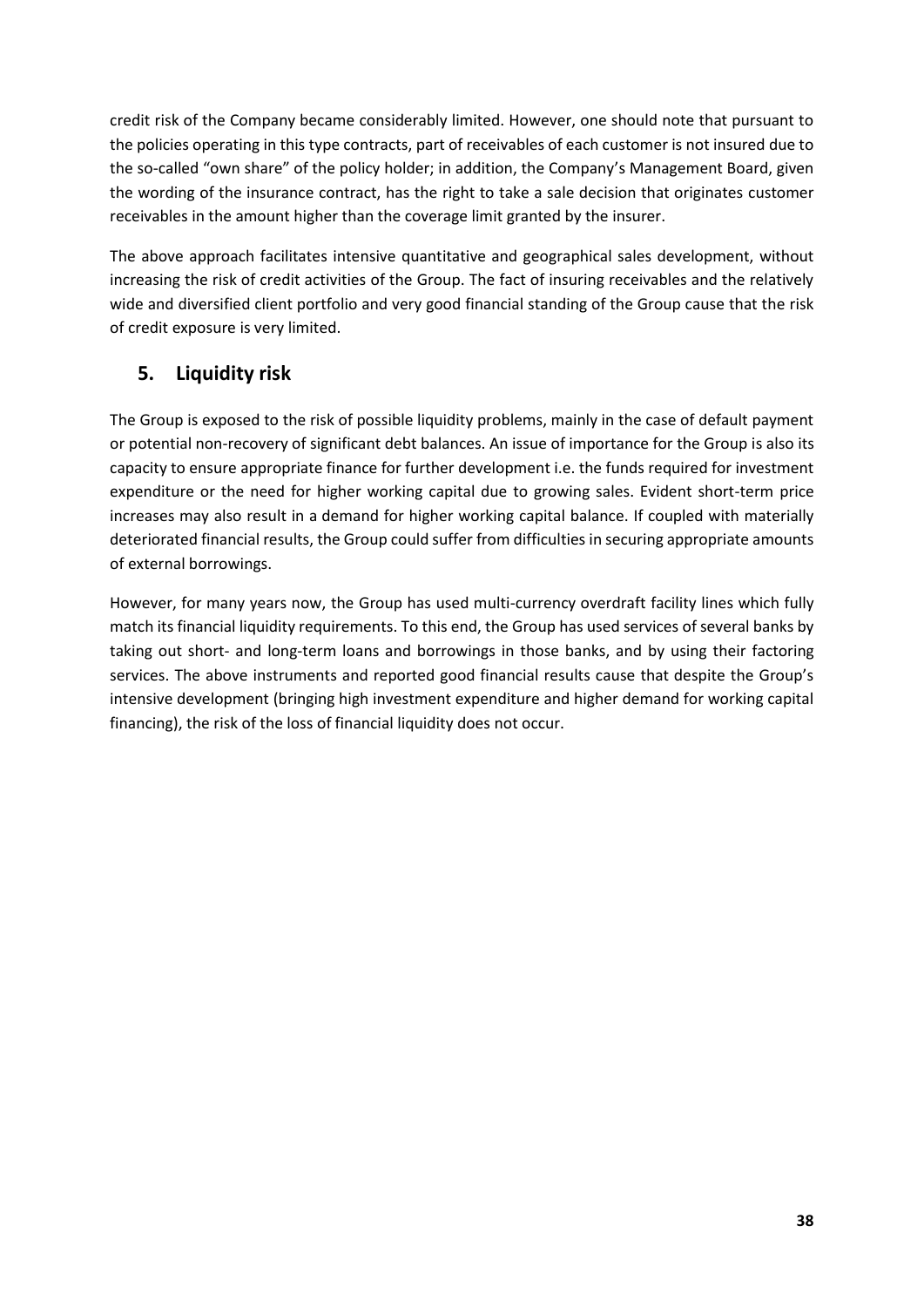# <span id="page-38-0"></span>**XI. Risk factors with possible impact on the financial results of ALUMETAL S.A.**

The financial results of ALUMETAL S.A. are related, especially in the mid- and long-term, to the financial results of the subsidiary companies.

In the opinion of the Management Board of ALUMETAL S.A., the most significant factors that may have impact on the financial results of the Company are:

#### <span id="page-38-1"></span>**1. Geopolitical and macroeconomic situation in Europe**

The activities of the Group are affected by macroeconomic conditions relating to Polish, German, Central European and European economy, economic policy of individual governments, tax systems, GDP, unemployment rate, interest rates, currency exchange rates, inflation rate, consumption levels, investment expenditure and the amount of budget deficit. Fluctuations in the market prices of secondary aluminium alloys have direct impact on the prices of Group products and, to a limited extent, on the margins earned. Market prices of secondary aluminium alloys depend on the supply and demand as well as on other factors, on which the Group has no or only limited influence, such as general macroeconomic conditions, situation in the industry sectors that are the key consumers of secondary aluminium alloys, prices of original aluminium and prices of aluminium scrap. Deterioration of general economic conditions in Europe, and especially in Poland, Germany, Hungary or in the Central and Eastern Europe may have adverse impact on the activities, financial position, financial results or business perspectives of the Alumetal Group by the end of 2017. Geopolitical situation may also have impact on the results of the Group.

#### <span id="page-38-2"></span>**2. Situation of automotive industry**

The structure of consumers of secondary aluminium casting alloys is strongly focused on the automotive industry. In consequence, business activities of the Group are sensitive to trend changes in the automotive industry. The economic situation of automotive industry depends on general economic conditions, including on the level of consumer appetite and expenditure for motor vehicles.

During economic recession or during the periods of low economic growth, it is the automotive industry that usually suffers from shrinking business. In the period from 2005 to the mid of 2013, the EU saw a declining trend in motor vehicles production and sale. Despite considerable recovery of the automotive industry since the mid of 2013, one may not, however, exclude the possibility of raising trend reversal, which could have unfavourable impact on demand volumes or margin levels realized by manufacturers of secondary aluminium casting alloys. The activities of the Group may be affected by the potential shrinking of automotive industry exports outside Europe (e.g. to Asia or to Northern America). In addition, the financial results of the Alumetal Group may be affected by the economic situation of individual automotive companies (e.g. problems at the Volkswagen Group).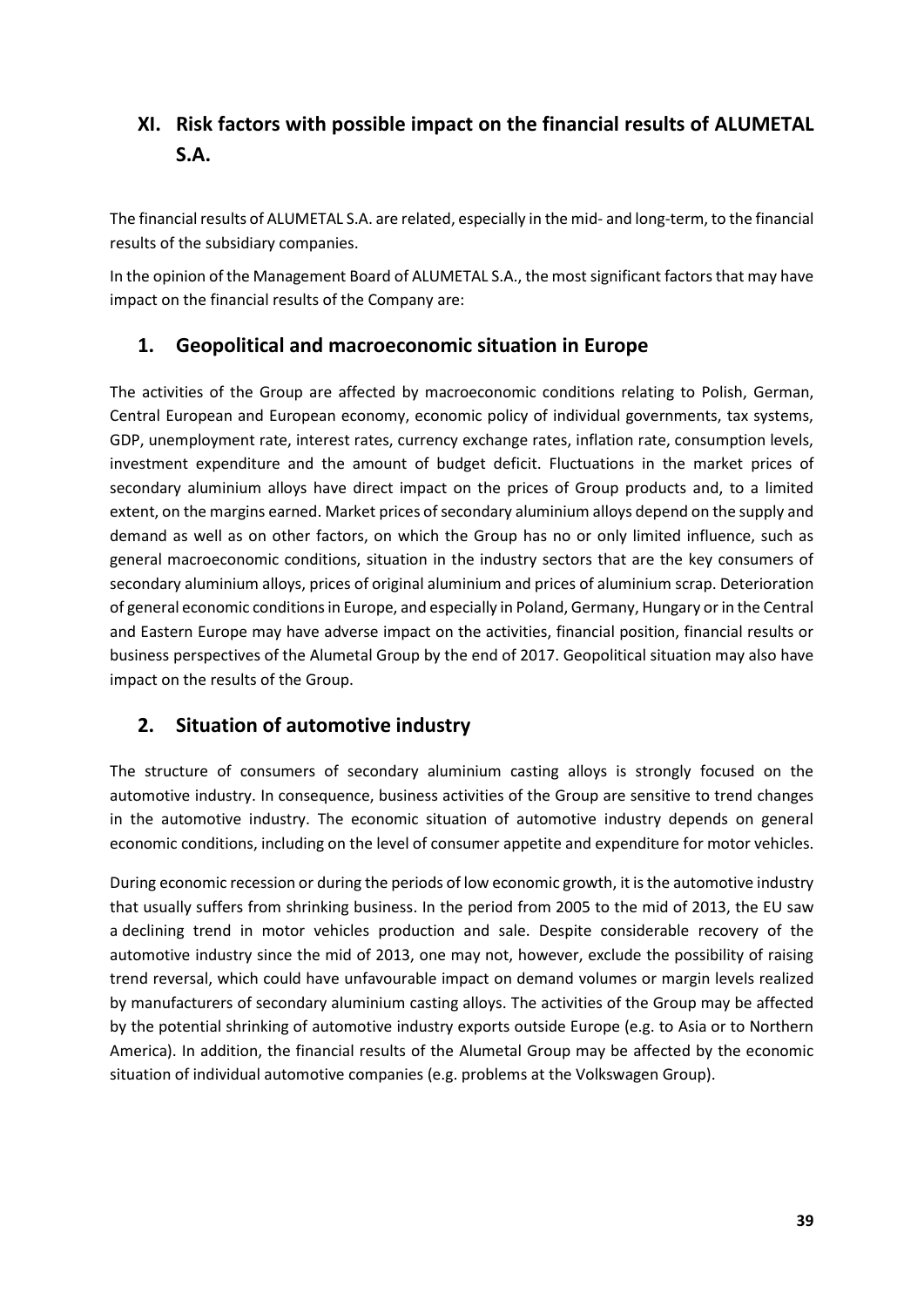# <span id="page-39-0"></span>**3. Relation between purchase price of aluminium scrap and other main raw materials used for production, and selling price of secondary aluminium alloys**

In principle, the prices of secondary aluminium casting alloys which are the key product of the Group are strongly related to the long-term quotations of aluminium (LME HG) or aluminium alloys (LME AA) on the London Metal Exchange. However, in the short-term this correlation may be subject to fluctuations and thus may not fully reflect the long-term trends.

The key item of operating expenses of the Group is the cost of purchase of raw materials. The main raw material used in the production of Group's products is aluminium scrap. In addition, the Group uses pure raw materials, inclusive of non-alloyed aluminium for recasting in the form of ingots, silicon metal, cathode nickel, manganese, titanium and magnesium. Scrap and pure raw materials account for the largest part of the cost of production (85-90%).

The prices of secondary aluminium casting alloys, aluminium scrap and of other raw materials used by the Group in the production process are subject to material fluctuations and depend on a number of factors outside the control of the Alumetal Group, including on general economic conditions, supply and demand for metals as a raw material and for semi-finished goods made of those raw materials on the European or global markets. Increase in prices of aluminium scrap may *not* be accompanied by the corresponding increase in prices of alloys produced by the Alumetal Group, which – in turn – may translate into lower margins realized on sold goods and into deteriorated financial results of the Group in the near future. Similar risk may take place in the circumstances of reduced prices of alloys not accompanied by the corresponding reduction in the prices of aluminium scrap.

## <span id="page-39-1"></span>**4. Limited availability of raw materials scrap in Europe**

The main raw material used in the process of production is aluminium scrap (Al scrap). The Group purchases aluminium scrap mainly from the entities trading in aluminium scrap, trade intermediaries and from producers of aluminium goods (as post-production waste).

Despite the fact that the Group uses diversified database of external suppliers of aluminium scrap, one may not completely exclude the possibility of the occurrence of a limited availability of this raw material in the near future. Al scrap availability and prices depend on the number of factors outside the control of the Alumetal Group, including on the amount of Al scrap available on the market, demand for the Al scrap by secondary aluminium producers, volume of exports of metals scrap from Europe to other continents, especially to Asia, differences in prices quoted in Europe and in other continents, or on unfavourable weather conditions hindering scrap collection. Lower availability of scrap metals on the European market, higher exports of scrap metals from Europe to other continents or higher regional demand may result in a limited availability or higher prices of aluminium scrap.

# <span id="page-39-2"></span>**5. Potential disruptions in utilities supply to ALUMETAL Group production plants**

The results of the Alumetal Group may be materially and adversely affected by restrictions in the utilities supply (electric energy or gas fuels), if of mid- or long-term character.